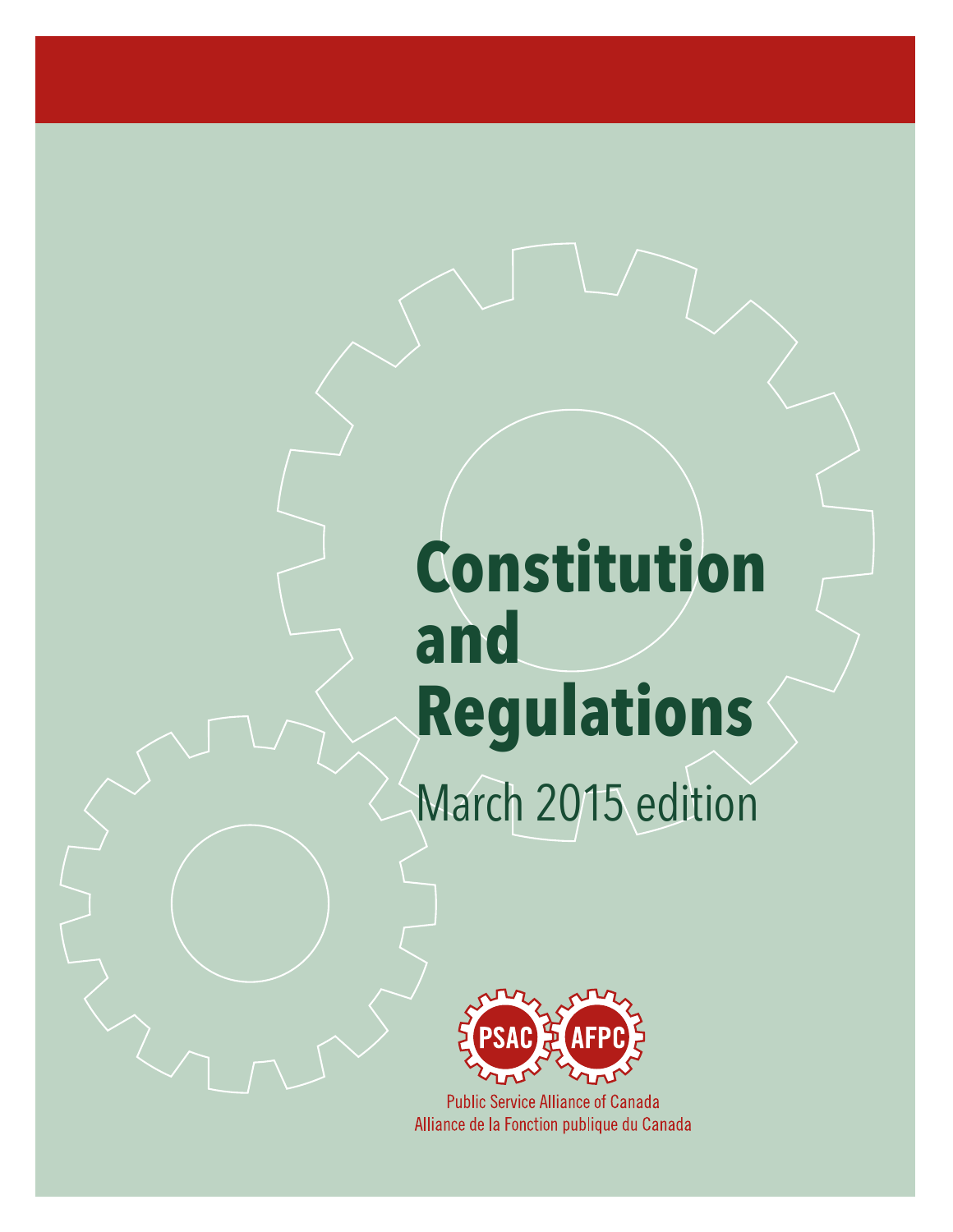#### **CONSTITUTION**

## **of the**

#### **PSAC**

**As adopted by the Founding Convention at Ottawa, November 9 and 10, 1966 and as amended by the Triennial National Triennial Convention**

**in**

 **Winnipeg, May 31, June 1-4, 1976 Ottawa, April 29-May 4, 2012 Toronto, January 26-30, 1970 Calgary, March 26-30, 1973 Quebec City, July 30-31, August 1-3, 1979 Toronto, April 19-23, 1982 Ottawa, June 17-21, 1985 Halifax, April 18-22, 1988 Vancouver, April 15-19, 1991 Montreal, April 18-22, 1994 Toronto, April 14-18, 1997 Ottawa, May 1-5, 2000 Montréal, April 28-May 3, 2003 Toronto, May 1-5, 2006 Vancouver, April 27-May 1, 2009 Québec, April 26-May 1, 2015**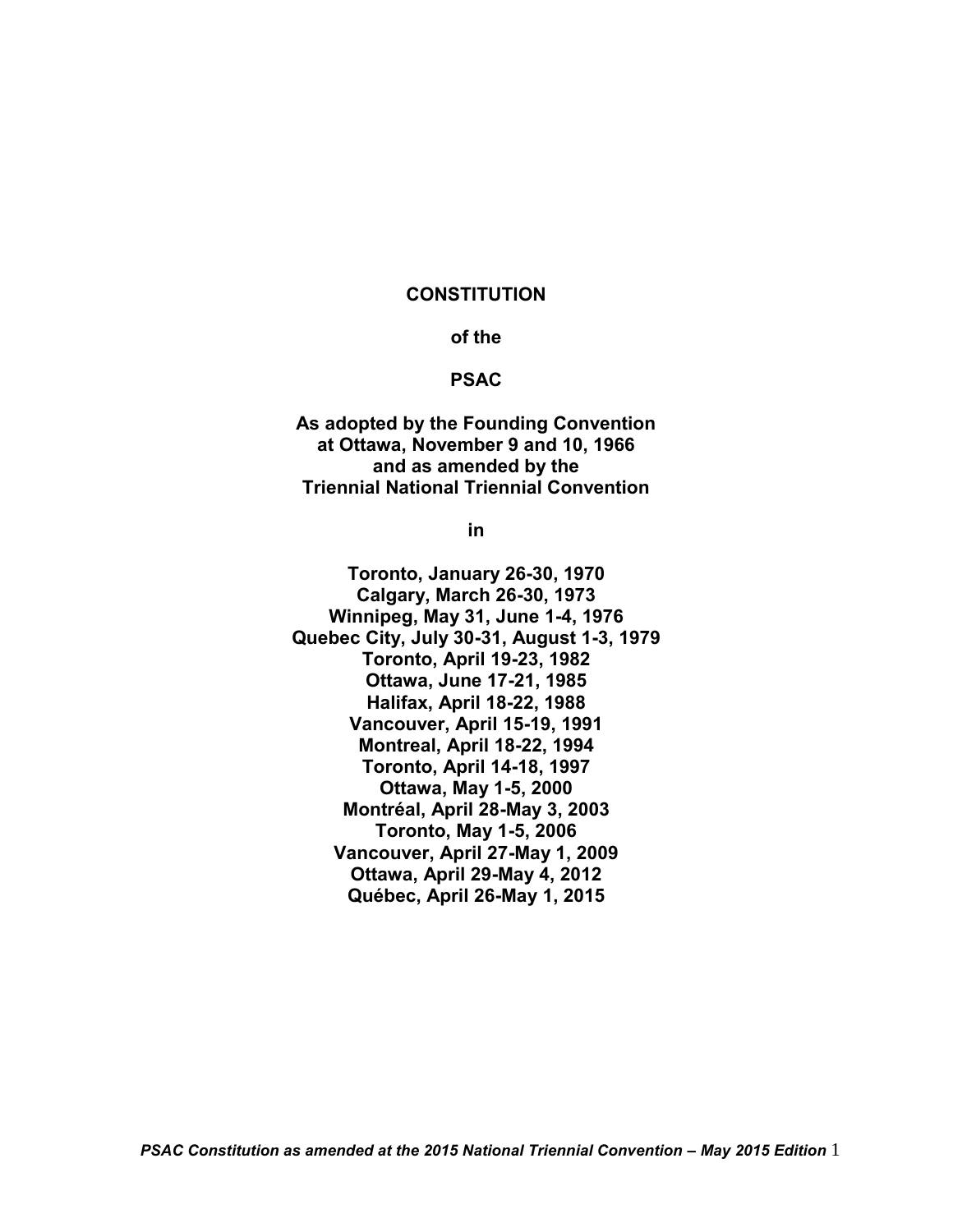**First Edition October 1982 Second Edition January 1984 Third Edition January 1986 Fourth Edition January 1989 Fifth Edition January 1992 Sixth Edition January 1995 Seventh Edition January 1996 Eighth Edition January 1997 Ninth Edition May 1997 Tenth Edition March 1998 Eleventh Edition April 1999 Twelfth Edition January 2000 Thirteenth Edition September 2000 Fourteenth Edition January 2001 Fifteenth Edition October 2001 Sixteenth Edition January 2002 Seventeenth Edition January 2003 Eighteenth Edition November 2003 Nineteenth Edition March 2005 Twentieth Edition January 2006** *(with editorial changes adopted by the National Board of Directors)* **Twenty-First Edition May 2006 Twenty-Second Edition May 2007 Twenty-Third Edition July 2009 Twenty-Fourth Edition April 2011 Twenty-Fifth Edition March 2012 Twenty-Sixth Edition August 2012 Twenty-Seventh Edition May 2015**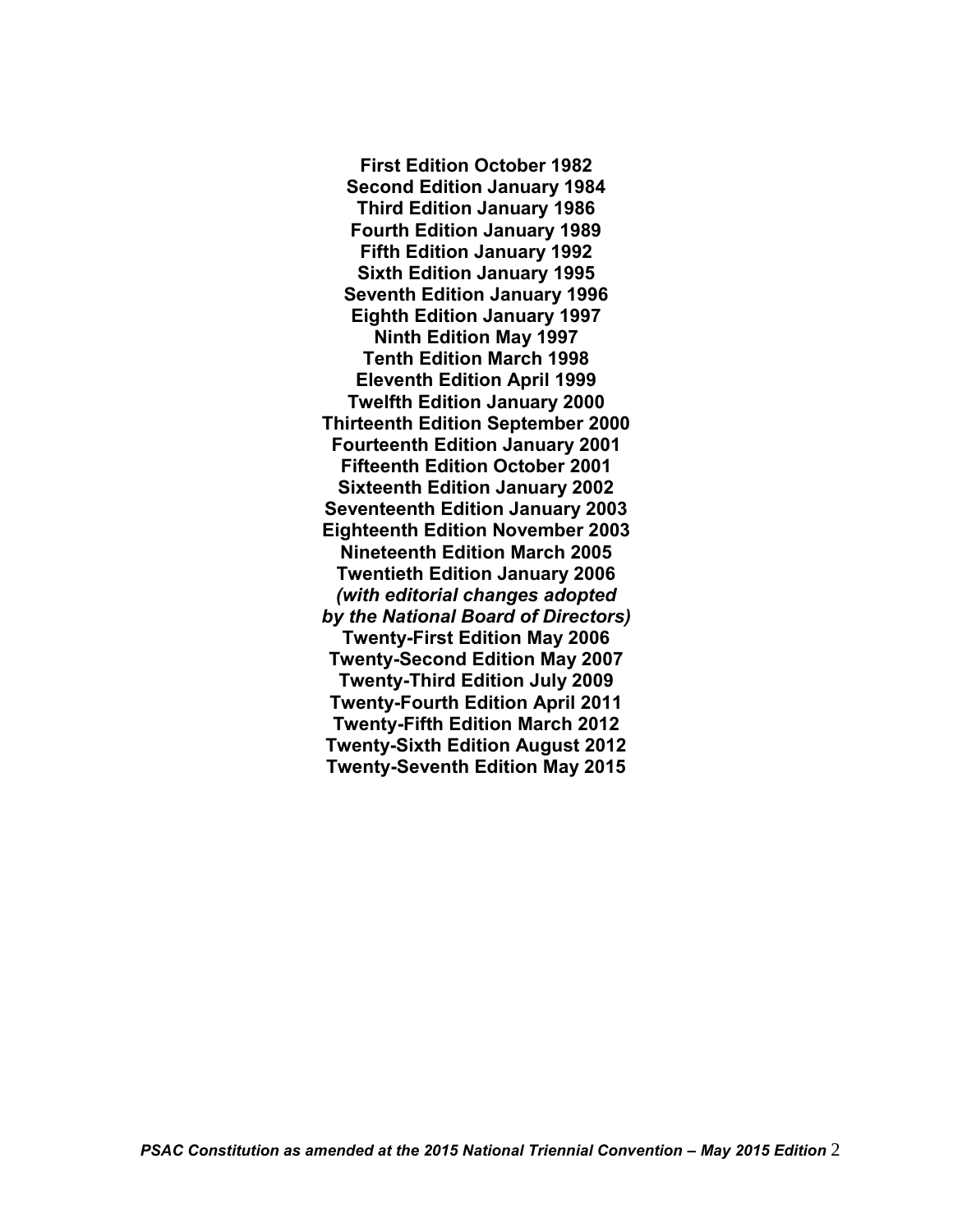# **TABLE OF CONTENTS**

| Section 1  |                                                                        |  |
|------------|------------------------------------------------------------------------|--|
| Section 2  |                                                                        |  |
| Section 3  |                                                                        |  |
| Section 4  |                                                                        |  |
| Section 5  |                                                                        |  |
| Section 6  |                                                                        |  |
| Section 7  | The Union, its Jurisdiction, Authority and Rights11                    |  |
| Section 8  |                                                                        |  |
| Section 9  | Components, their Jurisdiction, Authority and Rights17                 |  |
| Section 10 |                                                                        |  |
| Section 11 | Directly Chartered Locals, their Jurisdiction, Authority and Rights21  |  |
| Section 12 |                                                                        |  |
| Section 13 |                                                                        |  |
| Section 14 |                                                                        |  |
| Section 15 |                                                                        |  |
| Section 16 | Councils and Regional Triennial Conventions. 31                        |  |
| Section 17 |                                                                        |  |
| Section 18 |                                                                        |  |
| Section 19 | Representation and Voting at PSAC National Triennial Convention36      |  |
| Section 20 |                                                                        |  |
| Section 21 | Staff                                                                  |  |
| Section 22 |                                                                        |  |
| Section 23 | Nomination and Election of Officers - National Triennial Convention 39 |  |
| Section 24 |                                                                        |  |
| Section 25 | Discipline.                                                            |  |
| Section 26 |                                                                        |  |
| Section 27 | Procedures for the Resolution of Jurisdictional Issues or Disputes51   |  |
| Section 28 |                                                                        |  |
| Section 29 |                                                                        |  |
|            |                                                                        |  |

Schedule A Regulations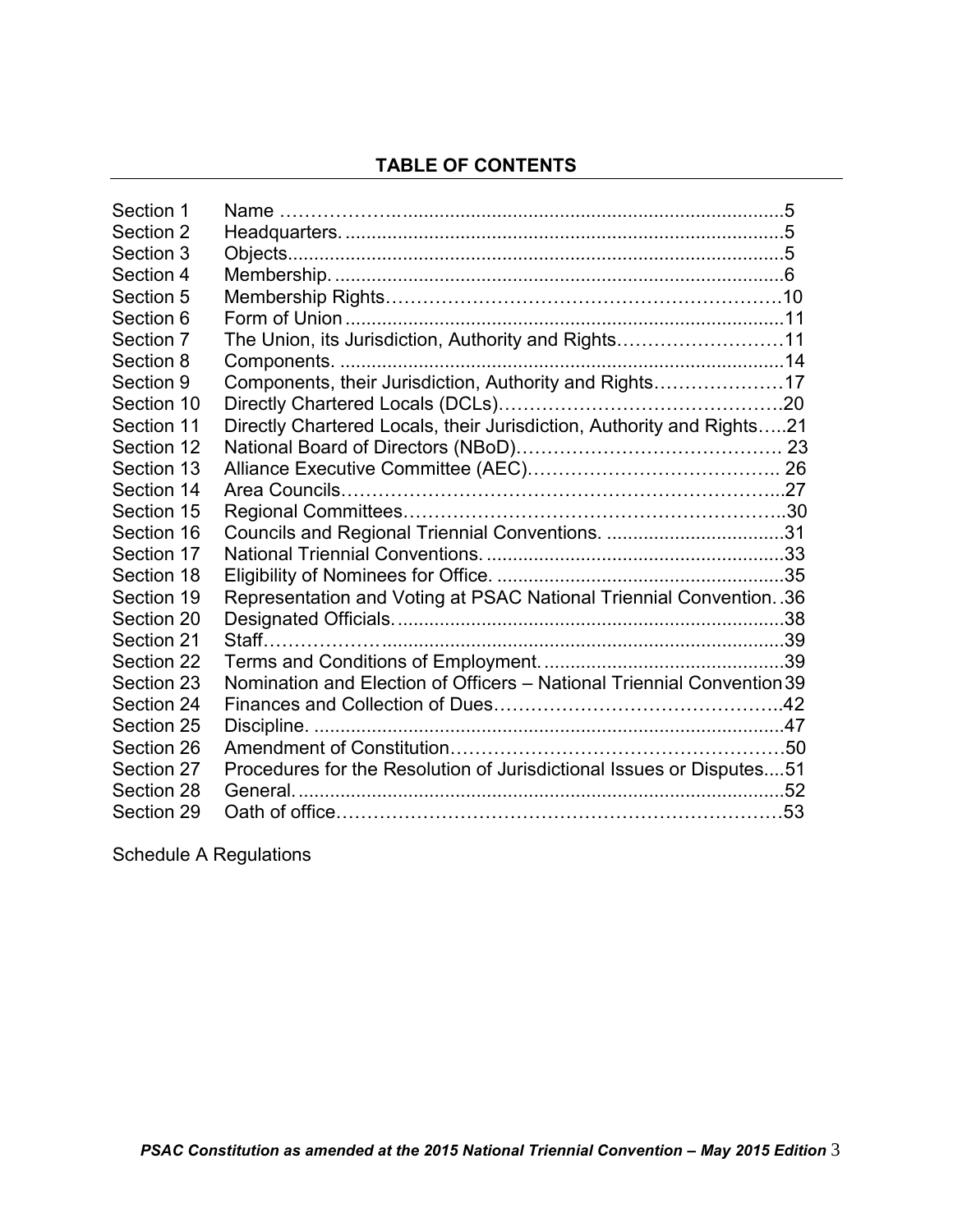# **LIST OF ACRONYMS USED IN CONSTITUTION**

| <b>PSAC</b> | <b>Public Service Alliance of Canada</b> |
|-------------|------------------------------------------|
| <b>AEC</b>  | <b>Alliance Executive Committee</b>      |
| <b>NBoD</b> | <b>National Board of Directors</b>       |
| <b>DCL</b>  | <b>Directly Chartered Local</b>          |
| <b>NEVP</b> | National Executive Vice-President        |
| <b>REVP</b> | <b>Regional Executive Vice-President</b> |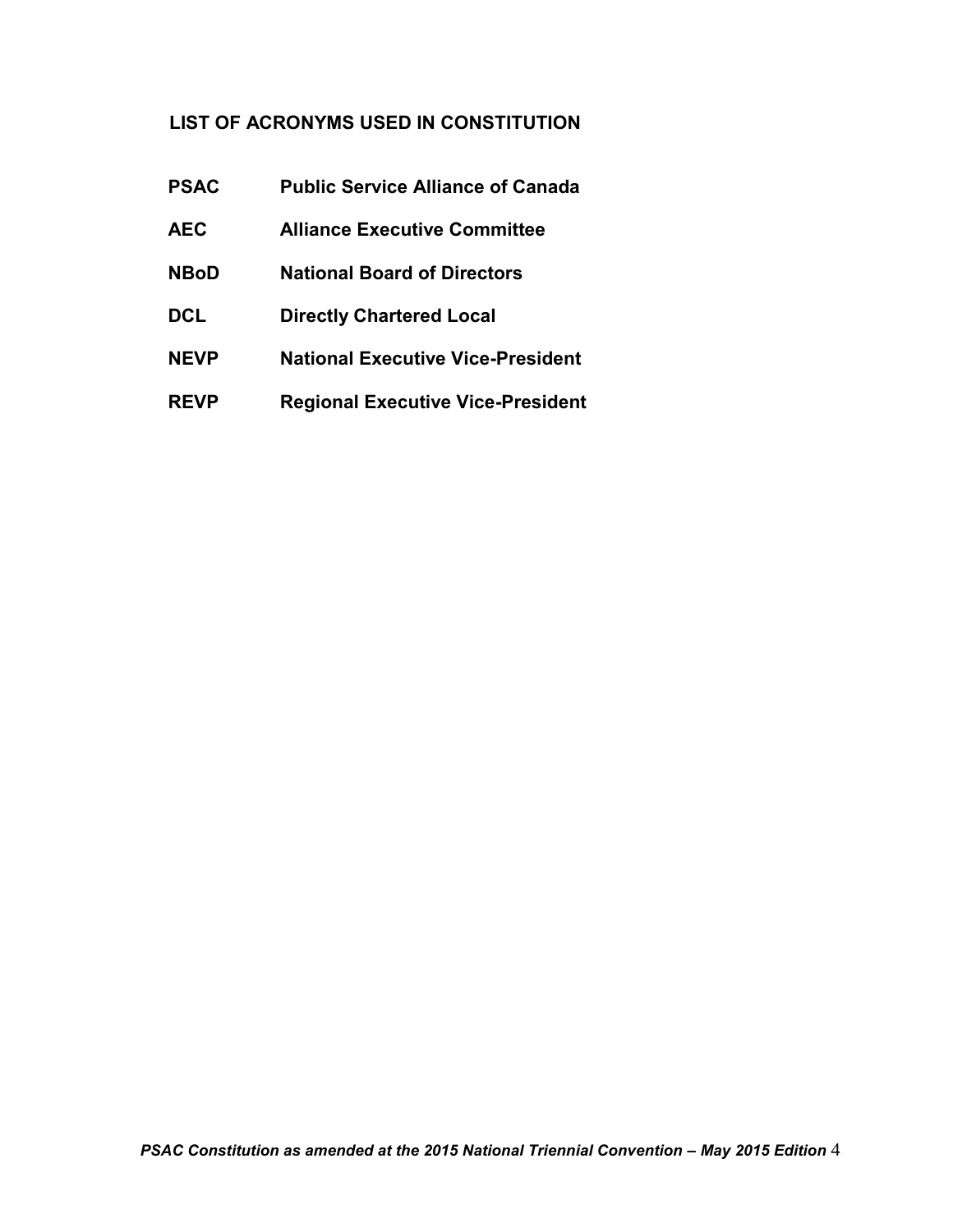## **CONSTITUTION**

## **SECTION 1**

## **NAME**

 This Union shall be known as the Public Service Alliance of Canada hereinafter referred to as the "PSAC".

#### **SECTION 2**

#### **HEADQUARTERS**

The PSAC shall have its headquarters in the National Capital Region.

# **SECTION 3**

#### **OBJECTS**

*Sub-Section (1)* 

To unite all workers in a single democratic organization.

*Sub-Section (2)* 

To obtain for all workers the best standards of compensation and other conditions of employment and to protect the rights and interests of all workers.

*Sub-Section (3)* 

To maintain and defend the right to strike.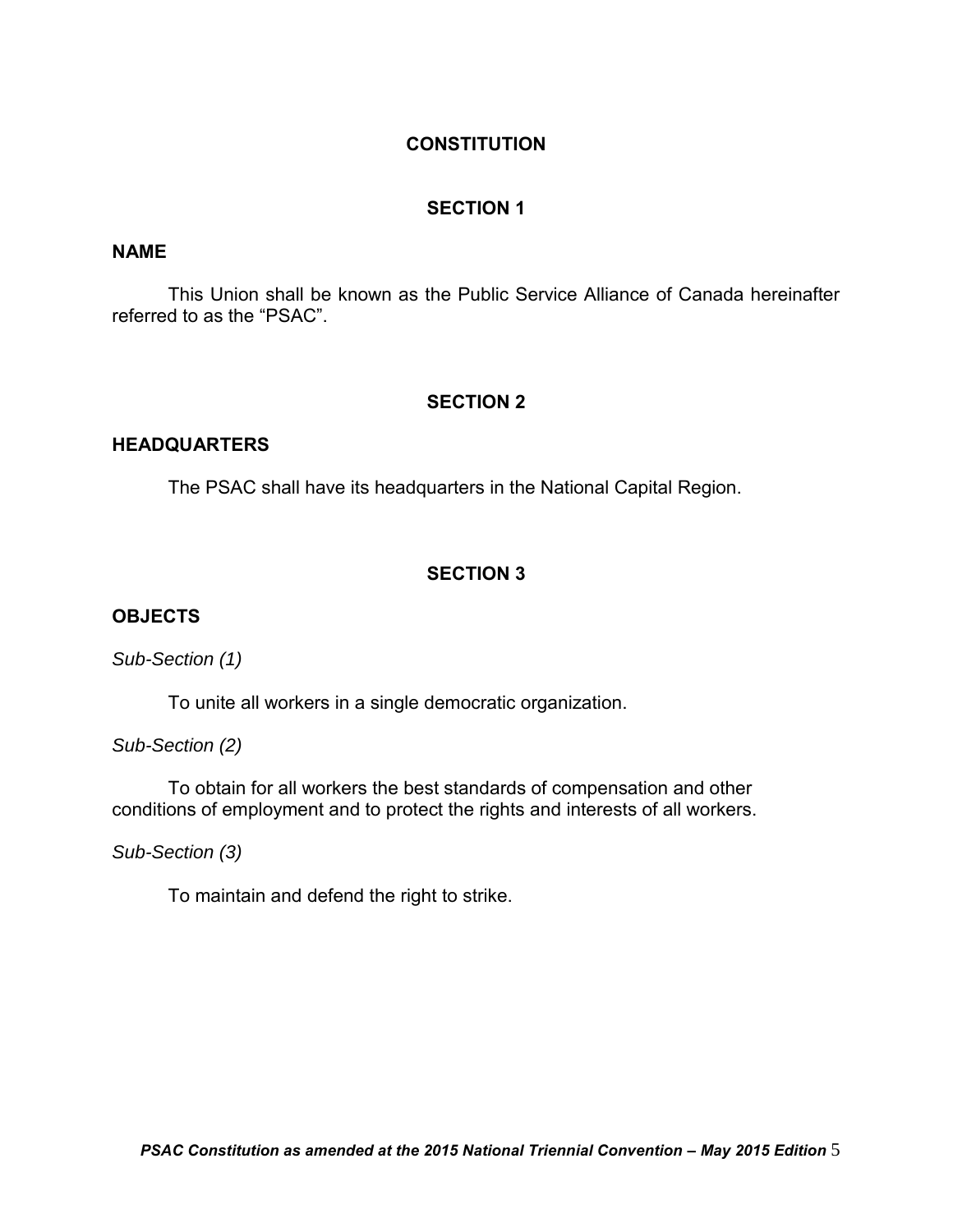#### **MEMBERSHIP**

#### *Sub-Section (1)*

 AEC in session, shall be eligible for membership in the PSAC. All workers, as determined from time to time by the NBoD in session, or by the

#### *Sub-Section (2)*

 to this Section and to Section 25 of this Constitution. All members of the PSAC shall be considered members in good standing subject

 Members in good standing are entitled to the rights and privileges as outlined in Section 5 of this Constitution.

Members in good standing are defined as follows:

- (a) Dues-paying members who have signed a PSAC Application for Membership Form, whose membership is not currently suspended by the PSAC NBoD, and whose dues are kept current and paid no later than the month in which they become due;
- (b) For the duration of tenure of their office, dues-paying members elected to a full- time position in the PSAC, a Component or a Directly Chartered Local (DCL) who are laid off or dismissed by the employer for action undertaken on behalf of the membership subject to Sections 4 and 25 of this Constitution, and whose dues are kept current and paid no later than the month in which they become  $due:$
- (c) Members who are suspended or terminated by their employer, until they have exhausted all avenues of recourse;
- (d) Dues-paying members who are employed by the Canadian Labour Congress (CLC), chartered Federations of Labour or Labour Councils, whose dues are kept current and paid no later than the month in which they become  $due:$
- Membership Form and who are not yet paying dues because their first collective agreement has not yet been reached or signed; (e) Non dues-paying members who have signed a PSAC Application for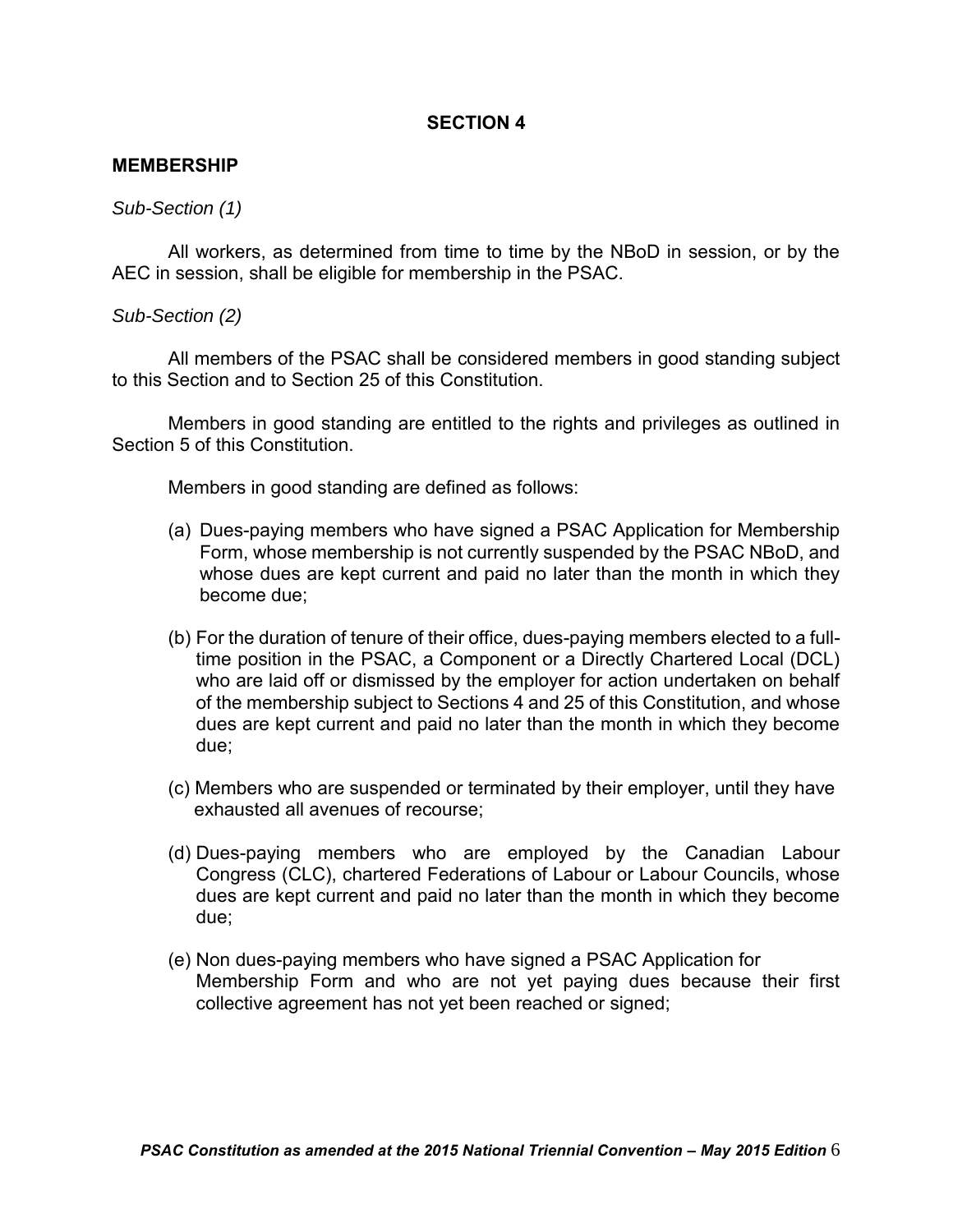- (f) Non dues-paying members laid off by their employer may have their membership extended for a maximum of thirty (30) months subsequent to lay- off. The rights and responsibilities of non-dues paying members under Sub-Section (2) (f) are defined in Regulations adopted by the NBoD.
- (g) Non dues-paying PSAC members who do not have alternative paid employment and who are temporarily away on leave without pay for reasons leave, leave for care of family members or leave for family responsibilities greater than two (2) years, and who are not required to pay dues pursuant to Section 24 in any amount or percentage while on leave without pay. Members under Sub-Section (2) (g) may have their membership extended for a maximum of thirty (30) months. The rights and responsibilities of members under Subincluding disability, injury at work, maternity leave, parental leave, adoption Section (2) (g) are defined in Regulations adopted by the NBoD.
- (h) Dues paying and non-dues paying seasonal indeterminate or equivalent members;
- (i) Non-dues paying Honorary Members as defined in Sub-Sections (5) and (6);
- (j) Non-dues paying Life Members as defined in Sub-Sections (7) and (8);
- (k) Non-dues paying Associate Members as defined in Sub-Sections (9) and (10).

## *Sub-Section (3)*

 active competition with the PSAC**.**  A member must not hold office in another union, organization, or group that is in

## *Sub-Section (4)*

 Through application by a Component to the NBoD, a member who has retired may be granted Honourary Membership for outstanding service to the PSAC.

 Honourary members shall not be required to pay dues to the PSAC and shall not be entitled to vote at meetings or to election to office in the PSAC, but shall be entitled to all other rights and privileges of membership in the PSAC.

#### *Sub-Section (5)*

 otherwise designated, granted by any other organization upon that organization becoming a part of the PSAC. The PSAC may extend recognition to honourary memberships, or memberships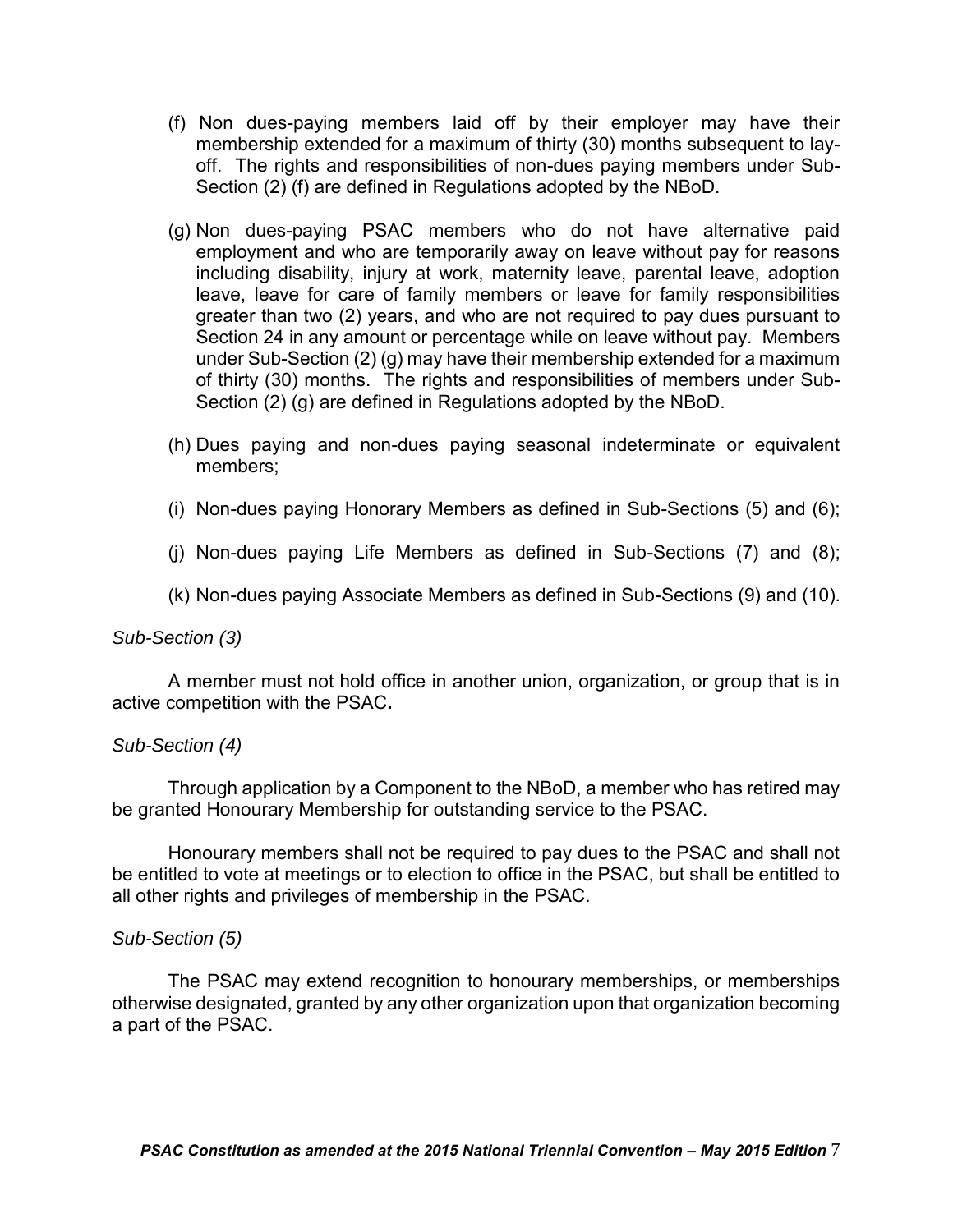#### *Sub-Section (6)*

 devoted efforts in the affairs of the PSAC, has performed exemplary services for the membership of the PSAC, provided, however, that there shall be no more such Life Memberships at any one time than the number thereof decided upon by the NBoD. A Life Membership may be awarded to any member who, through personal and

NBoD which shall establish regulations to govern the award thereof. The awarding of Life Memberships shall be controlled and decided upon by the

 be entitled to vote at meetings or to election to office in the PSAC, unless otherwise eligible, but shall be entitled to all other rights and privileges of membership in the PSAC. Life members shall not be required to pay union dues to the PSAC and shall not

#### *Sub-Section (7)*

 The NBoD shall consider for recognition on the same basis and with the same rights and privileges as provided for Life Memberships awarded by Sub-Section (7), Life Memberships, or memberships otherwise designated, which in the opinion of the NBoD are compatible to the Life Membership provided by Sub-Section (7) and which have been awarded by:

Canadian Agriculture National Employees Association; Canadian Air Services Association; Canadian Immigration Staff Association; Canadian Marine National Employees Association; Canadian Taxation Division Staff Association; Civil Service Federation of Canada; Customs and Excise Officers' Association; Federal Public Works Employees Association of Canada; Department of National Health and Welfare Employees' Association; Department of Veterans' Affairs Employees' Association; National Defense Employees' Association; National U.I.C. Association; Treasury Staff Association of Canada; Civil Service Association of Canada; and Department of Justice Employees' Association

 or to memberships otherwise designated, which in the opinion of the NBoD are compatible to the Life Memberships provided by Sub-Section (7) and which have been awarded by any other organization, upon that organization becoming a constituent part It shall be competent for the NBoD to extend like recognition to Life Memberships, of the PSAC.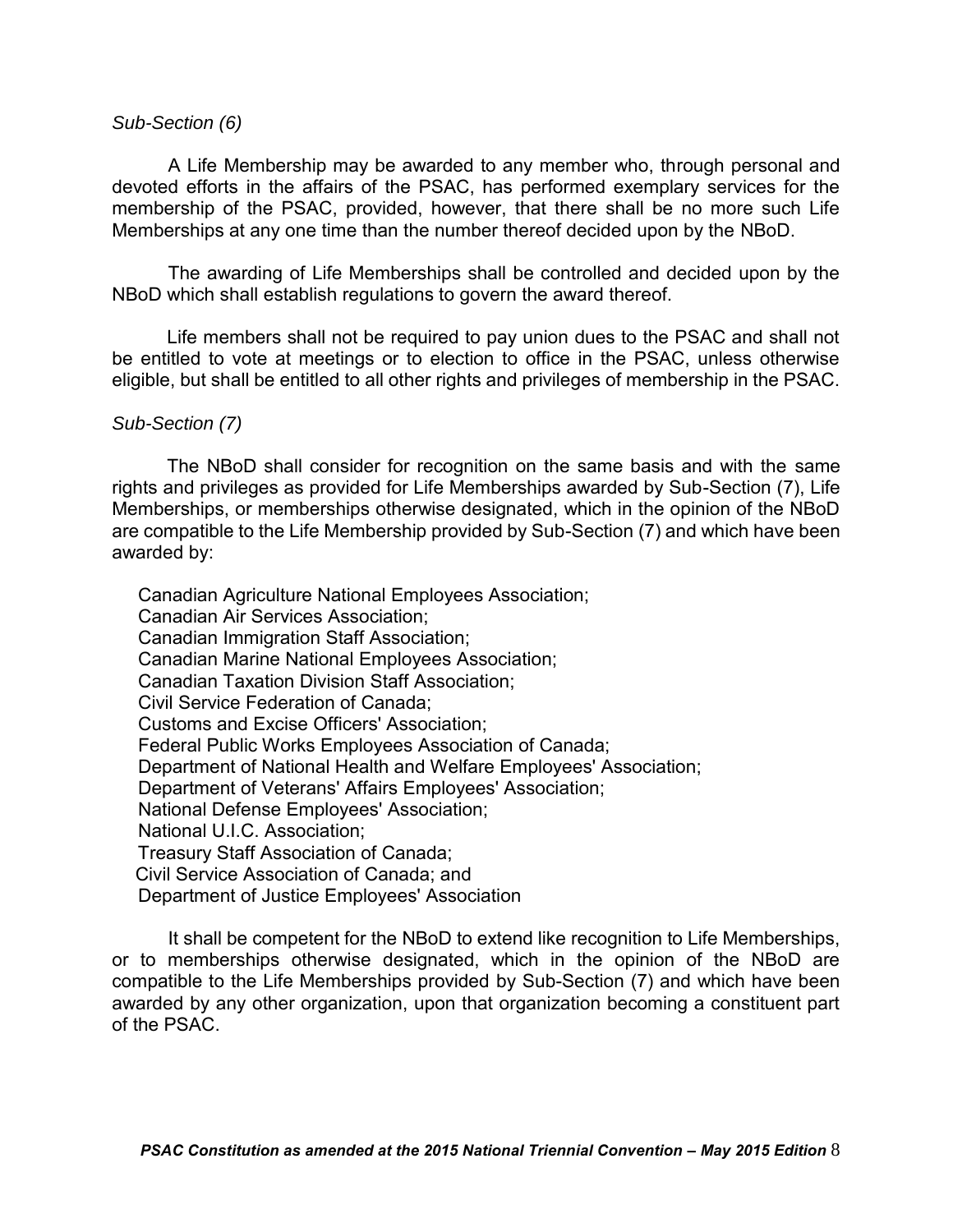## *Sub-Section (8)*

 Employees of the PSAC who are non-members of the PSAC and non dues-paying members, except life members, of the PSAC who are on extended leave of absence, on lay-off or who have retired may be granted Associate Membership in the PSAC in accordance with regulations established by the NBoD, and further, Associate Members shall not be elected as representatives to any Convention of the PSAC.

#### *Sub-Section (9)*

 Through application by a Component, former members who are temporarily subject to confidential exclusion may be granted Associate Membership in the PSAC in accordance with regulations established by the NBoD, and further, Associate Members shall not be elected as representatives to any Convention of the PSAC.

## *Sub-Section (10)*

- $(a)$  operation and the payment of affiliation fees of a PSAC Retirees' Organization shall be encouraged by the PSAC. In accordance with Regulations established by the NBoD, the organization,
- $(b)$  and former PSAC members and their spouses/partners shall have the right to  $(i)$  Associate members of the PSAC who are retired and their spouses/partners, join the PSAC Retirees' Organization; and,
	- (ii) Spouses/partners who join the PSAC Retirees' Organization shall be granted voice but no vote at meetings, conferences and conventions of the PSAC Retirees' Organization.

## *Sub-Section (11)*

 evidence of their membership in the PSAC and their membership in a particular Component of the PSAC. The eligibility for membership in a particular Component is All members shall be issued with a membership card, approved by the NBoD, as determined by Sub-Sections (2), (3), (4), (5) or (6) of Section 8.

#### *Sub-Section (12)*

 Every individual member of the PSAC is deemed to agree to abide by and to be bound by the provisions of this Constitution and the applicable Component and Local By-Laws, upon applying for membership in the PSAC or continuing membership in the PSAC.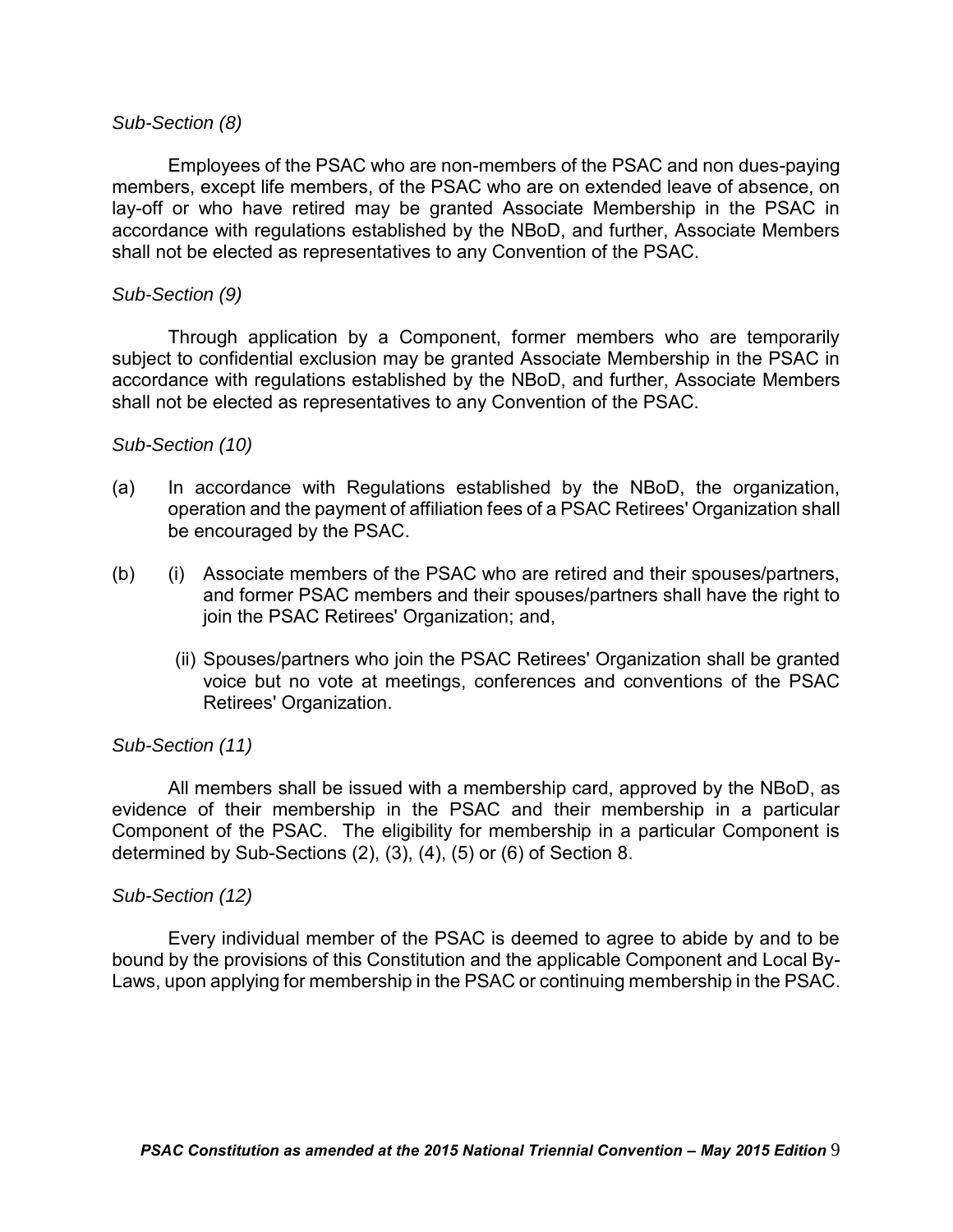## *Sub-Section (13)*

 a signed PSAC Application for Membership Form, shall constitute evidence of The receipt, either directly at the PSAC Centre or from the Component or DCL, of membership for:

- (a) issuance of an identification card;
- (b) granting of all rights and privileges of membership as outlined by this Constitution;
- (c) representation to any Convention of that Component of the PSAC to which the individual member belongs; and
- individual member belongs; and<br>(d) representation to any Convention of the PSAC.

# **SECTION 5**

# **MEMBERSHIP RIGHTS**

Every member in good standing as defined in Section 4, Sub-Section (2) is entitled:

- (a) to be represented by the union;
- $(b)$  would discriminate against the member on the basis of age, sex, colour, national or ethnic origin, race, religion, marital status, family status, criminal record, physical to be free from any act or omission on the part of the union, or other members, that or mental disability, sexual orientation, gender identity or expression, language, political belief, social and economic class or employer;
- $(c)$ to be free from harassment by another member, both within the union and in the workplace, on the basis of any of the grounds mentioned in paragraph (b); and
- $(d)$  Component, Local or Area Council By-Laws, to vote and/or to be nominated for subject to any qualifications stipulated elsewhere in this Constitution, or in and hold office in the Union.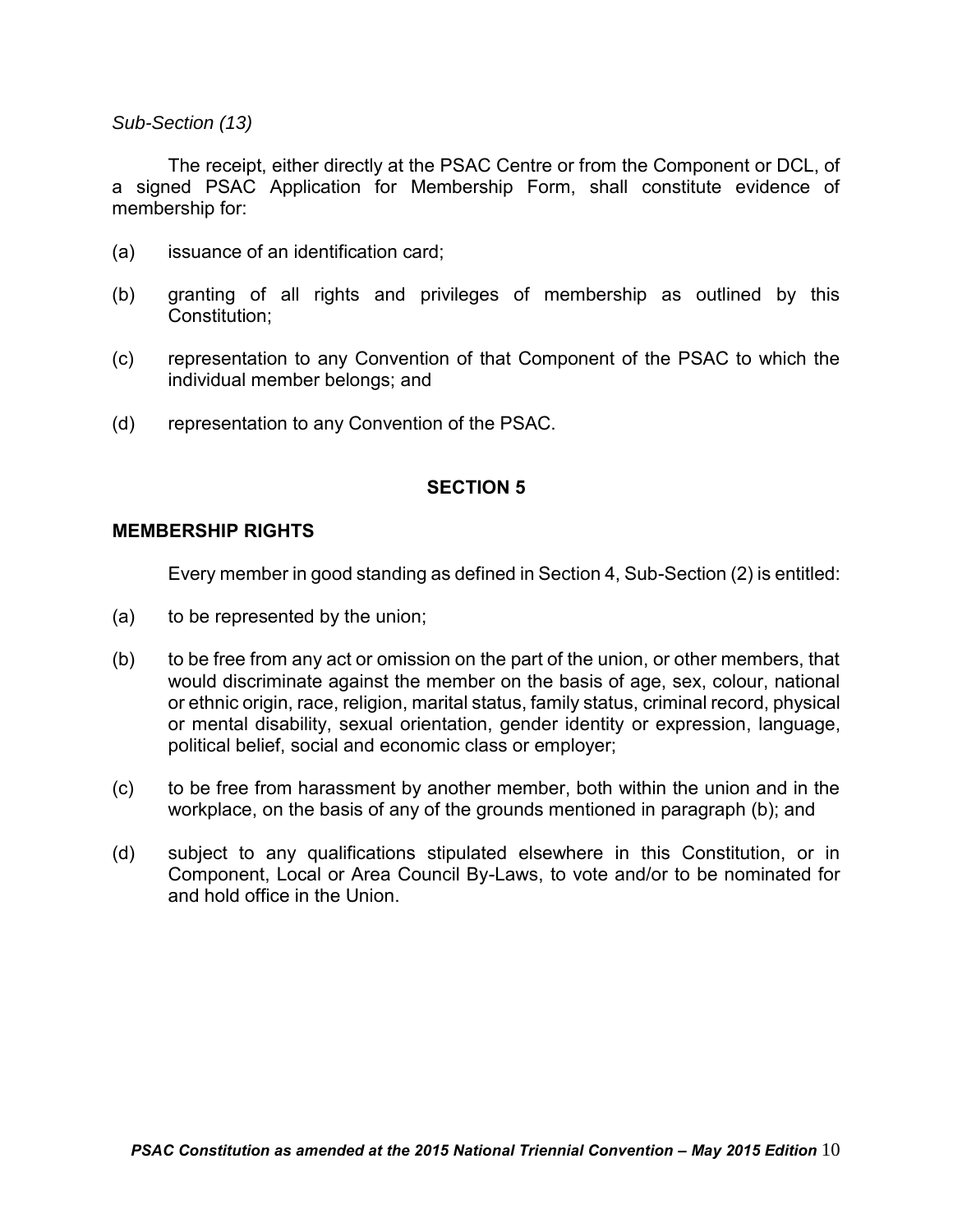# **FORM OF UNION**

- $(a)$ The Union is the PSAC. Its jurisdiction, authority and rights are outlined in Section 7.
- (b) The PSAC shall be composed of all its members, Components and their Locals or Branches, DCLs and Regional Councils.
- $(c)$  with Section 8 are outlined in Section 9. The jurisdiction, authority and rights of Components established in accordance
- $(d)$  Section 10 are outlined in Section 11. The jurisdiction, authority and rights of DCLs established in accordance with

## **SECTION 7**

# **THE UNION, ITS JURISDICTION, AUTHORITY AND RIGHTS**

*Sub-Section (1)* 

- National Triennial Convention as outlined in Section 17. The NBoD is the governing body of the PSAC under the terms of this Constitution, and shall be (a) The "Union" is the PSAC. The supreme governing body of the PSAC is the recognized as the governing body between National Triennial Conventions.
- except that part within the National Capital Region, National Capital Region, Prairies, British Columbia and North, as well as the President from each of the (b) The NBoD shall consist of the National President, the NEVP, REVPs for the Atlantic, Québec except that part within the National Capital Region, Ontario duly-established Components or their alternates.
- $(c)$  one National Executive Vice-President and seven Regional Executive Vice- Presidents, all nine of whom shall be elected in accordance with the provisions of The Alliance Executive Committee shall be composed of the National President, Section 23.
- $(d)$ The "PSAC Centre" shall consist of the Alliance Executive Committee and the staff coming under its jurisdiction.

*Sub-Section (2)* 

The PSAC Centre shall be solely and exclusively responsible for: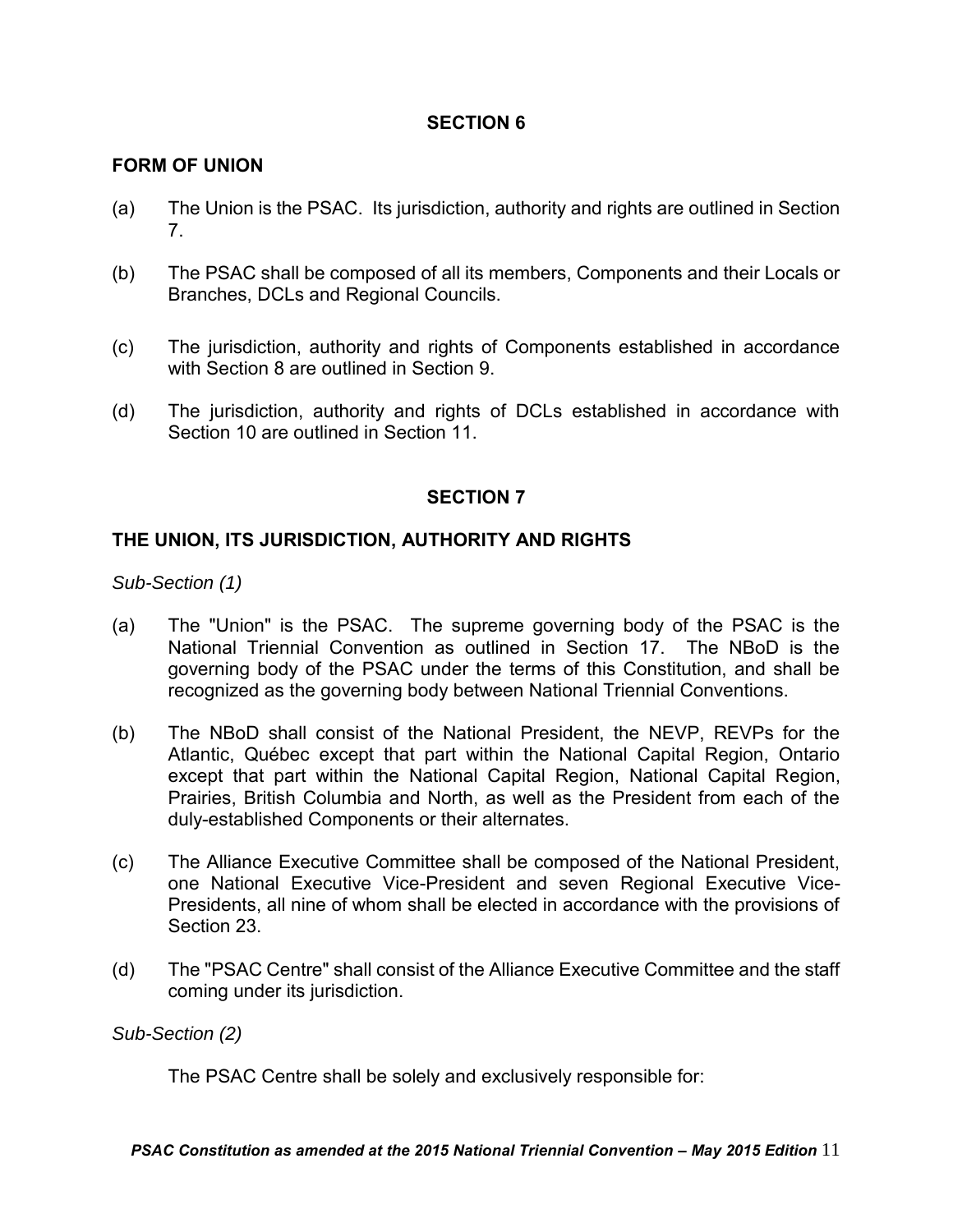- (a) carrying out all policies of the PSAC as established in National Triennial Conventions and by the NBoD;
- (b) collective bargaining for all bargaining units for which the PSAC has been certified as the Bargaining Agent:
- $(c)$ the organization and operation of Area Councils;
- $(d)$ and exclusive responsibility of one Component: the representation at all levels of the government on matters which are not the sole
- $(e)$ the establishment, maintenance and control of all organizing work;
- $(f)$ the resolution, through the appeal procedures of the Constitution, of all jurisdictional issues and disputes;
- $(q)$  and office accommodation of all paid staff of the PSAC Centre both at National Headquarters and in the field; the employment, assignment, performance, salaries, conditions of employment
- $(h)$  proposed budget and dues structure; the preparation and processing of all business for PSAC Conventions, including a
- agreement, this function may be delegated to a Component or a DCL; (i) processing classification grievances involving members; upon reciprocal
- (j) communications, political action and public relations.

# *Sub-Section (3)*

- $(a)$  members in a bargaining unit except where legislation requires that certification be obtained by a local or provincial union in which case certification will be governed by regulation enacted by the NBoD. In the event that it is so certified, it may delegate the negotiation of agreements to a Component on the request of that Component where all the members of a bargaining unit are within that Component. Where the Component does not receive such authority, the negotiating team shall The PSAC shall seek certification in the name of the PSAC on behalf of its be established under the provisions of paragraph (b) of this Sub-Section.
- unit in accordance with PSAC Regulation 15. (b) (i) Where no Component represents all members in a bargaining unit, the AEC shall establish a PSAC Bargaining Committee for each bargaining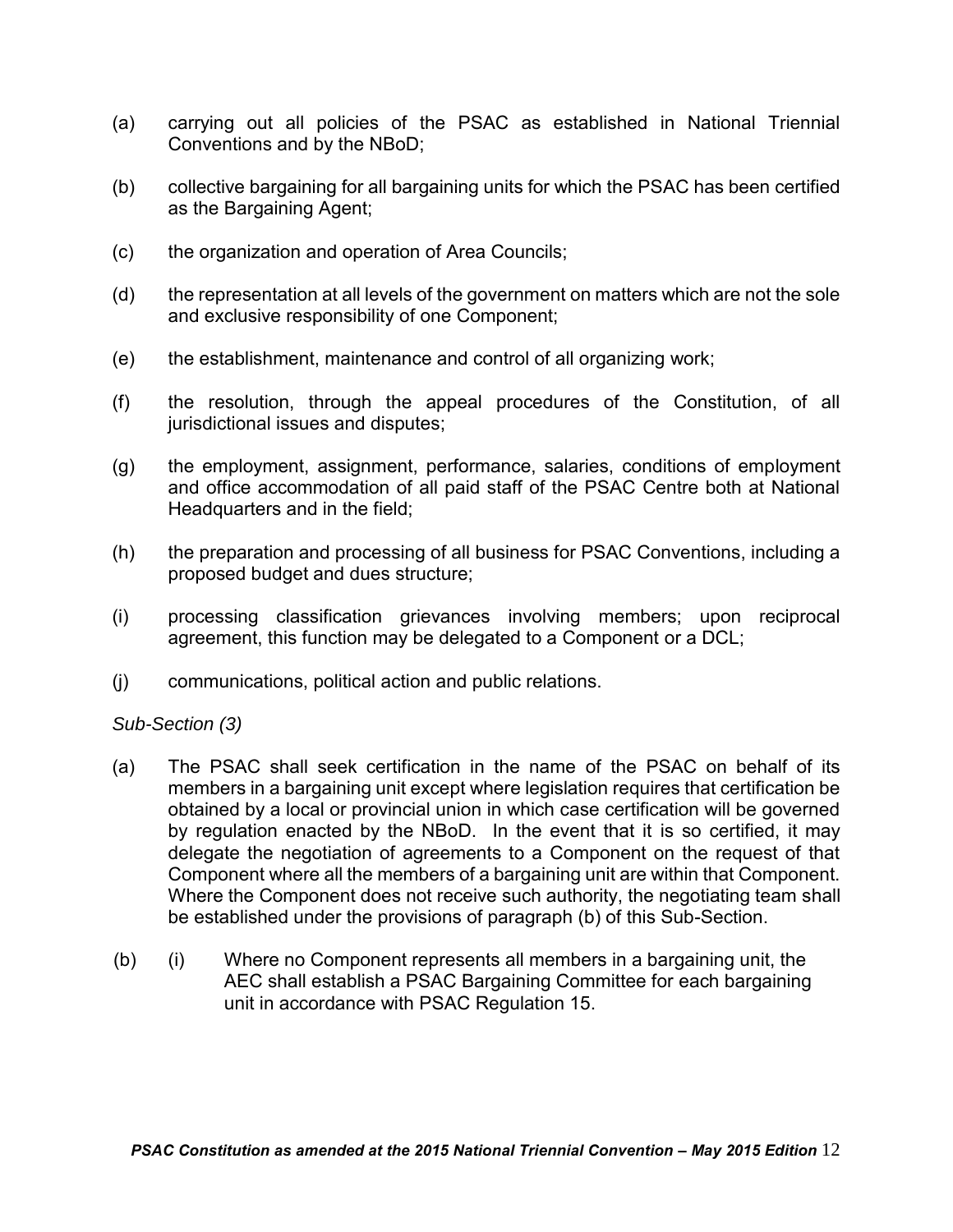- the AEC shall establish for each bargaining unit, in accordance with (ii) Where a Component represents all the members in a bargaining unit, Regulation 15, a PSAC Bargaining Committee composed of members from the bargaining unit from this Component plus a member of the AEC or a representative of the AEC.
- $(c)$  when a staff representative is appointed to represent the AEC on a Bargaining Committee or a Negotiating Team, the staff representative will not be entitled to Notwithstanding the provisions contained in Section 7, Sub-Section (3) (b) and (e), vote.
- $(d)$  the Component, delegate to the Component the authority to negotiate a subsidiary agreement. Where the Component does not request such authority, the Negotiating Team shall be established under the provisions of paragraph (b) of this Sub-Section. All agreements must be signed by an elected officer of the AEC. Where subsidiary agreements can be negotiated, the AEC shall, at the request of
- (e) There shall be at least one representative of the central bargaining agent on all bargaining teams and a representative of the central bargaining agent shall be a signatory of all agreements.
- $(f)$  keeping with paragraphs (a), (b), (d) and (e) above, subject to regulations All bargaining committees and all Negotiating Teams shall be determined in established by the NBoD.

## *Sub-Section (4)*

The AEC may delegate the delivery of education to a Component on the request of a Component.

## *Sub-Section (5)*

- $(a)$  grievances at the adjudication level. PSAC decisions not to pursue a grievance at adjudication may be appealed pursuant to an appeal process as outlined in a The PSAC Centre shall be solely and exclusively responsible for processing Regulation enacted by the NBoD.
- $(b)$ Notwithstanding Sub-Section (5) (a) of this Section, the PSAC may delegate responsibility to process a grievance at adjudication in the event that:
	- the PSAC has decided not to pursue the grievance at adjudication;
	- the adjudication process will not prejudice other PSAC members; and
	- the Component or a DCL is prepared to provide the representation at its cost.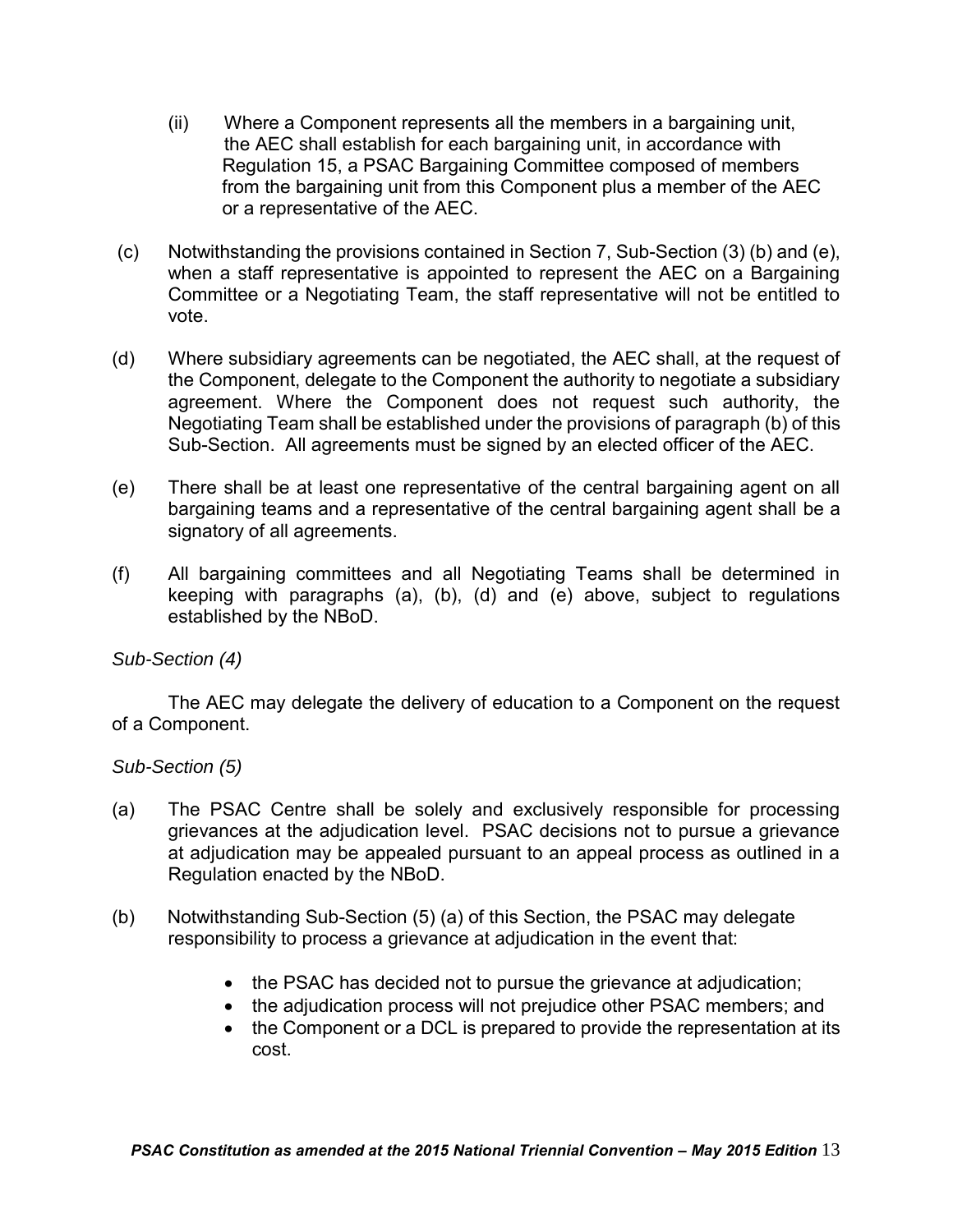(c) Notwithstanding Section 9, Sub-Section (5) (a), the PSAC may delegate the processing of grievances at adjudication to a Component or a DCL on the request of a Component or a DCL.

## *Sub-Section (6)*

 required for membership or affiliation by the PSAC in any organization or body having A majority decision by the National Triennial Convention of the PSAC shall be similar aims, objects and functions as the PSAC.

## **SECTION 8**

# **COMPONENTS**

## *Sub-Section (1)*

 established as such in accordance with Sub-Sections (2), (3), (4), (5) and (6) of this Section, and deriving its jurisdiction, authority and rights from Section 9 of this "Component" means an organized group of members, Locals or Branches **Constitution** 

## *Sub-Section (2)*

 The following is the list of Components which shall be recognized by the issuance of a charter as being established:

 Customs and Immigration Union National Health Union Union of Canadian Transportation Employees Union of Environment Workers Agriculture Union Canada Employment and Immigration Union Government Services Union Union of National Employees Natural Resources Union Nunavut Employees Union Union of National Defense Employees Union of Northern Workers Union of Postal Communications Employees Union of Solicitor General Employees Union of Taxation Employees Union of Veterans' Affairs Employees Yukon Employees Union

 According to this Constitution, the above list of Components may be amended to add new Components established or to delete Components that cease to exist.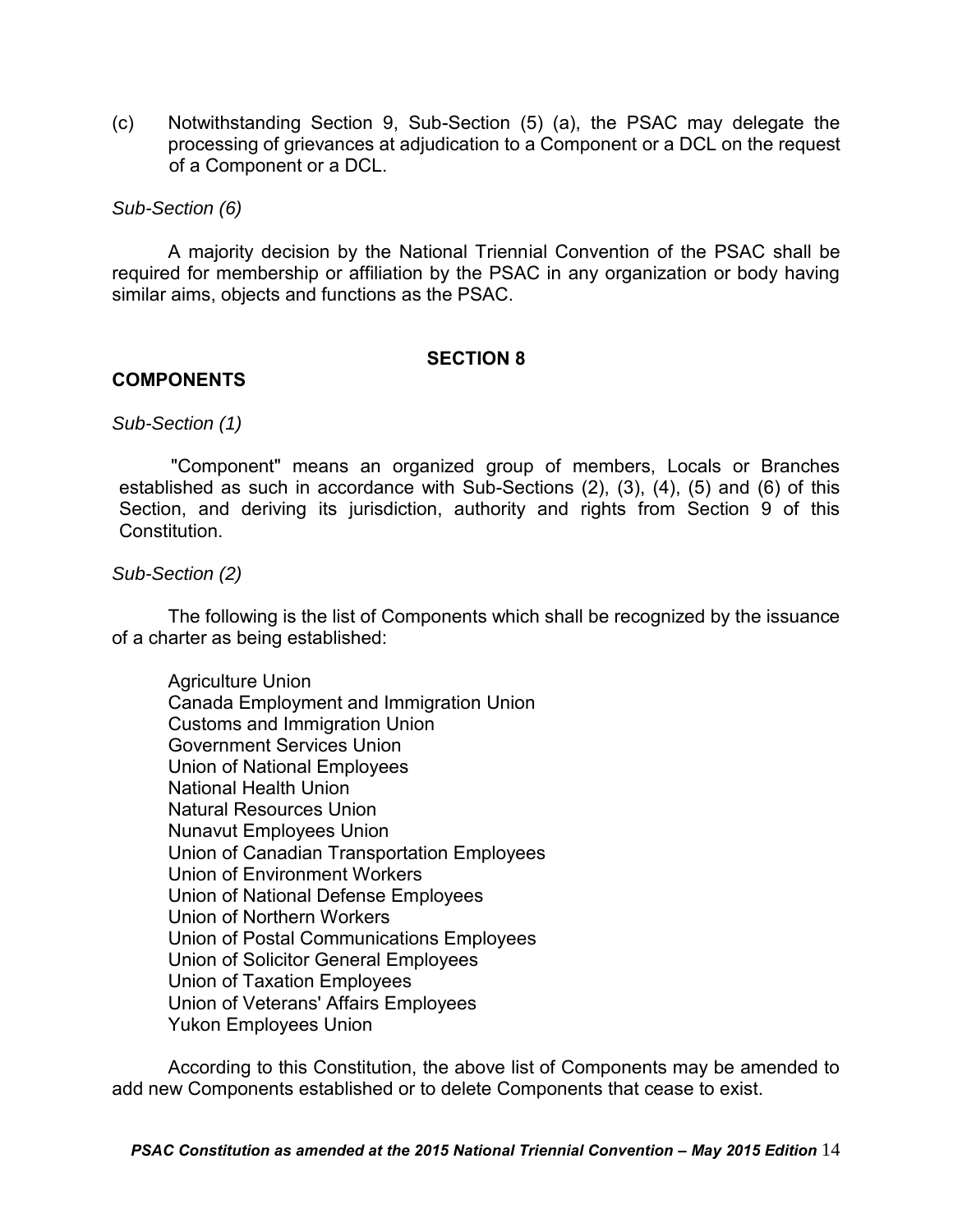## *Sub-Section (3)*

- continue to enjoy the right of membership in their respective Components regardless of whatever employer reorganization takes place. (a) The members of the Components listed in Sub-Section (2) of this Section may
- $(b)$  existence or to be established, the PSAC Centre may agree to do so. In the event that the PSAC Centre does not agree, the NBoD, by a two-thirds (2/3) In cases where one or more Components decide to merge or request the PSAC Centre to allocate all or part of its membership to some other Component now in majority vote, shall order a referendum of affected members. The NBoD shall be bound by the wishes of the majority of members voting in such a referendum. The AEC shall allocate affected members based on the results of the referendum vote.
- $(c)$  the PSAC Centre to allocate jurisdiction of all or part of its membership to some other Component now in existence or to be established. The NBoD, by a two- thirds (2/3) majority vote, shall order a referendum of affected members. The NBoD shall be bound by the wishes of the majority of members voting in such a referendum. The AEC shall allocate affected members based on the results of the A Separate Employer Bargaining Unit within one Component may request referendum vote.

## *Sub-Section (4)*

 When a member or members cannot become members of a Component as provided by either Sub-Section (2) or (3), the AEC shall be responsible for making recommendations to the NBoD on the placement of such members, and providing full membership services to the members, until they are placed in the appropriate Component. The AEC shall allocate affected members based on the NBoD decision.

## *Sub-Section (5)*

- (a) A new Component shall consist of no less than 2,500 members.
- by a two-thirds (2/3) majority vote, determine that a new Component consisting of less than 2,500 members is viable, and can be established in accordance with (b) Notwithstanding Sub-Sections  $(5)(a)$  and  $(12)(a)$  of this Section, the NBoD may, Sub-Section (5) (c).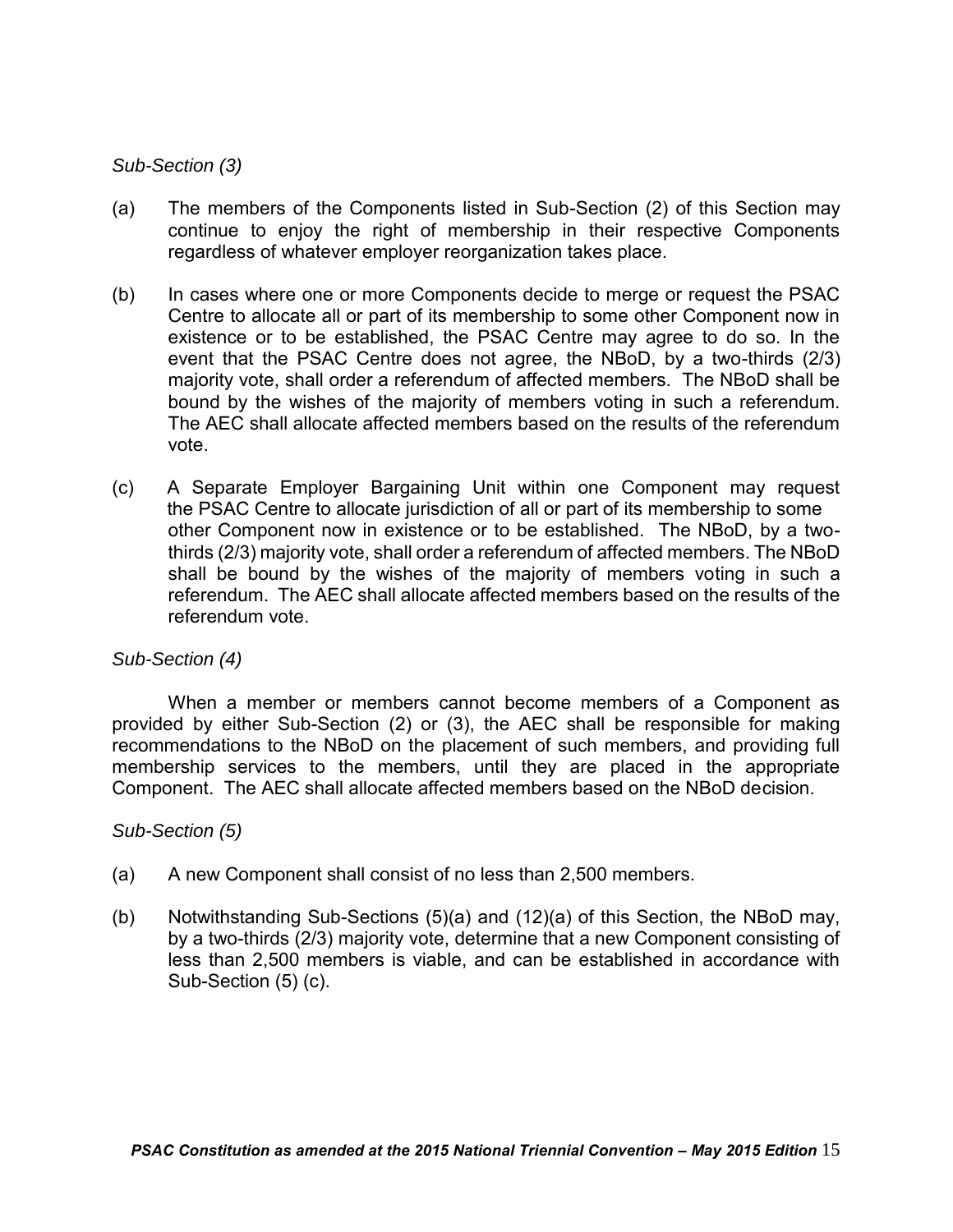$(c)$  of the AEC, it is capable of discharging effectively the duties and responsibilities of a Component set forth in Sub-Section (5) of Section 9 of this Constitution and on the basis of standards established by the NBoD as set forth in the established Component. Such a Component shall be established only on the provision that, in the opinion Regulations. Upon receipt of this assurance from the AEC, the NBoD, by a twothirds (2/3) majority vote, shall authorize the granting of a charter to the newly-

## *Sub-Section (6)*

 its responsibilities as set forth in Section 9, Sub-Section (5) may, by a two-thirds (2/3) majority vote at a meeting of the NBoD, have its charter suspended and its members assigned to the appropriate Component pursuant to Sub-Section (4) of Section 8 of this Constitution. In such case, the decision of the NBoD may be appealed to the next succeeding Convention of the PSAC. A Component which, in the opinion of the NBoD of the PSAC, is not discharging

## *Sub-Section (7)*

- (a) Notwithstanding Sub-Sections (3), (4) and (5) of this Section, the AEC may establish DCLs in accordance with Section 10 of this Constitution.
- (b) Notwithstanding Sub-Sections (3), (4) and (5) of this Section, the NBoD may charter as Components, other bodies of workers.

## *Sub-Section (8)*

 that the mandate is within the exclusive jurisdiction of the Component and does not contravene the jurisdiction of the PSAC as provided by Section 7. A Component shall be governed by the mandate of its Convention provided always

#### *Sub-Section (9)*

 one convention is held prior to a regular National Triennial Convention of the PSAC as provided in Section 17. A Component shall hold conventions as determined by its own By-Laws provided

#### *Sub-Section (10)*

Any convention of a Component shall be composed of its elected officers and the delegates representing its subsidiary divisions as provided by its own By-Laws.

#### *Sub-Section (11)*

 Remuneration of the elected officers and delegates, including any necessary expenses to any Component Convention, shall be the responsibility of that Component.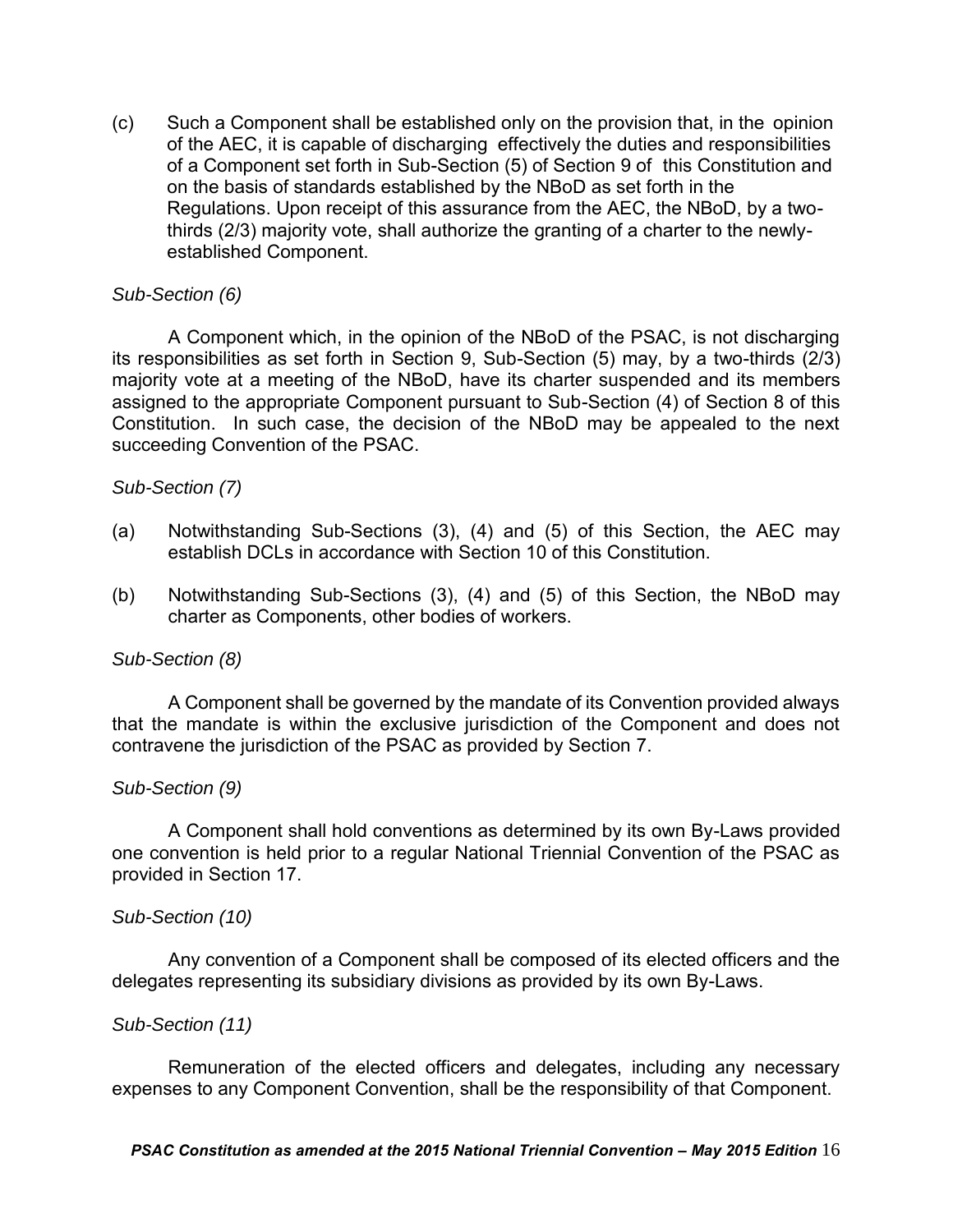## *Sub-Section (12)*

- (a) If the total membership of a Component falls significantly below 1,500, the matter shall be referred to the NBoD for its decision as provided for in paragraph (b) of this Sub-Section.
- to remain in a separate Component or to be assigned to the appropriate accordance with Sub-Section (4), will be governed by regulation. The decision of (b) The NBoD of the PSAC, at a meeting of the NBoD, shall decide, by a two-thirds (2/3) majority vote, whether it is in the best interest of the PSAC for the members Component pursuant to Sub-Section (4) of this Section. The disposition of the assets of a Component being assigned to another Component, established in the NBoD may be appealed to the next National Triennial Convention.

#### *Sub-Section (13)*

 Should any decision of the NBoD have the effect of eliminating or substantially reducing the size of any Component, all surplus full-time elected officers and/or employees shall be given priority in appointment with the PSAC provided those concerned have had two (2) or more years of service.

## **SECTION 9**

## **COMPONENTS, THEIR JURISDICTION, AUTHORITY AND RIGHTS**

## *Sub-Section (1)*

 Laws and policies shall be fully consistent with the Constitution of the PSAC and shall in A Component shall establish By-Laws and policies for its operation and such Byno way contravene its provisions.

## *Sub-Section (2)*

 be subject to the terms and conditions of the By-Laws of the Component, save only that a member who has exhausted all means for the resolution of a problem through his/her Component shall have the right to request a full review of the matter by the PSAC Centre. A duly-established Component shall have jurisdiction over its members who shall In such cases the PSAC Centre shall consult with the Component concerned.

#### *Sub-Section (3)*

 its own By-Laws and shall be solely responsible for all costs involved in such conventions and meetings. A Component shall have the right to hold conventions or meetings as outlined in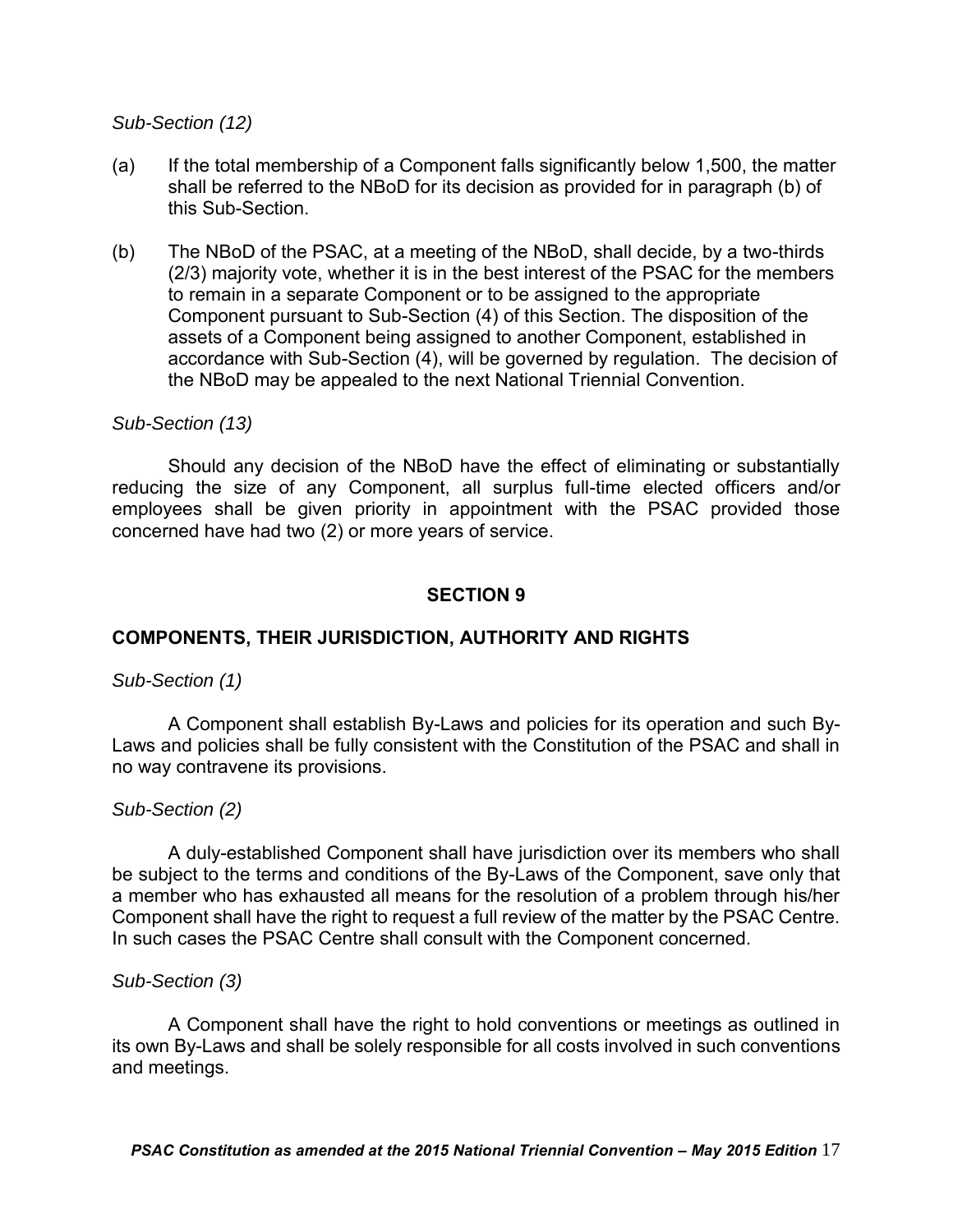# *Sub-Section (4)*

- $(a)$ A Component shall have the right to elect its own officers in accordance with procedures outlined in its By-Laws.
- $(b)$  Triennial Conventions of the PSAC, in accordance with procedures outlined in its By-Laws, providing that such election takes place and is fully completed six (6) months prior to the commencement of the National Triennial Convention of the PSAC. Only dues-paying members in good standing as defined in Section 4, Sub- Section (2) (a), (b), (c), (d), (e), (f) and (g) or Life Members who are otherwise eligible, shall be eligible for election as delegates. A Component shall have the right to elect delegates and alternates to National
- $(c)$ The National President of the PSAC or his/her nominee shall have the right to attend all Component Conventions and to speak when requested.

## *Sub-Section (5)*

A Component shall:

- (a) process appeals and grievances involving its members, up to, but not including, grievances at the adjudication level. The Component functions may be delegated to the PSAC Centre from time to time by any Component requesting assistance or service;
- (b) assume responsibility for the enforcement of collective agreements signed by the PSAC covering employees within the jurisdiction of the Component;
- (c) represent its members on matters such as classification and working conditions, not already covered in collective agreements, and all other matters which are solely of concern to them;
- provide the liaison between its members and the PSAC Centre;
- (d) provide the liaison between its members and the PSAC Centre;<br>(e) select and appoint staff within the limitations of the Constitution of the PSAC;
- (f) elect its own officers; and
- (g) hold its own conventions.

#### *Sub-Section (6)*

 responsibility of that Component and its members subject only to Sub-Section (2) of this The internal operations of a Component shall be the primary concern and Section.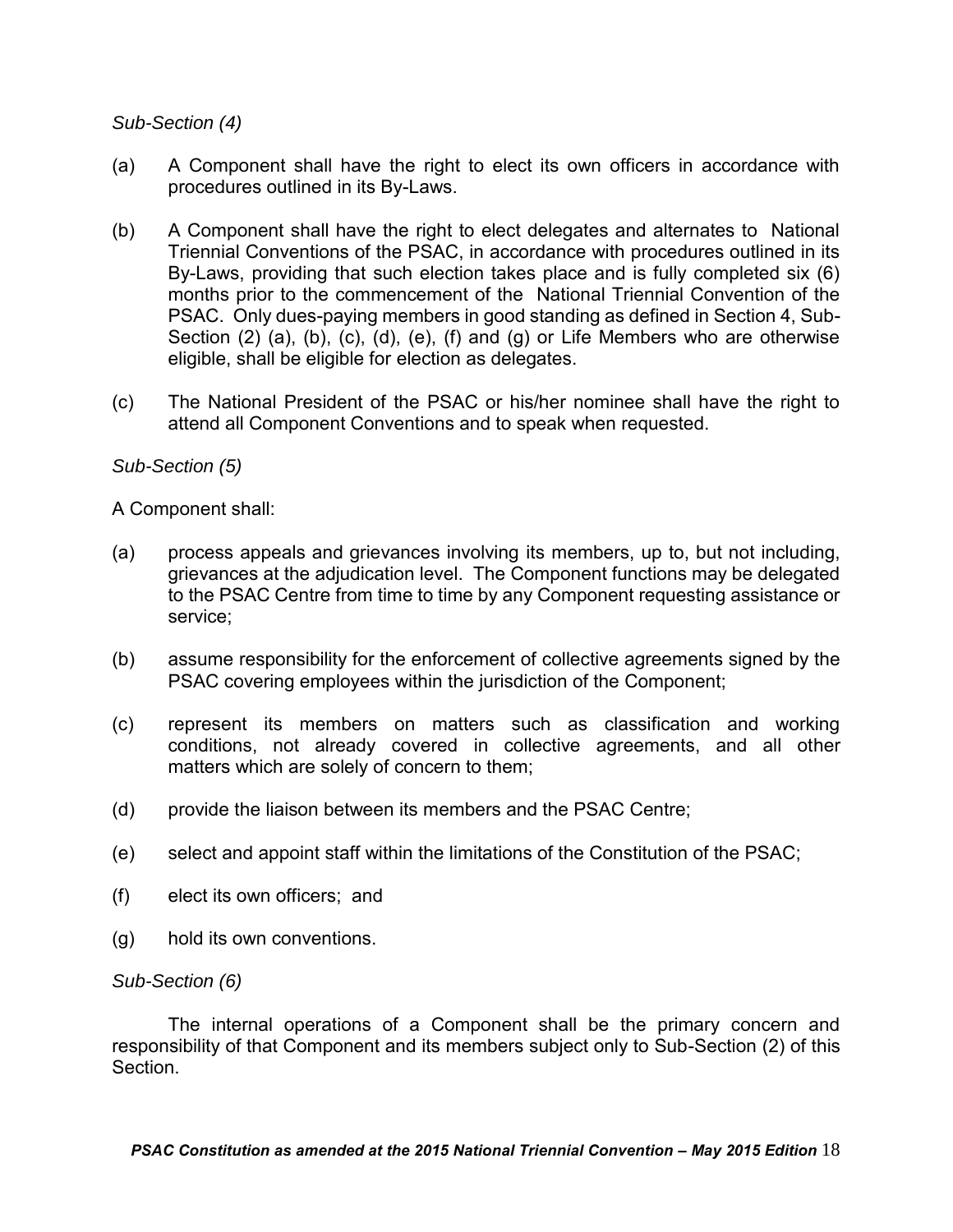## *Sub-Section (7)*

Each Component and its officers shall be subject to the disciplinary provisions of Section 25 of this Constitution.

#### *Sub-Section (8)*

 Each Component will provide annually to the National President of the PSAC a detailed audited statement of receipts and expenditures certified by qualified accountants.

#### *Sub-Section (9)*

 own membership within its defined area of jurisdiction as provided by Sub-Sections (2) and (3) of Section 8. A Component will be restricted in its operations to matters which solely affect its

and (3) of Section 8.<br>Such authority may be maintained pending amendment by the NBoD. A transfer of members where necessary shall not be unduly deferred and, in any event, no later than the next following NBoD meeting.

## *Sub-Section (10)*

 Notwithstanding Section 7, Sub-Section (2) (j), a Component may engage in communications, political action and public relations on matters of concern to the members assigned to it, provided that its communications, political action and public relations are not detrimental to other parts of the PSAC.

#### *Sub-Section (11)*

 Centre under the terms of this Constitution, subject to Regulations established by the Components shall have the right to any service or services provided by the PSAC NBoD.

#### *Sub-Section (12)*

 portion levied by the PSAC in the manner provided by Section 24 of this Constitution. A Component shall, through democratic process, establish the total amount of dues to be paid by members assigned to it. Such total amount of dues shall include that

#### *Sub-Section (13)*

 A Component may adopt resolutions for consideration at a regular National Triennial Convention of the PSAC in accordance with procedures outlined in its By-Laws, providing that such resolutions are adopted at least six (6) months prior to the National Triennial Convention of the PSAC.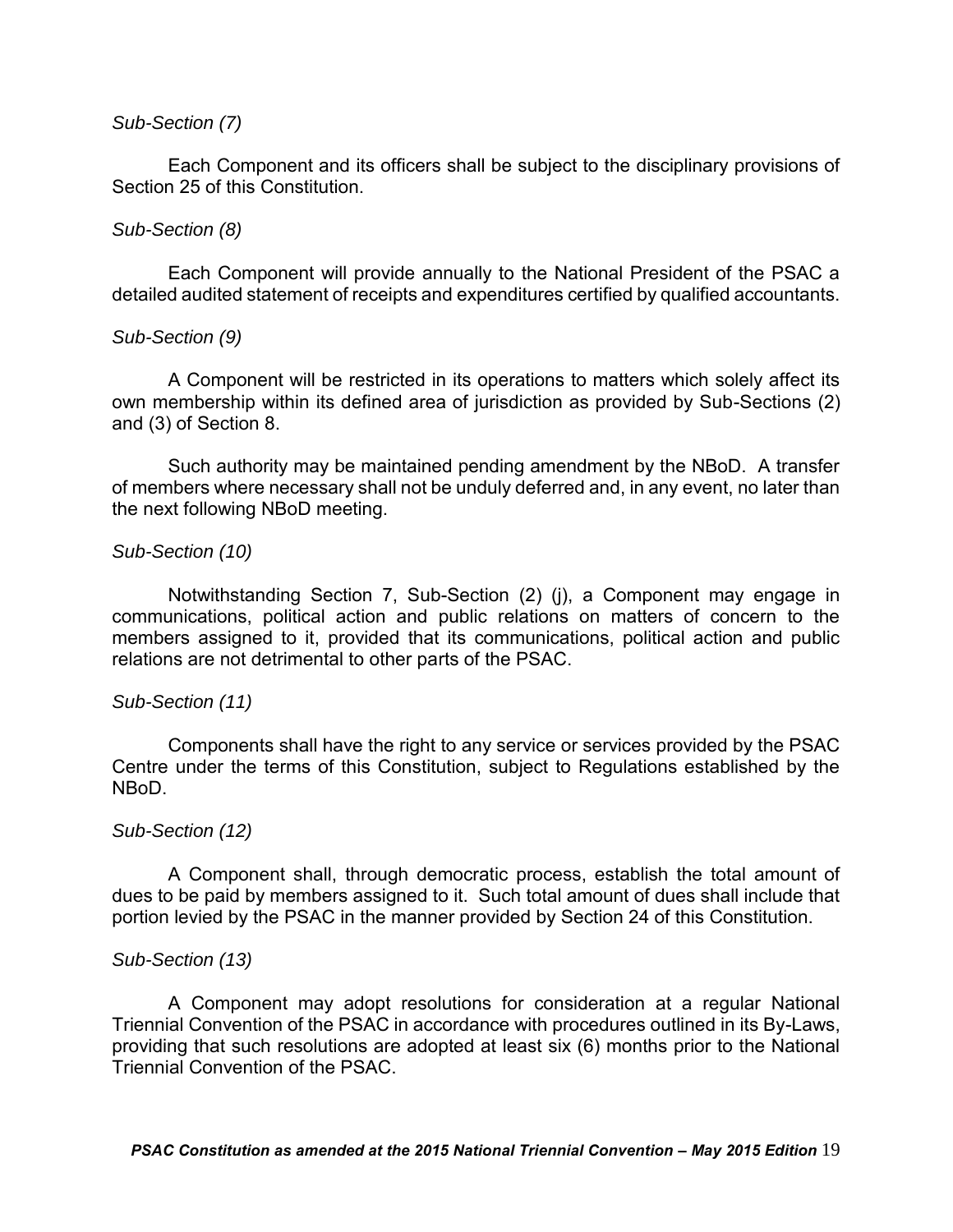## **DIRECTLY CHARTERED LOCALS (DCLs)**

*Sub-Section (1)* 

- $(a)$  accordance with this Constitution and deriving its jurisdiction, authority and rights DCL means an organized group of members established by the AEC in from Section 11 of this Constitution.
- (b) Notwithstanding Sub-Section (1) (a), a DCL shall not be established for an organized group of members employed by Treasury Board or the Territorial Governments, or for a nationally-certified bargaining unit.
- $(c)$  Local may only become a DCL providing the Local submits a petition to the AEC and a majority of the membership vote, in a referendum, to establish a DCL. Where an existing Local has been assigned to an established Component, the
- (d) Notwithstanding Sub-Section (1) (a) and (b) of this Section, a DCL may be established for an organized group of members employed by Treasury Board, if the bargaining unit joins the PSAC after April 22, 1994.
- $(e)$  membership to some other DCL or Component now in existence or to be A DCL may request the PSAC Centre to allocate jurisdiction of all or part of its established.
- (f) DCLs will report to the NBoD through the REVP.

#### *Sub-Section (2)*

 responsibilities as set forth in Section 11 Sub-Section (5) may, by a two-thirds (2/3) majority vote at a meeting of the NBoD, have its charter suspended and its members assigned to the appropriate DCL or Component pursuant to Sub-Section (4) of Section 8 of this Constitution. In such case, the decision of the NBoD may be appealed to the next succeeding Convention of the PSAC. A DCL which, in the opinion of the NBoD of the PSAC, is not discharging its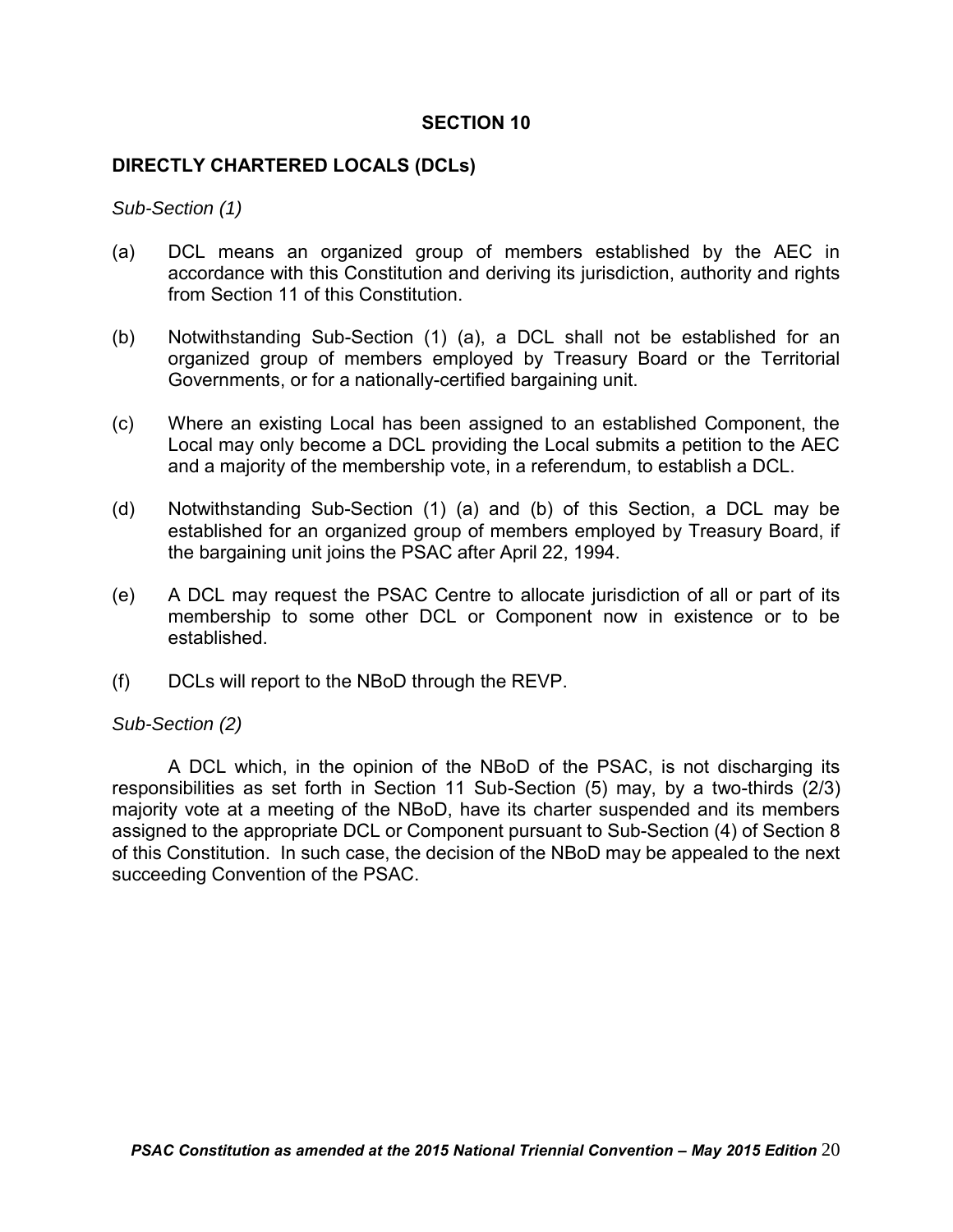## **DIRECTLY CHARTERED LOCALS, THEIR JURISDICTION, AUTHORITY AND RIGHTS**

#### *Sub-Section (1)*

 and policies shall be fully consistent with the Constitution of the PSAC and shall in no way A DCL shall establish By-Laws and policies for its operation and such By-Laws contravene its provisions.

## *Sub-Section (2)*

 subject to the terms and conditions of the By-Laws of the DCL, save only that a member who has exhausted all means for the resolution of a problem through his/her DCL shall have the right to request a full review of the matter by the PSAC Centre. In such cases, A duly-established DCL shall have jurisdiction over its members who shall be the PSAC Centre shall consult with the DCL concerned.

#### *Sub-Section (3)*

 shall be solely responsible for all costs involved in such meetings. A DCL shall have the right to hold meetings as outlined in its own By-Laws and

## *Sub-Section (4)*

- $(a)$  held within a period of not more than twelve (12) months and not less than six (6) months prior to the commencement of the regular National Triennial Convention of the PSAC, delegates and alternates to the forthcoming National Triennial Convention of the PSAC. Only dues-paying members, or Life Members who are A DCL shall have the right to elect its own officers and to elect at a general meeting, otherwise eligible, shall be eligible for election as delegates.
- $(b)$  for consideration by delegates to the forthcoming National Triennial Convention of At a general meeting held at least six  $(6)$  months prior to the regular National Triennial Convention of the PSAC, a DCL shall have the right to adopt resolutions the PSAC.
- $(c)$ The National President of the PSAC or his/her nominee shall have the right to attend the Annual General Meeting of all DCLs and to speak when requested.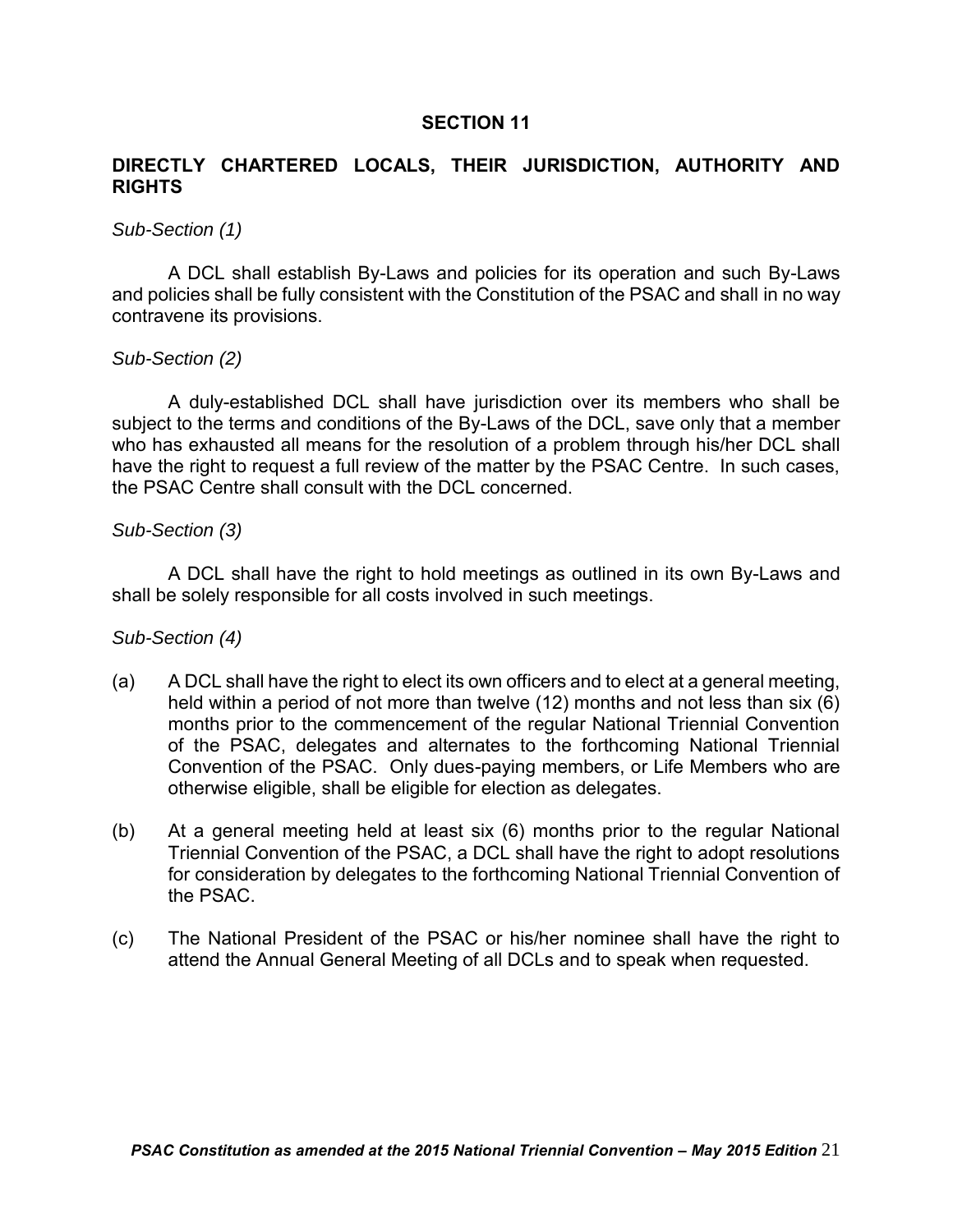*Sub-Section (5)* 

A DCL shall:

- $(a)$  including, grievances at the adjudication level. The DCL functions may be delegated to the PSAC Centre from time to time by any DCL requesting assistance or service; process appeals and grievances involving its members up to, but not
- $(b)$  Local level, for collective agreements signed by the PSAC covering employees in be delegated authority from the PSAC Centre and assume responsibility, at the the Local within the jurisdiction of the DCL;
- (c) represent its members on matters such as classification and working conditions, not already covered in collective agreements, and all other matters which are solely of concern to the DCL members;
- (d) provide the liaison between its members and the PSAC Centre;
- (e) select and appoint staff within the limitations of the Constitution of the PSAC;
- (f) elect its own officers; and
- (g) hold its own meetings.

## *Sub-Section (6)*

The internal operations of a DCL shall be the primary concern and responsibility of that DCL and its members subject only to Sub-Section (2) of this Section.

## *Sub-Section (7)*

Each DCL and its officers shall be subject to the disciplinary provisions of Section 25 of this Constitution.

#### *Sub-Section (8)*

 $(a)$  detailed statement of receipts and expenditures, and (ii) a balance sheet showing Assets, Liabilities and Equities by March 31<sup>st</sup> of each year. These statements must be reviewed by a PSAC member or other person who is not on the DCL Executive who, along with the Local President or Treasurer, will certify their completeness and accuracy. Each DCL will provide the National President of the PSAC with (i) an annual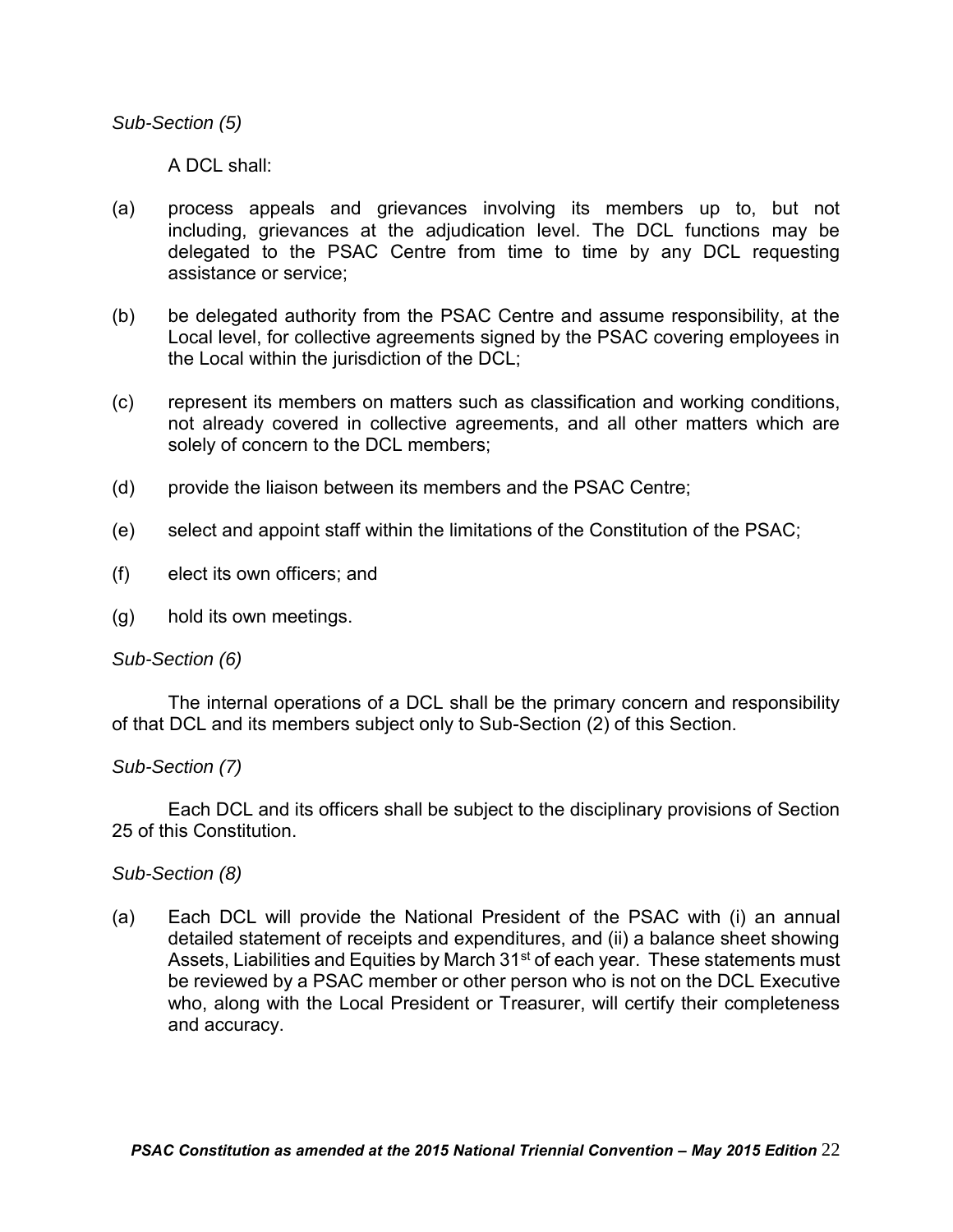a DCL to provide a detailed audited statement of receipts and expenditures (b) Notwithstanding (a) above, the PSAC National President can, at any time, require certified by qualified accountants.

## *Sub-Section (9)*

A DCL will be restricted in its operations to matters which solely affect its own membership within its defined area of jurisdiction.

## *Sub-Section (10)*

 Notwithstanding Section 7, Sub-Section (2) (j), a DCL may engage in communications, political action and public relations on matters of concern to the members assigned to it, provided that its communications, political action and public relations are not detrimental to other parts of the PSAC.

#### *Sub-Section (11)*

 DCLs shall have the right to any service or services provided by the PSAC Centre under the terms of the Constitution, subject to regulations established by the NBoD.

## *Sub-Section (12)*

 paid by members assigned to it. Such total amount of dues shall include that portion levied A DCL shall, through democratic process, establish the total amount of dues to be by the PSAC in the manner provided by Section 24 of the Constitution.

#### **SECTION 12**

#### **NATIONAL BOARD OF DIRECTORS (NBoD)**

*Sub-Section (1)* 

 President, the seven (7) Regional Executive Vice-Presidents, as well as the President from each of the duly-established Components or their alternates. The NBoD shall consist of the National President, one National Executive Vice-

All members of the NBoD and their alternates shall be members in good standing of the PSAC.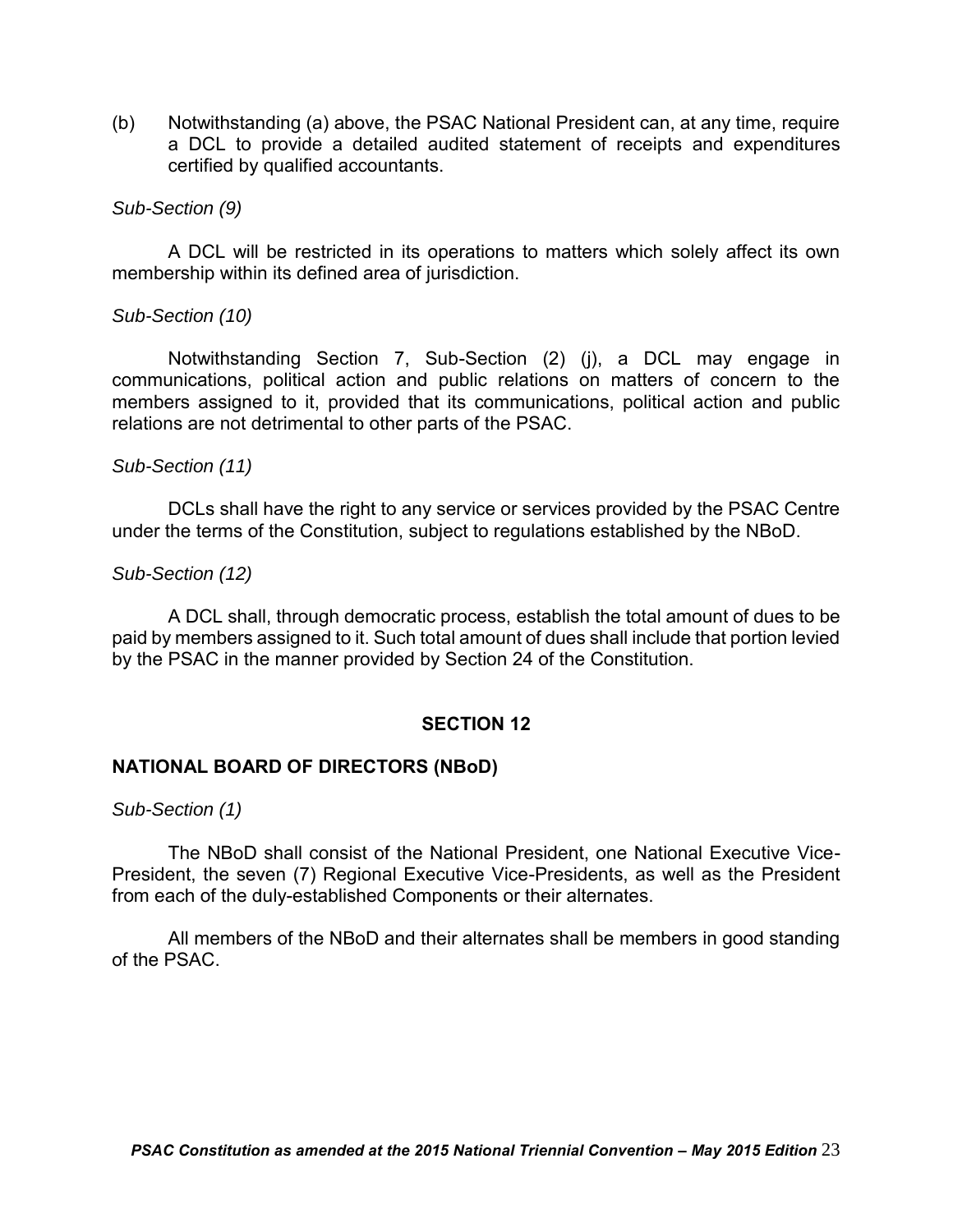## *Sub-Section (2)*

 Triennial Conventions. All residual power, authority and rights not specifically established by this Constitution in either the PSAC Centre or the Components shall reside in the NBoD subject to ratification by the Convention. The NBoD shall meet at least three (3) times a year, normally every four (4) months, but, in no event, shall it exceed five (5) months and may be called earlier by the National President if necessary, or upon written request of a The NBoD shall be responsible for the affairs of the PSAC between the National majority of the NBoD.

## *Sub-Section (3)*

 When a vacancy occurs on the NBoD from among the National President, the NEVP, the seven (7) REVPs or their alternates, it shall be filled in accordance with the provisions of Section 23, Sub-Section (10) of this Constitution.

## *Sub-Section (4)*

Without limiting the generality of Sub-Section (3), the NBoD shall be charged with the responsibility for:

- (a) carrying out the policies of the PSAC as established at National Triennial Convention, and ensuring that the provisions of this Constitution are strictly observed by the PSAC Centre and the Components;
- $(b)$ the establishment of policies on matters related to collective bargaining, such as Bargaining Committees, Negotiating Teams and ratification of agreements;
- (c) ensuring that the PSAC is represented in all matters affecting the membership generally;
- (d) acquiring the offices and facilities necessary to conduct the affairs of the PSAC;
- $(e)$ the employment, salaries and other conditions of employment of organizers and other full-time or part-time staff of the PSAC Centre;
- $(f)$  officers and the full-time appointed officers of the PSAC Centre; fixing the conditions of employment, excluding salaries, of the full-time elected
- (g) ensuring the provision of a publication or publications designed to keep members informed on the activities of the PSAC;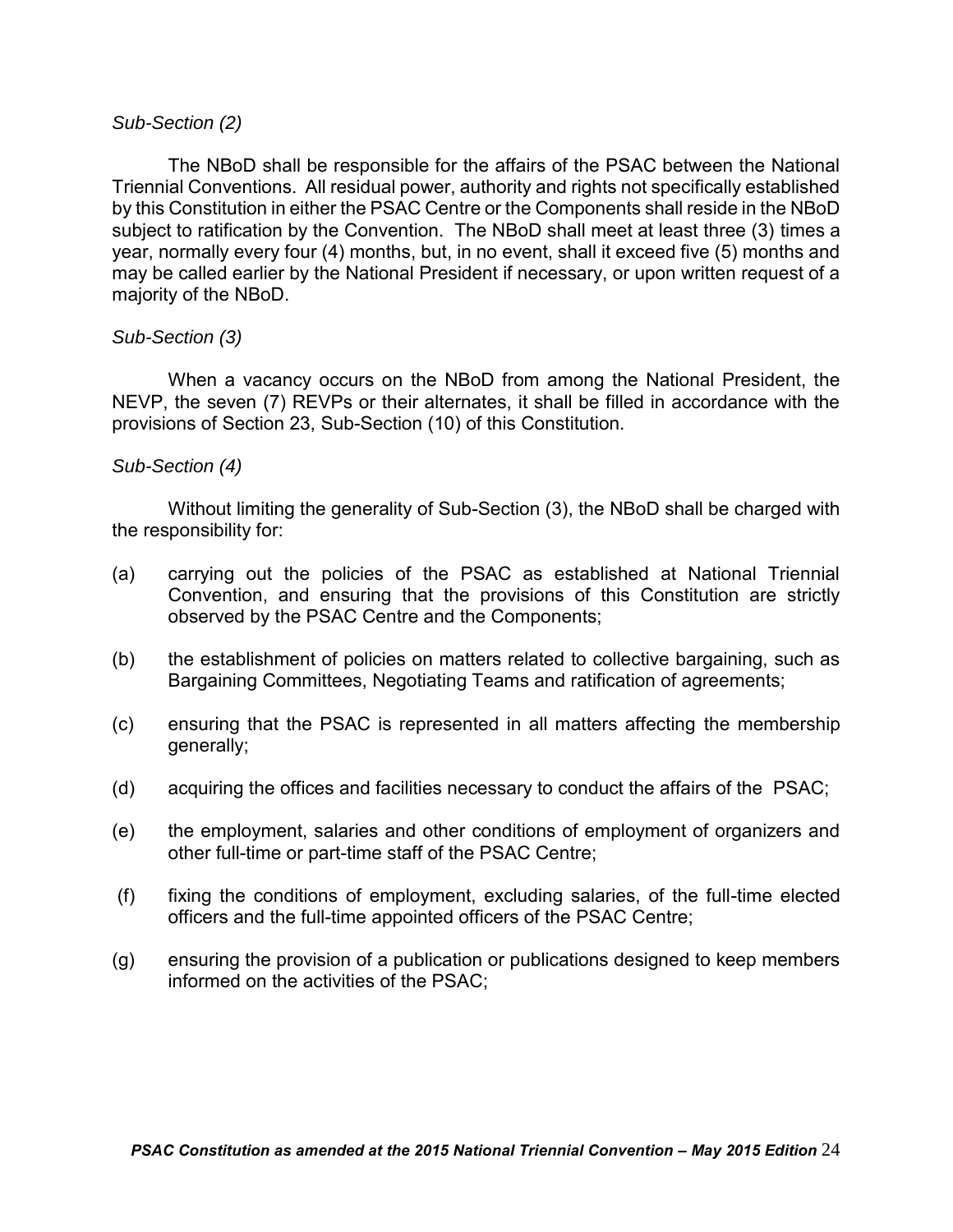- (h) considering and preparing all business to be brought before the National Triennial Convention and all arrangements in connection with the National Triennial Convention, including the submission of a budget with a proposed dues structure to the National Triennial Convention for the ensuing three (3) years and a recommendation respecting the date and location of the following National Triennial Convention;
- (i) adopting regulations pertaining to financial, organizational and operational matters.

## *Sub-Section (5)*

 Notwithstanding (f) of Sub-Section (5) of this Section, the NBoD may set salaries for full-time appointed officers subject to the budgetary limitations set by and in the absence of direction by the National Triennial Convention.

## *Sub-Section (6)*

The NBoD may delegate any or all of the authority conferred in Sub-Sections (3) and (5) of this Section to the AEC.

## *Sub-Section (7)*

- (a) At meetings of the NBoD, each member of the NBoD shall be entitled to one vote only;
- (b) Nevertheless, under circumstances described below, each member of the NBoD shall be entitled to cast votes equal to the total number of delegates to which that member's Component, DCLs or Area Councils would be entitled at a Convention of the PSAC, based on the most up-to-date available records of the PSAC. The NEVP and the seven (7) REVPs shall be entitled to cast one vote each, representing the eight (8) equity group delegates elected to PSAC National Triennial Conventions. The specific circumstances are:
	- (i) whenever in the opinion of the Chairperson, the NBoD is about to modify existing policy established by a National Triennial Convention, or is about to set new policy; or
	- (ii) whenever in the opinion of the NBoD, it is about to modify existing policy established by a National Convention, or is about to set new policy; or
	- $(iii)$ at the request of any member of the NBoD, if, in the opinion of the Chairperson, the conditions stated above exist.
- (c) Only members in good standing shall be entitled to vote at the NBoD meetings.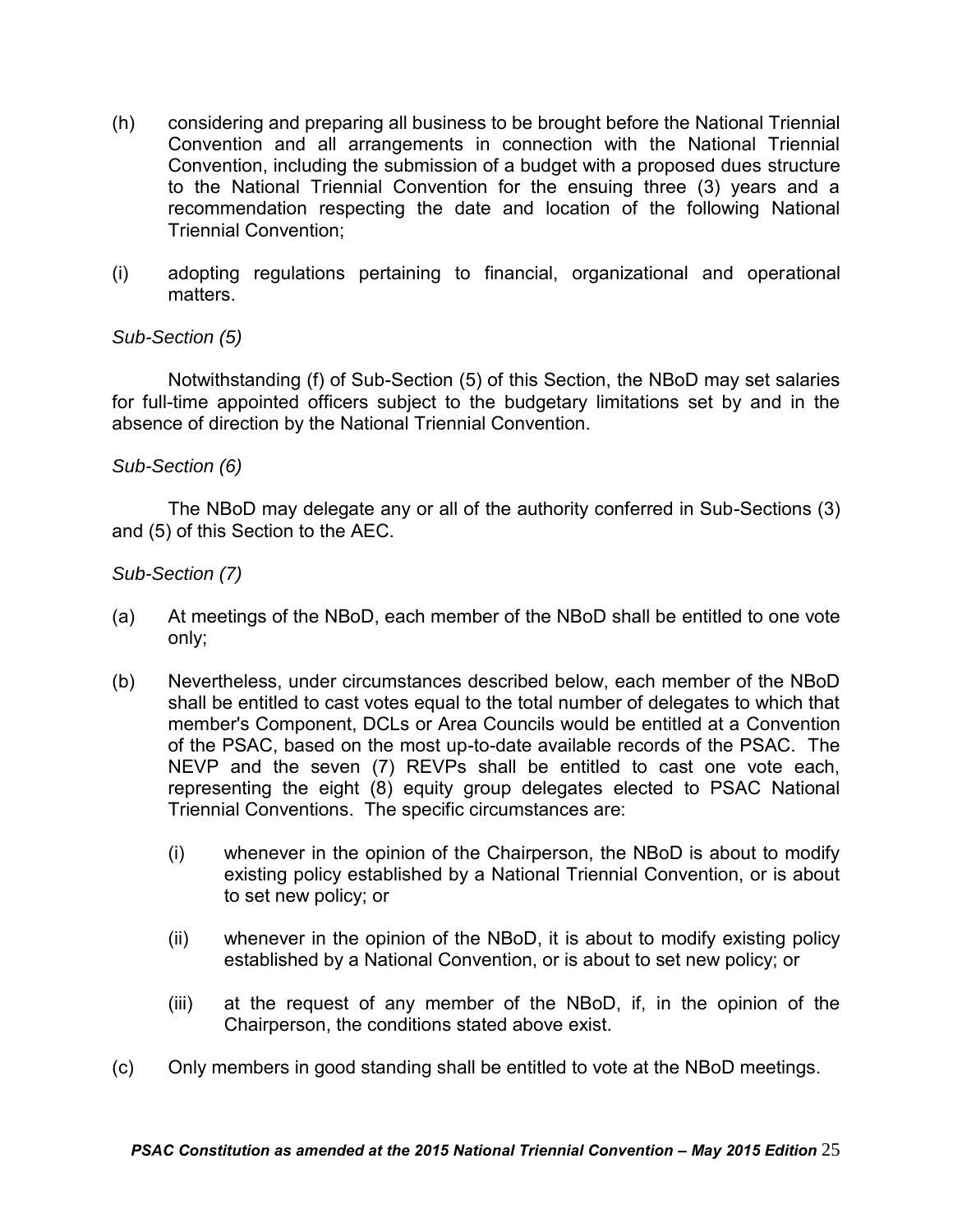# **ALLIANCE EXECUTIVE COMMITTEE (AEC)**

*Sub-Section (1)* 

- $(a)$  and shall exercise supervision over the affairs of the PSAC, sign all official documents and preside at regular and special conventions. The National President shall preside at all meetings of the NBoD and AEC, and be accorded all the rights and privileges of presiding officers of deliberative bodies. Subject to Sub-Section (2), the National President shall assign duties to the NEVP and The National President shall function as the Chief Executive Officer of the PSAC REVPs.
- $(b)$  the interpretation shall be conclusive and in full force and effect unless reversed by the NBoD or a National Triennial Convention. Any interpretation given at a meeting of the NBoD or at a National Triennial Convention of the PSAC whether conclusive and in full force and effect, or reversed, shall be reported in an Appendix The National President shall have the authority to interpret this Constitution and to the appropriate minutes of the proceedings.
- $(c)$  administration of his/her office and on the affairs of the PSAC to each regular The National President shall provide a report on his/her activities, the meeting of the NBoD and to each National Triennial Convention.
- $(d)$  their portfolio and activities to each regular meeting of the NBoD. The NEVP and the seven (7) REVPs shall provide a detailed written report, on
- $(e)$  incapacity or the unavailability of the National President. The NEVP shall act in the office of the National President in the event of the

*Sub-Section (2)* 

- $(a)$  REVPs, all nine (9) of whom shall be elected in accordance with the provisions of The AEC shall be composed of the National President, the NEVP, seven (7) Section 23.
- $(b)$ The National President shall, in consultation with other members of the AEC, assign duties.

*Sub-Section (3)* 

- (a) A majority of the members of the AEC shall constitute a quorum.
- $(b)$ In a case of a tie vote, the Chairperson will be entitled to a second vote to cast the deciding vote.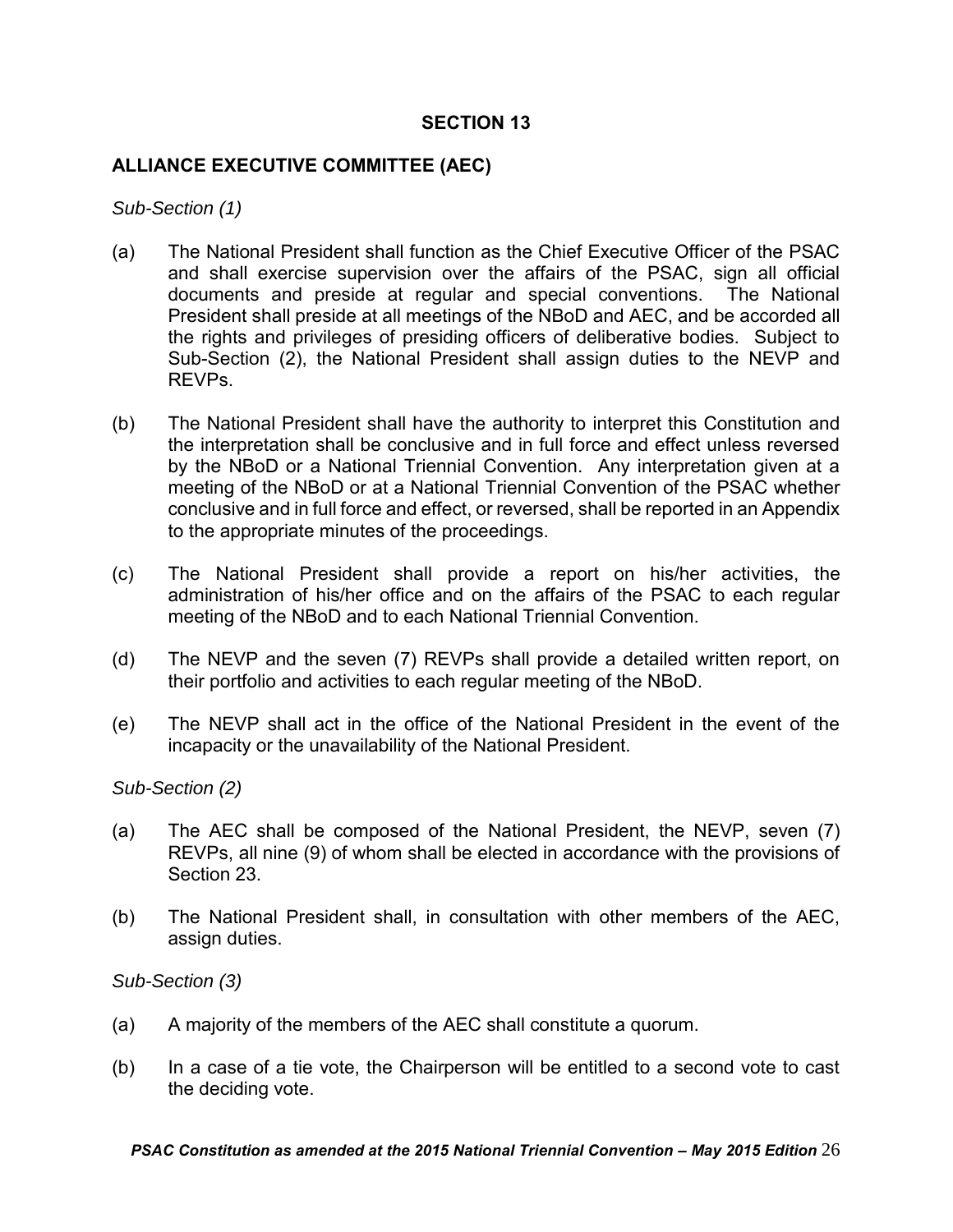## *Sub-Section (4)*

- (a) Notwithstanding any other Section of this Constitution, the AEC may delegate any or all of its authority as it relates to the various regions, to the applicable REVP.
- $(b)$ The authority outlined in Section 13, Sub-Section  $(4)$   $(a)$  shall include, but not be limited to, the following duties and responsibilities:
	- $\triangleright$  be the political voice for the PSAC in their region;
	- $\triangleright$  act as the liaison officer between the PSAC and the Canadian Labour Congress Federations of Labour;
	- $\triangleright$  be the political voice of the PSAC on the applicable Federation of Labour;
	- $\triangleright$  chair meetings of the Council and other regionally-determined bodies where appropriate;
	- administer PSAC Centre services, and implement PSAC programs in their region by developing and adopting, at the AEC, budget projections and breakdowns for each fiscal year, and forwarding the appropriate funds to each region.
	- $\triangleright$  administer and manage the regional education budget;
	- $\triangleright$  participate on the AEC with voice and vote; and
	- $\triangleright$  perform any other duties assigned by the National President.

## **SECTION 14**

## **AREA COUNCILS**

#### *Sub-Section (1)*

 as a matter of policy, provided that not more than one Area Council may be organized in The organization and operation of Area Councils shall be encouraged by the PSAC any area that can be reasonably encompassed by one Area Council.

#### *Sub-Section (2)*

 and/or DCLs make application to the AEC. Approval of such application will lie with the Area Councils of the PSAC may be organized where at least three (3) Components AEC.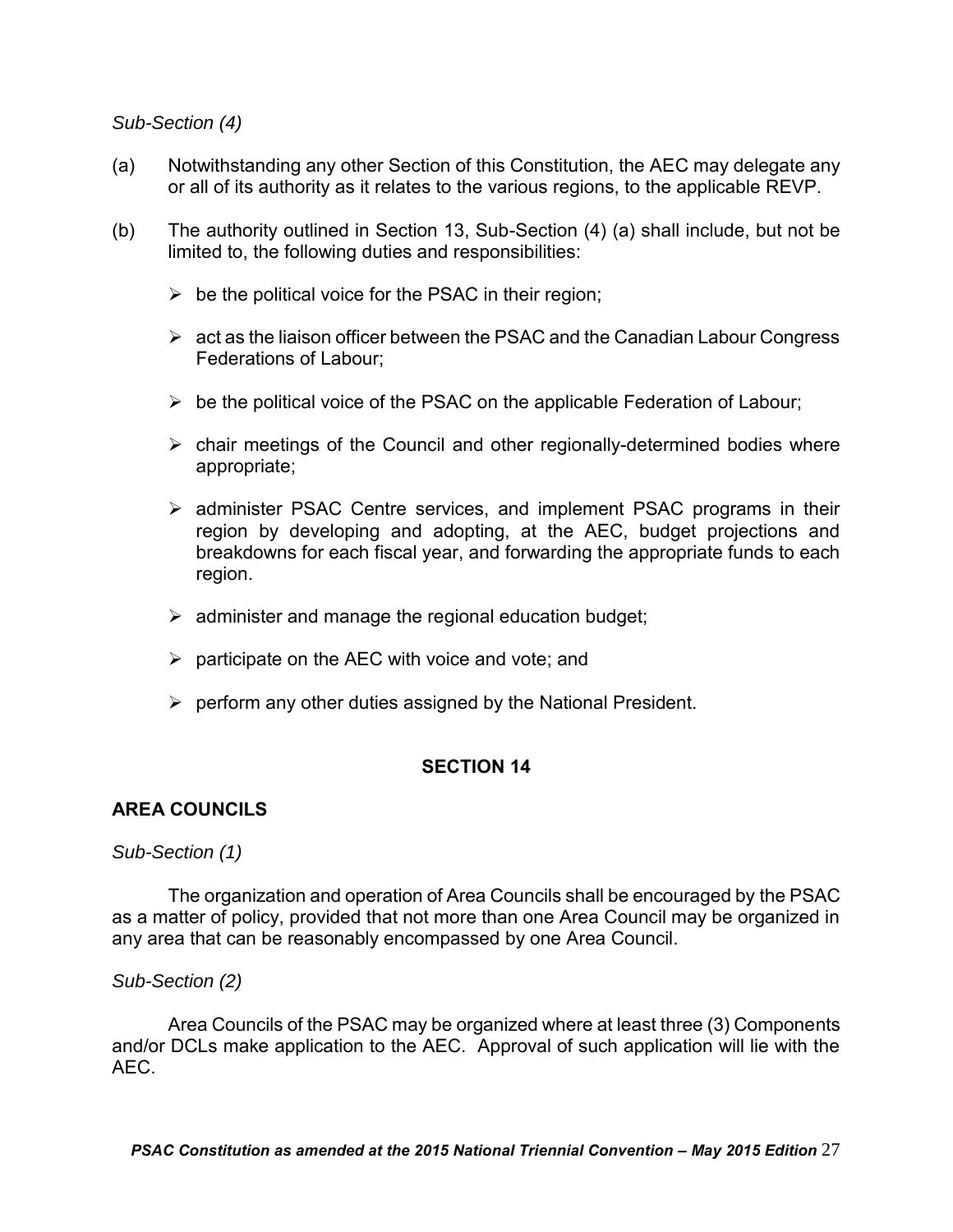## *Sub-Section (3)*

 Branches of Components, DCLs, Regional Women's Committees, and constitutionally- recognized regional committees within the area of jurisdiction who shall have full voice on all discussions at Area Council meetings. Each affiliated Local or Branch of a Component and each DCL shall be entitled to two (2) delegates for the first 500 members and one additional delegate for each additional 500 members or part thereof. Each affiliated Regional Women's Committees and other constitutionally-recognized regional committee shall be entitled to one (1) delegate. Voting rights at Area Council meetings shall be vested in the elected/selected delegates from the affiliated Locals or Branches of Area Council meetings shall be open to all members of the affiliated Locals or Components, DCLs, Regional Women's Committees and constitutionally-recognized regional committees and the elected officers of the Area Council.

#### *Sub-Section (4)*

 agreed upon by the Area Council. Such By-Laws shall conform to the provisions and principles of the Constitution of the PSAC. Area Councils shall be governed under the provisions of By-Laws drawn up and

## *Sub-Section (5)*

 regional committees. The role of Area Councils shall consist of such activities as community, social and recreational affairs within the communities in which the Area Councils function; promotion and coordination of PSAC campaigns assigned to them by the NBoD or the AEC, such as political action; promotion of Federations of Labour and District Labour Councils; dissemination of information as well as workshop and seminar-Area Councils are designed to serve as liaison for Locals or Branches of Components, DCLs, Regional Women's Committees and constitutionally-recognized type education in matters directly relating to the functions of Area Councils.

## *Sub-Section (6)*

 groups for the discussion of policies affecting such groups. Decisions reached by these groups shall be communicated by the participants to their own Local or Branch for reference to the respective Component headquarters, as well as to DCLs, Regional In accordance with Sub-Section (5), Area Councils may organize occupational Women's Committees and constitutionally-recognized regional committees.

#### *Sub-Section (7)*

 Each Area Council and its officers shall be subject to the disciplinary provisions of Section 25 of this Constitution.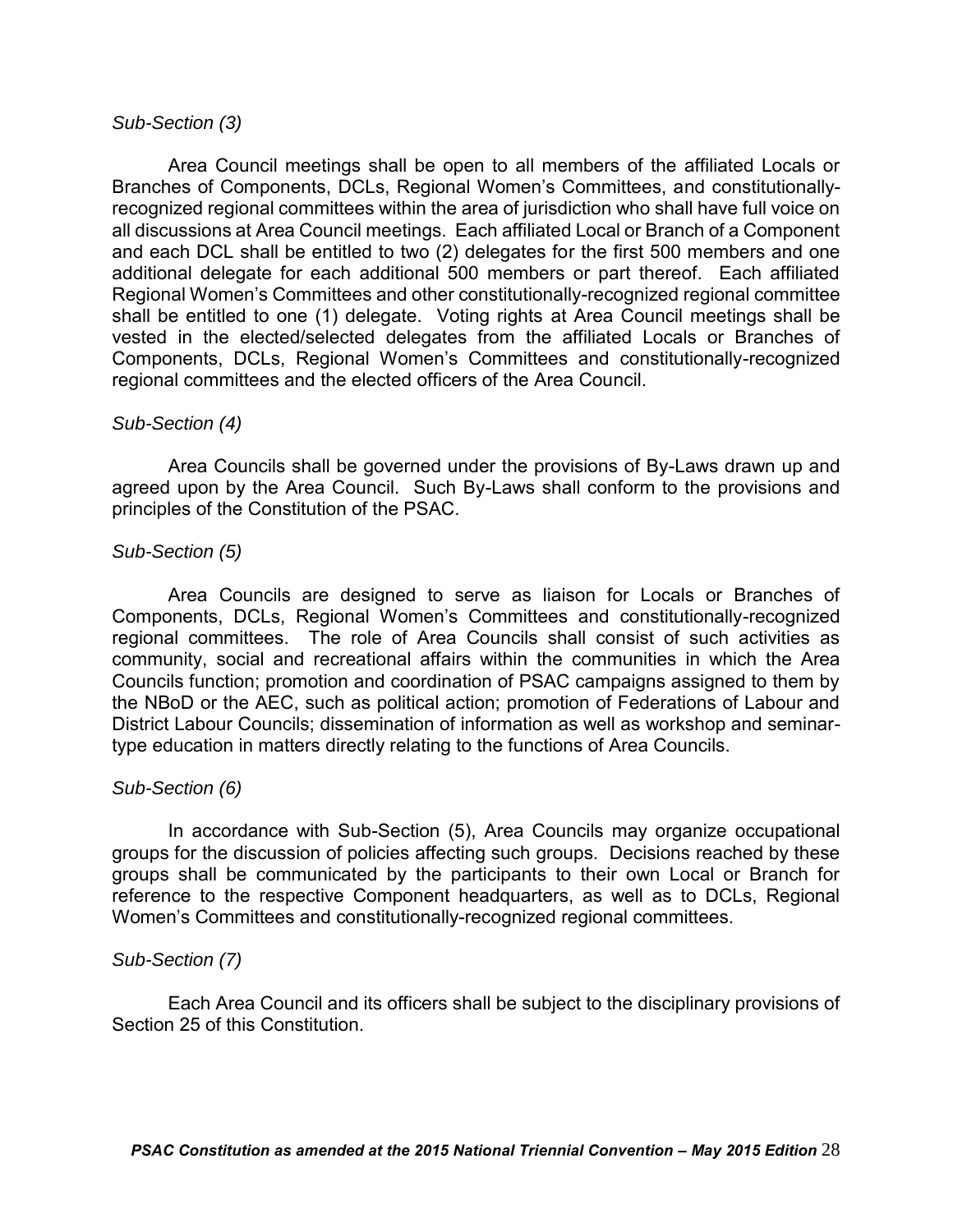## *Sub-Section (8)*

 No Area Council shall use the name of the PSAC without first obtaining written consent from the AEC.

## *Sub-Section (9)*

 No Area Council shall enter into a contract or commitment in the name of the PSAC without first obtaining written consent from the AEC.

#### *Sub-Section (10)*

 Each Area Council may charge such fees as it deems necessary for the operation of the Area Council, to each participating Component Local or Branch, DCL, Regional Women's Committees and constitutionally-recognized regional committee.

#### *Sub-Section (11)*

 designated REVP, except on those matters subject to the provisions of Sub-Section (6). The channel of communication for Area Councils to the PSAC shall be through the

## *Sub-Section (12)*

- (a) Area Council meetings shall be held at least four (4) times a year. One such meeting shall be known as the annual meeting at which time officers shall be elected and financial and other reports presented.
- (b) Area Council delegates shall have the right to elect at an annual meeting, held within a period of not more than twelve (12) months and not less than six (6) months prior to the commencement of the regular National Triennial Convention of the PSAC, a delegate to the forthcoming PSAC Convention.

*Sub-Section (13)* 

- $(a)$  meetings no later than thirty (30) days following the date on which each meeting Area Councils shall forward to the designated REVP of the PSAC, minutes of all is held.
- $(b)$ Area Council resolutions to National Triennial Conventions must be submitted to the NBoD six (6) months prior to the Convention.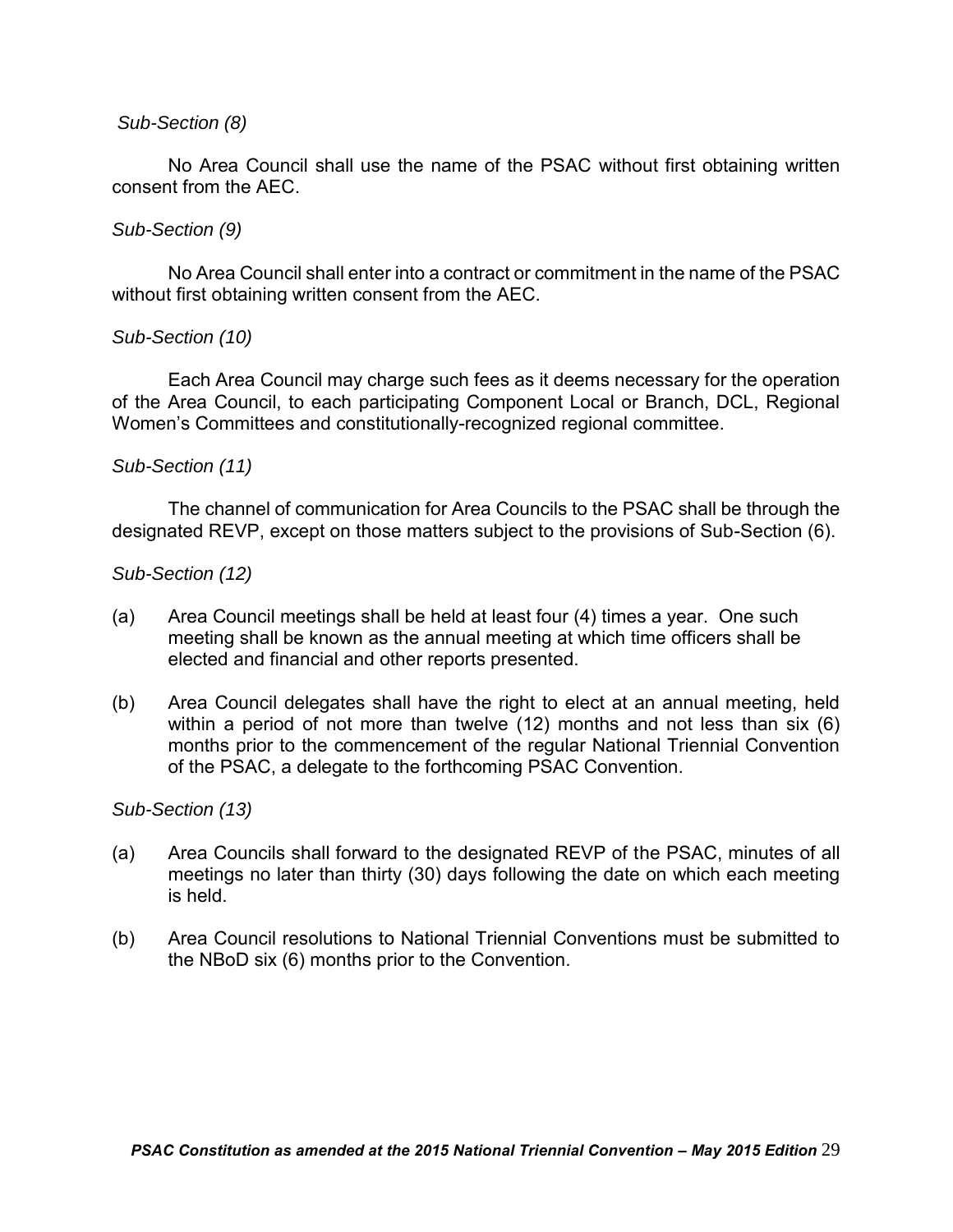## **REGIONAL COMMITTEES**

#### *Sub-Section (1)*

 Visible Persons, Pride (Gay, Lesbian, Bisexual and Transgendered Persons), Access (Persons with Disabilities) and Youth (persons 35 years of age and under) Committees should be encouraged by the PSAC as a matter of policy, provided that not more than Youth Committee may be organized in any area that can be reasonably encompassed by The organization and operation of Regional Women's, Aboriginal Peoples, Racially one Regional Women's, Aboriginal Peoples, Racially Visible Persons, Pride, Access and one Regional Women's, Aboriginal Peoples, Racially Visible Persons, Pride, Access and Youth Committees.

## *Sub-Section (2)*

- (a) Women's, Aboriginal Peoples, Racially Visible Persons, Pride, Access and Youth Committees of the PSAC may be organized where there are at least three (3) Components and/or DCLs willing to participate and upon application to the AEC.
- participate when it is satisfied that the Committee can be viable. (b) Notwithstanding Sub-Section (2) (a), the AEC may approve the organization of Regional Aboriginal Peoples, Racially Visible Persons, Pride, Access and Youth Committees where less than three (3) Components and/or DCLs are willing to
- (c) Notwithstanding Sub-Section (2) (a) and (b), Regional Human Rights' Committees consisting of members of the Aboriginal Peoples, Racially Visible Persons, Pride and Access Equity Groups may be organized where there are at least three (3) Components and/or DCLs willing to participate, and upon application to the AEC.
- application to the AEC.<br>(d) Notwithstanding Sub-Section (2) (a), (b) and (c), the AEC may approve, in Visible Persons, Pride and Access Committees jointly as a Human Rights Committee when it is satisfied that the members are willing to participate and the exceptional cases, the organization of Regional Aboriginal Peoples, Racially Committee can be viable.

## *Sub-Section (3)*

 Regional Women's, Aboriginal Peoples, Racially Visible Persons, Pride, Access and Youth Committees or Regional Human Rights Committees shall consist of representatives who should come from each Component with members in the jurisdiction of the Women's, Aboriginal Peoples, Racially Visible Persons, Pride, Access and Youth Committees.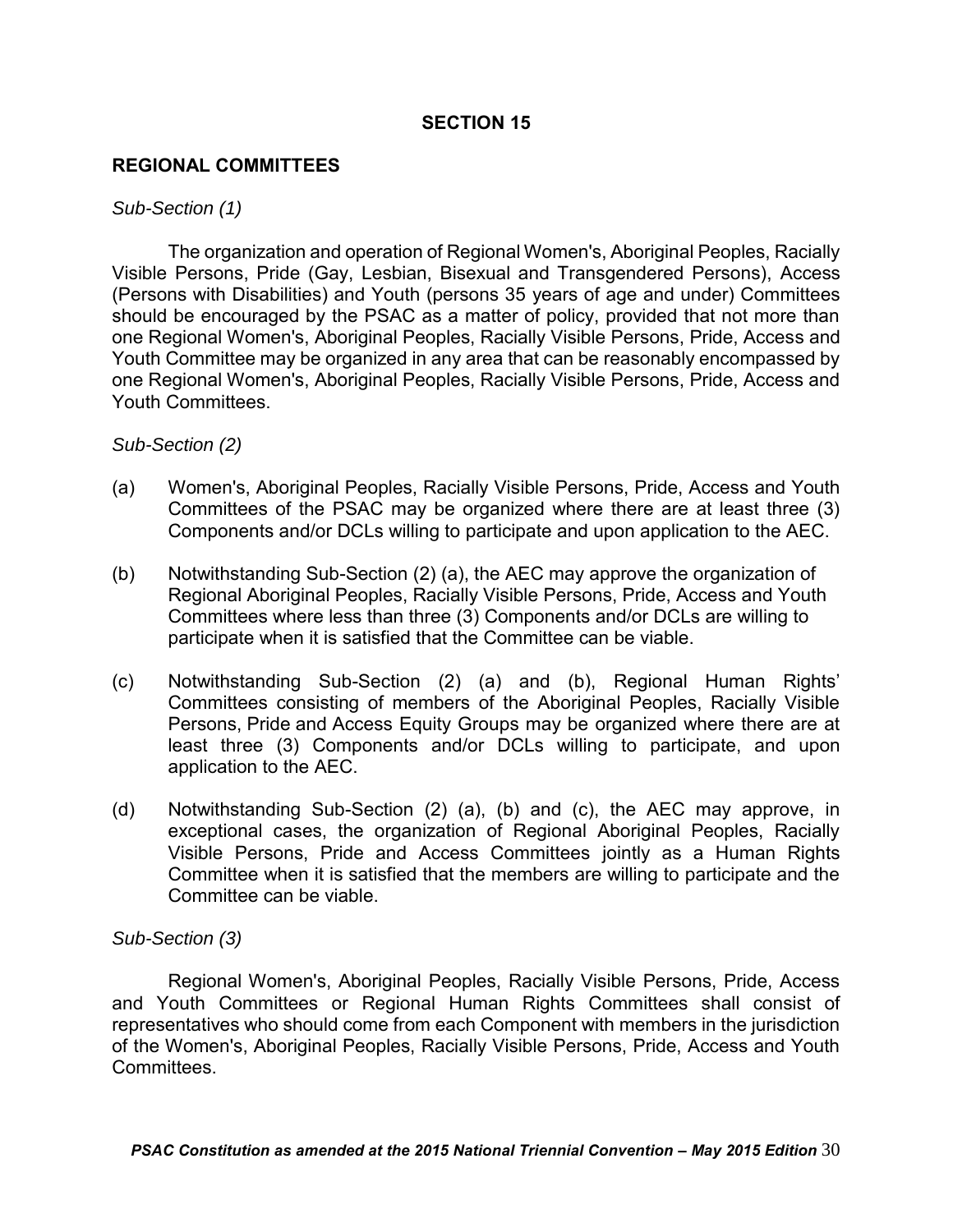## *Sub-Section (4)*

 Regional Human Rights Committees or Regional Women's, Aboriginal Peoples, Racially Visible Persons, Pride, Access and Youth Committee meetings shall be held at least four (4) times a year. One such meeting shall occur prior to the PSAC National Women's, Aboriginal Peoples, Racially Visible Persons, Pride and Access Conferences.

#### *Sub-Section (5)*

 Regional Human Rights Committees or Regional Women's, Aboriginal Peoples, Racially Visible Persons, Pride, Access and Youth Committees shall be fully funded by the PSAC.

## *Sub-Section (6)*

The seven (7) PSAC Regional Health and Safety Committees shall have the authority to submit resolutions directly to the National Health and Safety Conference.

## **SECTION 16**

## **COUNCILS AND REGIONAL TRIENNIAL CONVENTIONS**

*Sub-Section (1)* 

Each region shall establish a Council. The organization and operation of the:

- $\triangleright$  Atlantic;
- Quebec;
- > Ontario;
- $\triangleright$  Prairies;
- $\triangleright$  British Columbia;
- $\triangleright$  North;
- $\triangleright$  National Capital Region

 Council shall be governed under the provisions of By-Laws they have drawn up and agreed upon.

 Such By-Laws shall not conflict with the provisions and principles of the Constitution of the PSAC.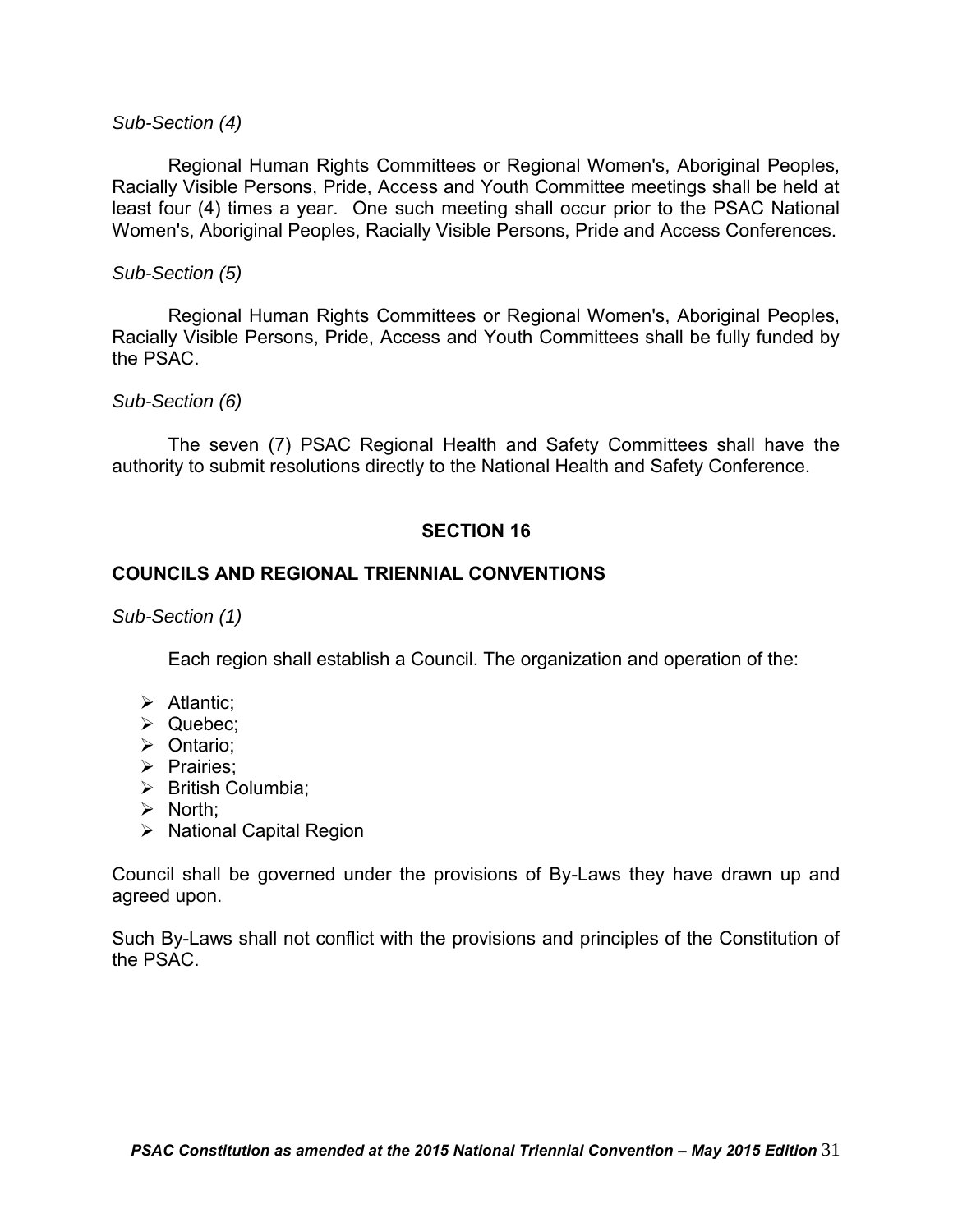*Sub-Section (2)* 

- $(a)$ The
	- $\triangleright$  Atlantic;
	- Quebec;
	- Ontario;
	- $\triangleright$  Prairies;
	- $\triangleright$  British Columbia:
	- $\triangleright$  North;
	- $\triangleright$  National Capital Region

 Council may charge such fees as it deems necessary for its operation, to each participating Component Local or Branch and DCLs.

- $(b)$  annual detailed statement of receipts and expenditures, and (ii) a balance sheet showing Assets, Liabilities and Equities by March 31<sup>st</sup> of each year. These statements must be reviewed by a PSAC member or other person who is not on the Regional Council Executive who, along with the Regional Executive Vice-Each Regional Council will provide the National President of the PSAC with (i) an President, will certify their completeness.
- a Regional Council to provide a detailed audited statement of receipts and (c) Notwithstanding (b) above, the PSAC National President can, at any time, require expenditures certified by qualified accountants.

## *Sub-Section (3)*

 than one PSAC regional jurisdiction may affiliate those members in a particular PSAC region to the Regional Council for that region. A member may only participate in one All Locals, Sub-Locals or Branches having members working or residing in more PSAC Regional Council.

## *Sub-Section (4)*

Regional Triennial Conventions:

- (a) will elect an REVP, an Alternate REVP (A/REVP) and, where provided for in Regional By-Laws, a second Alternate REVP;
- $(b)$  of the PSAC in accordance with procedures outlined in its Regional By-Laws; may adopt resolutions for consideration at National Triennial Conventions
- $(c)$ will take place within the period commencing 14 months and ending nine (9) months prior to the PSAC National Triennial Convention.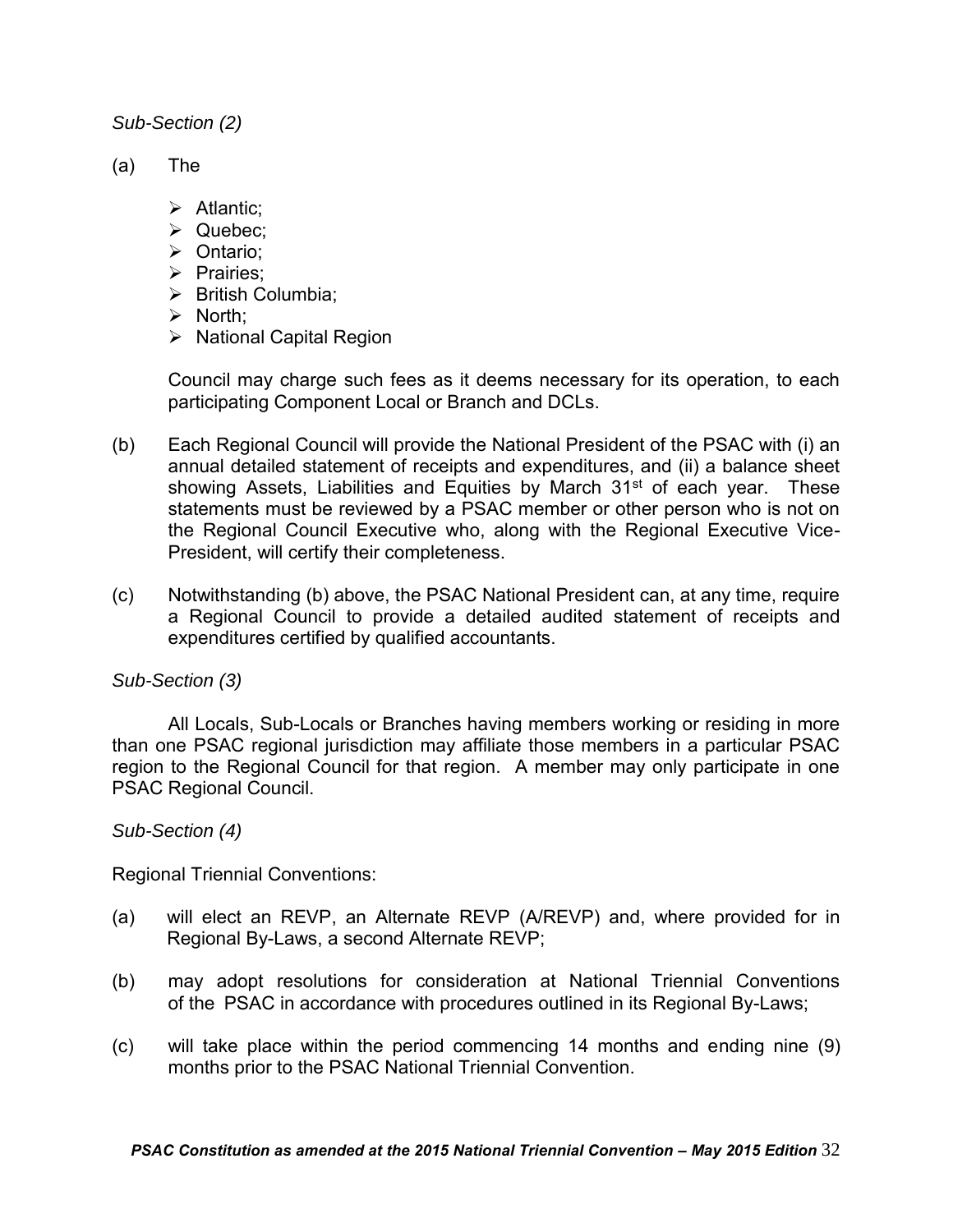## **NATIONAL TRIENNIAL CONVENTIONS**

#### *Sub-Section (1)*

The PSAC shall hold a National Convention every three (3) years, known as the National Triennial Convention.

## *Sub-Section (2)*

The National Triennial Convention shall be the supreme governing body of the PSAC.

## *Sub-Section (3)*

 DCLs not less than six (6) months prior to the date of the National Triennial Convention. Such Convention call shall include final date for receipt of resolutions from Components, The NBoD shall issue a call to Convention to all Components, Area Councils and Area Councils and DCLs.

## *Sub-Section (4)*

 Convention Call and shall be for the duration specified, subject to any modification by the The National Triennial Convention shall commence on the date specified in the National Triennial Convention.

#### *Sub-Section (5)*

June 30<sup>th</sup>. The National Triennial Convention shall be held within the period of April 1<sup>st</sup> to

#### *Sub-Section (6)*

The National Triennial Convention shall:

- (a) adopt rules of procedure governing the processing of all matters before the National Triennial Convention;
- $(b)$  in accordance with Section 9, Sub-Section (13); Regional Convention/Councils in accordance with Section 16, Sub-Section (4); and, DCLs in accordance with Section 11, Sub-Section (4) (b) except that this would not normally include deal with all resolutions and matters submitted to it by: the NBoD; Components, collective bargaining demands;
- (c) deal with all specific matters assigned to it by this Constitution;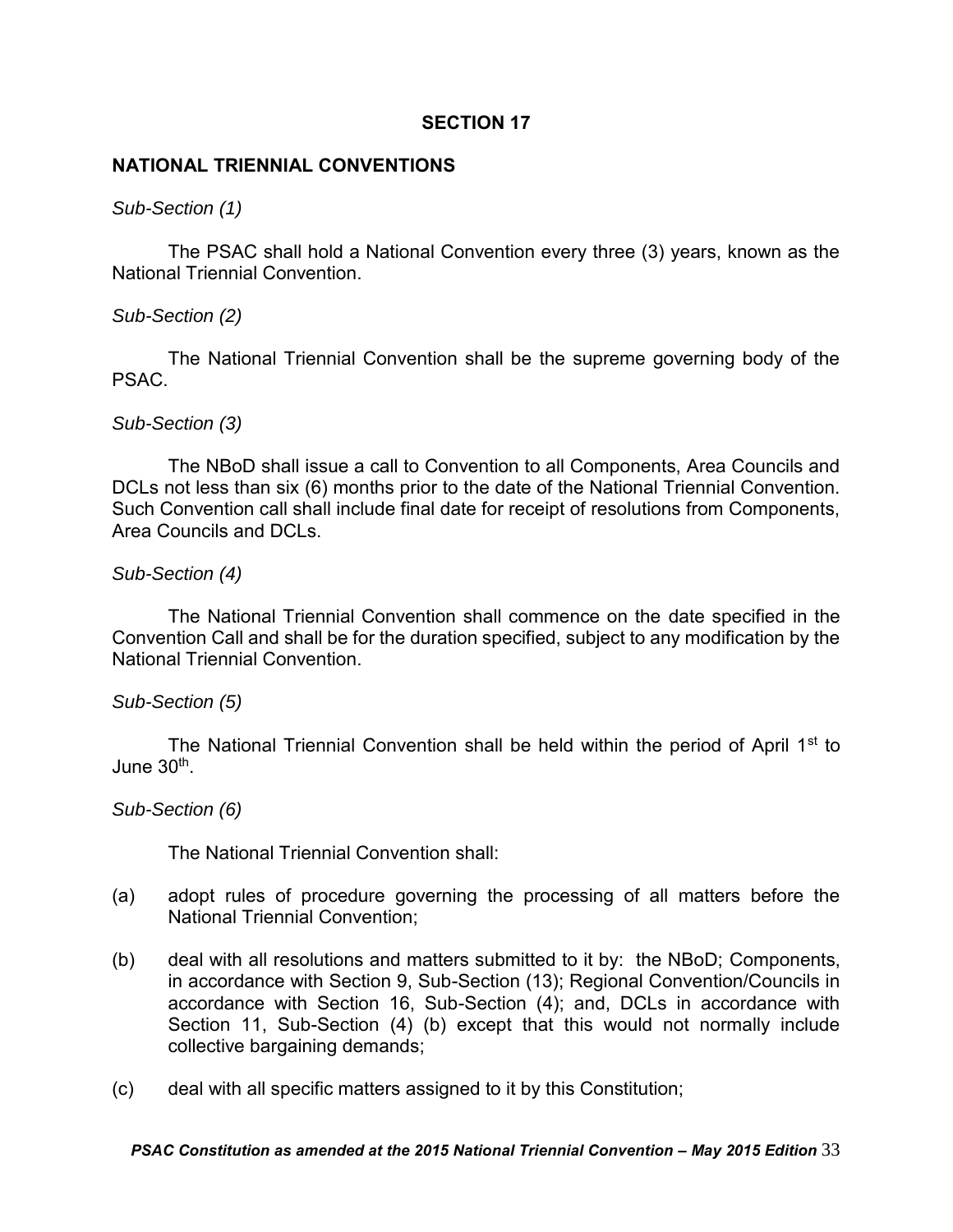- (d) establish the general policies of the PSAC;
- (e) elect officers of the PSAC as outlined in Sections 18 and 23 of this Constitution;
- $(f)$ ratify all appointments to Committees of the National Triennial Convention made by the NBoD or the AEC;
- $(g)$ establish the budgetary provisions of the ensuing period including the dues to be paid by each member other than those dues established by a:
	- i) Component Convention or by subordinate bodies of a Component; or
	- ii) DCL
- (h) review all reports submitted to it by officers and subordinate bodies;
- $(i)$  Visible Persons, Pride, Access and Health and Safety Conferences and vote on review the report of the National Triennial Women's, Aboriginal Peoples, Racially recommendations adopted at the Conferences;
- (j) act upon any other items of business placed before it by the duly elected delegates in the manner prescribed by the procedural rules adopted by the Convention for the orderly processing of its business.

#### *Sub-Section (7)*

 NBoD who will consider and act upon such unfinished business before the conclusion of the second regular meeting of the NBoD following the Convention. Decisions on the disposition of all Convention matters and resolutions by the NBoD shall be published and All matters and resolutions not dealt with by the Convention shall be referred to the distributed to all Convention delegates, and shall include reasons and recorded votes.

#### *Sub-Section (8)*

 National Triennial Conventions shall be chaired by the National President or in his/her absence or on his/her delegation by a pro-tem chairperson selected by the **Convention** 

# *Sub-Section (9)*

 Special National Conventions shall be called on the written request of two-thirds (2/3) of the members of the NBoD or on the written request of the Executive bodies of two-thirds (2/3) of the duly-established Components as described in Section 8.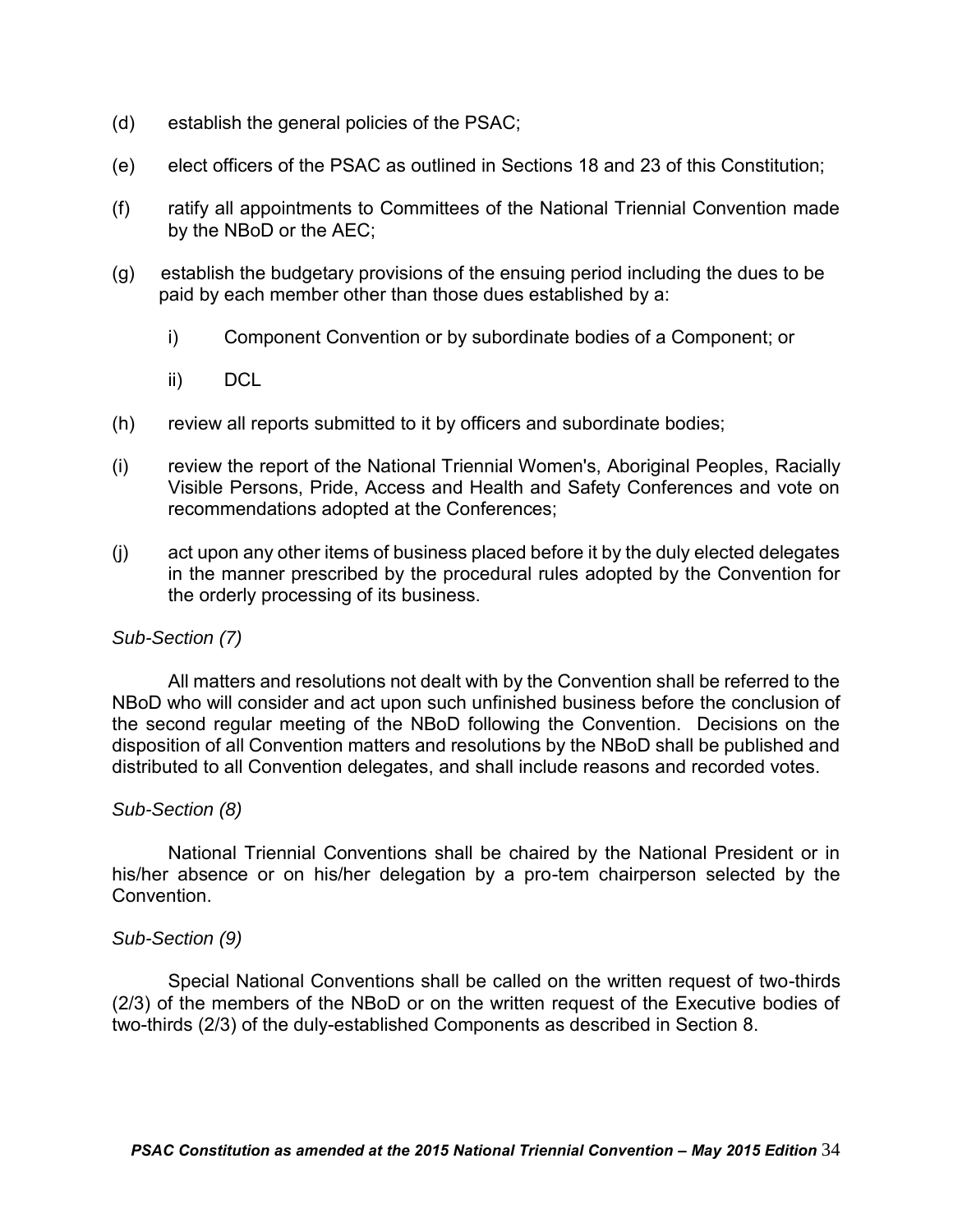*Sub-Section (10)* 

 unless, by a two-thirds (2/3) vote of its delegates, it agrees to consider other matters of A Special National Convention shall deal only with the matters for which it is called an urgent or necessary nature within the time limits set for the Special Convention.

## **SECTION 18**

# **ELIGIBILITY OF NOMINEES FOR OFFICE**

*Sub-Section (1)* 

All nominees for elected office shall be members in good standing of the PSAC.

*Sub-Section (2)* 

- $(a)$ A nominee for office as a REVP or an alternate shall work or reside in the area to be represented.
- shall be entitled to seek the nomination for the office of REVP if he/she resided in the region immediately prior to his/her election to a position on the NBoD. (b) Notwithstanding Sub-Section 2 (a) of this Section, a member of the NBoD

*Sub-Section (3)* 

- (a) Nominees for the National President and the NEVP shall be prepared to live in the greater Ottawa/Gatineau area, if elected.
- (b) Nominees for the:
	- $\triangleright$  Atlantic;
	- > Quebec;
	- Ontario;
	- $\triangleright$  Prairies;
	- $\triangleright$  British Columbia:
	- $\triangleright$  North;
	- $\triangleright$  National Capital Region

 REVP positions shall be prepared to live in a location as determined by the AEC. When making its determination, the AEC shall take into consideration the needs of the membership, membership population and administrative criteria.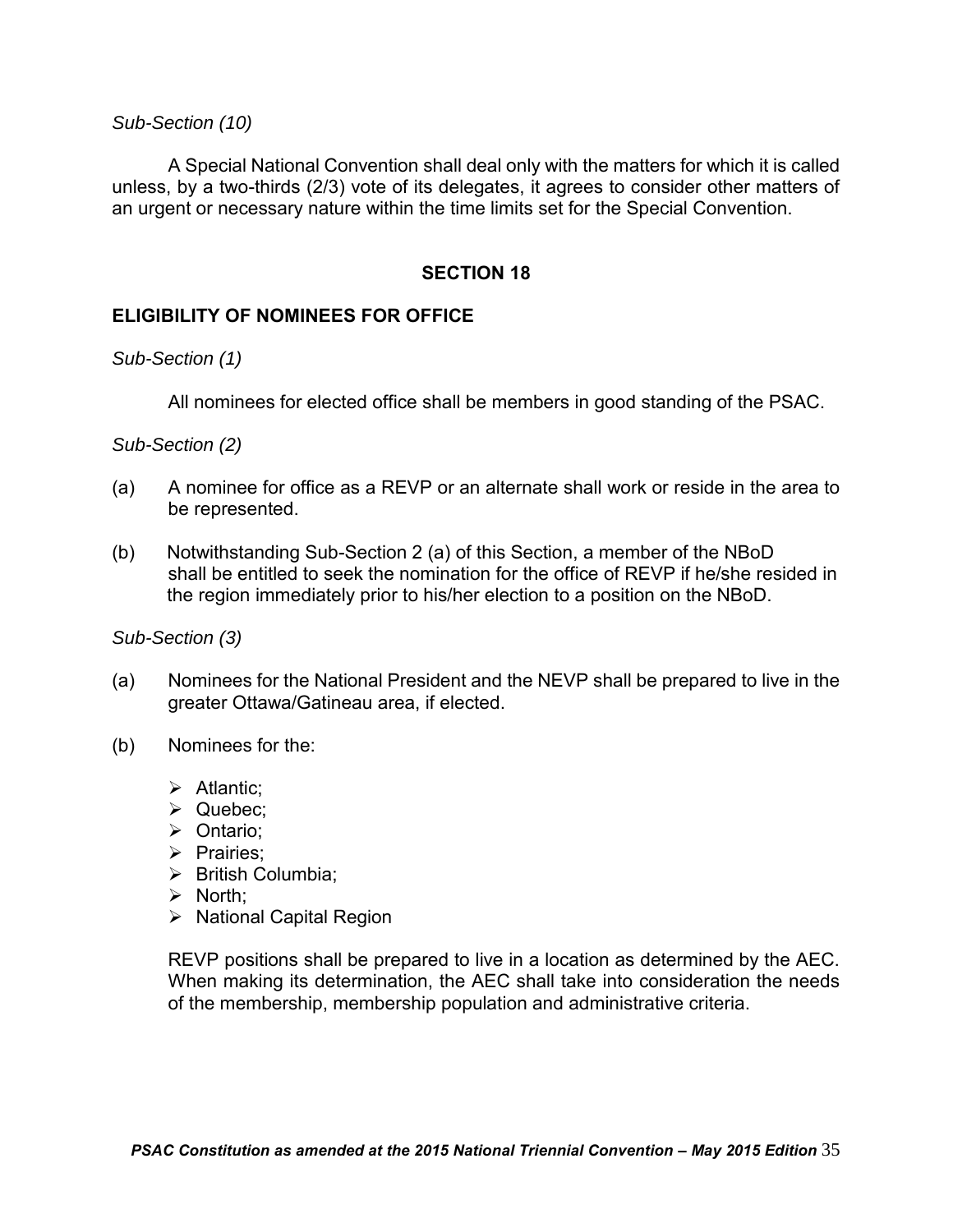(c) Nominees for all full-time officers of the AEC shall be prepared to live in the greater Ottawa/Gatineau area or the regional location as determined by the AEC if elected; and be governed by the PSAC election expenditures Regulation enacted by the NBoD.

## *Sub-Section (4)*

 if he/she ascends to the position of the NEVP. An Alternate NEVP shall be prepared to live in the greater Ottawa/Gatineau area

## *Sub-Section (5)*

An elected member of any Component National Executive shall not hold any other elected national office in the PSAC, except Alternate to a REVP or the Alternate NEVP.

## *Sub-Section (6)*

 Members elected to the position of REVP shall not hold Local or Branch Executive Officer positions other than Steward.

## **SECTION 19**

# **REPRESENTATION AND VOTING AT THE PSAC NATIONAL TRIENNIAL CONVENTION**

*Sub-Section (1)* 

 For purposes of representation at any National Triennial Convention of the PSAC, each Component shall be entitled to elect delegates on the following basis:

- One delegate for the first 100-400 members; and
- One additional delegate for each additional 400 members or major fraction thereof; and
- Dues-paying members who are recognized by the terms of their collective agreement.

*Sub-Section (2)* 

 $(a)$ For the purposes of representation at any National Triennial Convention of the PSAC, a DCL shall be entitled to elect delegates on the following basis: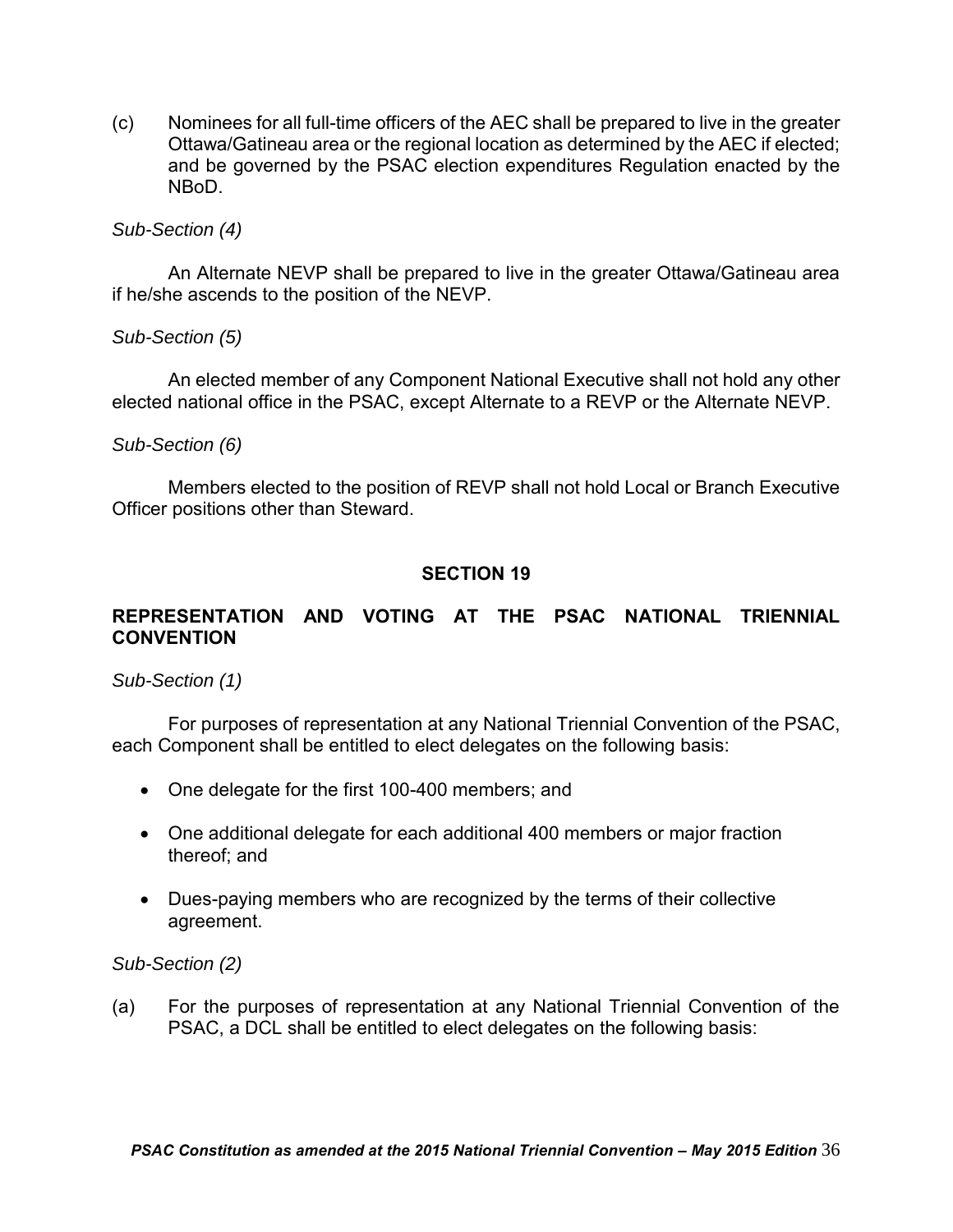- One delegate for the first 100-400 members, defined here to include those dues-paying members who are recognized by the terms of their collective agreement; and
- thereof, defined here to include those dues-paying members who are One additional delegate for each additional 400 members or major fraction recognized by the terms of their collective agreement.
- $(b)$  entitled to elect delegates pursuant to Section 19, Sub-Section (2) (a), shall (i) For the purposes of representation at any National Triennial Convention of the PSAC, DCLs of a region under the jurisdiction of an REVP who are not be entitled to elect delegates on the following basis:
	- One delegate for the first 100-400 members from DCLs of a region as defined above; and
	- One additional delegate for each additional 400 members or major fraction thereof.
	- $(ii)$  (i) will be developed by the AEC. Procedures governing the election of delegates under Sub-Section (2) (b)

# *Sub-Section (3)*

 Delegate entitlement under Section 19 shall be determined in accordance with Section 4, Sub-Section (14) in the 12 months prior to the date of the Convention Call.

## *Sub-Section (4)*

All accredited delegates as elected by Components and DCLs shall have full voice and voting rights.

## *Sub-Section (5)*

- $(a)$  Triennial Convention of the PSAC and shall be accorded all rights and privileges Each member of the NBoD or their alternate shall be entitled to attend a National of accredited delegates.
- $(b)$  required to relocate to the National Capital Region shall, within thirty (30) days of his/her election, notify the PSAC Director of the Membership Programs Branch of Each member of the NBoD, and each full-time Component Vice-President who is his/her intention to either:
	- i) participate in the caucus at Convention from the geographic area where he/she resided immediately prior to his/her election to the NBoD or Component Vice-President; or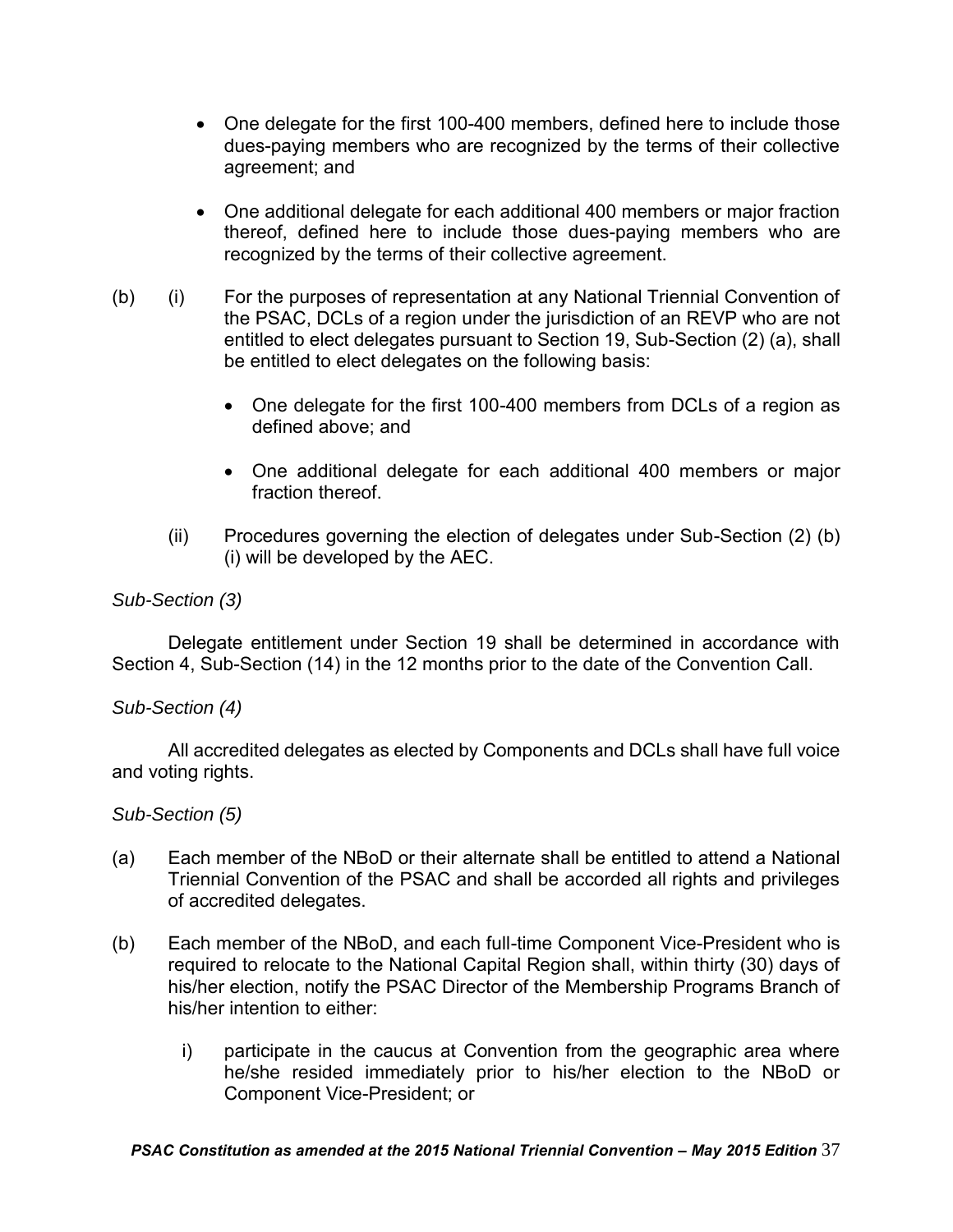$\mathsf{ii}$ participate in the National Capital Region Caucus.

## *Sub-Section (6)*

 Each Area Council shall be entitled to elect and send to any National Triennial Convention of the PSAC one delegate who shall be accorded all rights and privileges of accredited delegates.

## *Sub-Section (7)*

 equity groups shall each be entitled to send two (2) delegates to any National Triennial Convention of the PSAC who shall be accorded all rights and privileges of accredited delegates. These delegates shall be elected at their respective PSAC National Triennial The Aboriginal Peoples, Racially Visible Persons, Pride, Access and Women Conference.

#### **SECTION 20**

# **DESIGNATED OFFICIALS**

*Sub-Section (1)* 

The Directors of Branches shall be appointed by the members of the AEC and ratified by the NBoD.

#### *Sub-Section (2)*

The salaries of the Directors of Branches shall be determined by the members of the AEC within such limitations as may be imposed by the National Triennial Convention or by the NBoD.

#### *Sub-Section (3)*

 be carried out under the general direction of an AEC Officer. The duties of the Directors of Branches shall be prescribed by the AEC and shall

#### *Sub-Section (4)*

 Ottawa/Gatineau area, if appointed. The Directors of Branches shall be prepared to reside in the greater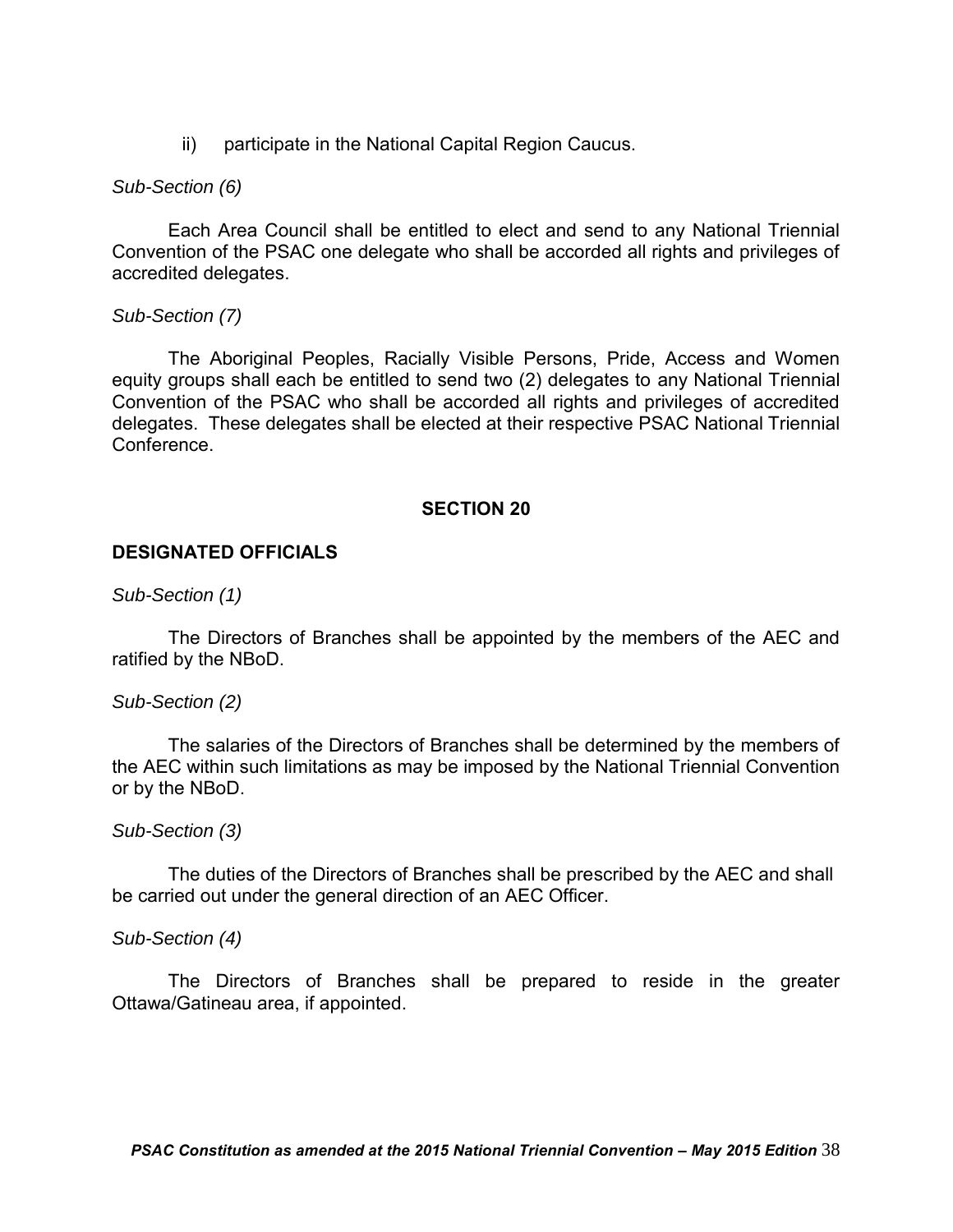## **STAFF**

 Staff, as required, will be appointed by the AEC, subject to any limitations that may be imposed by the National Triennial Convention or by the NBoD.

#### **SECTION 22**

# **TERMS AND CONDITIONS OF EMPLOYMENT**

*Sub-Section (1)* 

- $(a)$ The salaries for full-time elected officers shall be established by the National Triennial Convention.
- (b) Terms and conditions of employment for full-time elected officers shall be governed by this Constitution and by Regulations adopted by the NBoD.

*Sub-Section (2)* 

 Terms and conditions of employment, including salaries, for excluded staff shall be governed by Regulations adopted by the NBoD.

#### *Sub-Section (3)*

Terms and conditions of employment, including salaries, of other staff shall be established by the AEC or as negotiated with the recognized bargaining agents.

#### **SECTION 23**

## **NOMINATION AND ELECTION OF OFFICERS — NATIONAL TRIENNIAL CONVENTION**

*Sub-Section (1)* 

 At each National Triennial Convention or at a Special National Convention, if notice is given, a Nominations Committee of at least five (5) persons shall be appointed by the AEC from among those present, other than staff.

## *Sub-Section (2)*

The duties of the Nominations Committee shall be:

 *PSAC Constitution as amended at the 2015 National Triennial Convention – May 2015 Edition* 39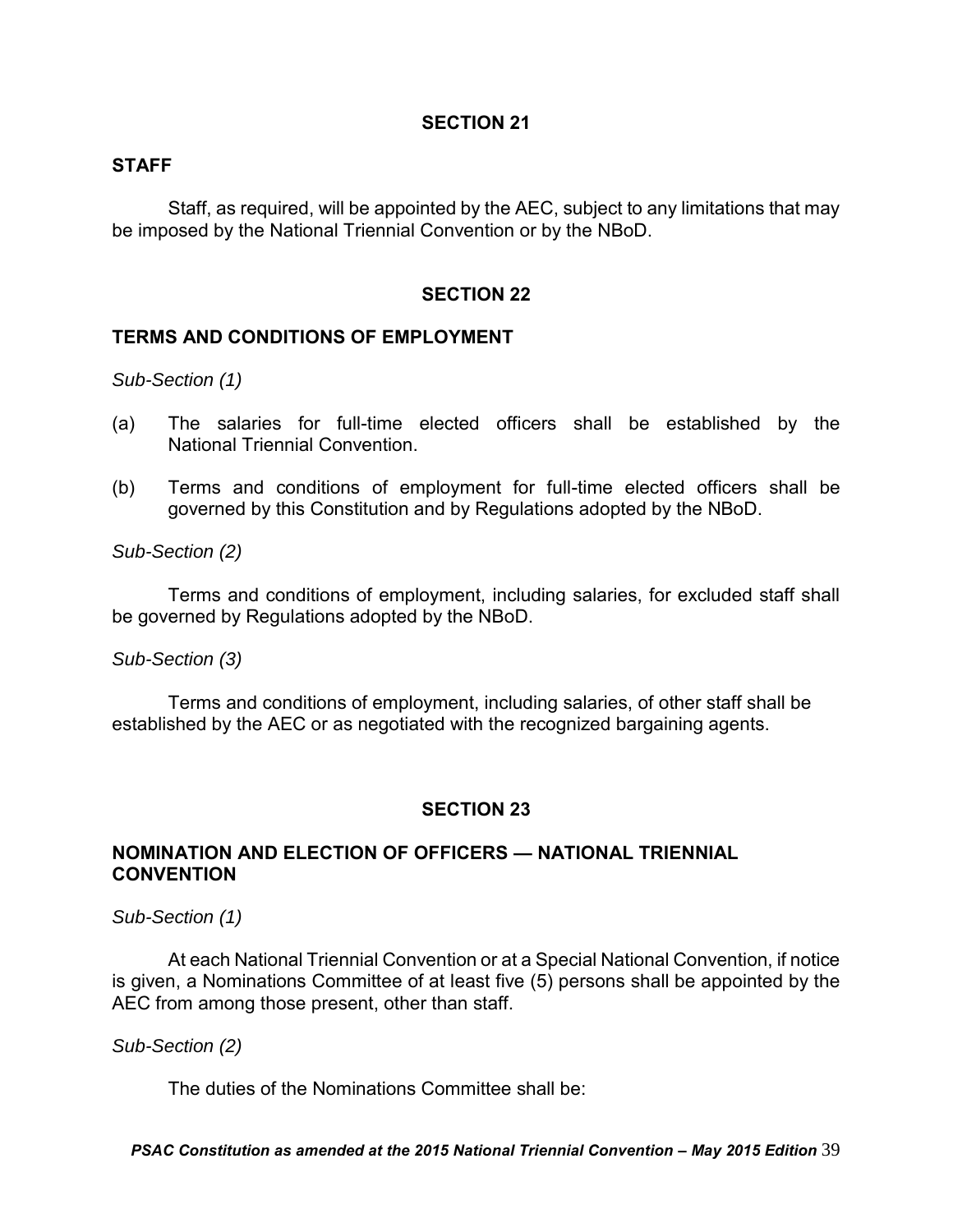- (a) To receive nominations for each of the offices of:
	- $\triangleright$  National President
	- > NEVP
	- $\triangleright$  Alternate NEVP
- (b) to verify the eligibility of nominees for office;
- $(c)$ to ascertain the willingness of nominees to accept and perform the duties of any office to which they may be elected; and
- (d) to report to the National Triennial Convention the names of all such nominees.

## *Sub-Section (3)*

 Nominations for all offices filed with the Nominations Committee shall be in writing, signed by a nominator and a seconder, each of whom shall be an accredited delegate.

# *Sub-Section (4)*

 and shall conduct the election of all officers. The Chairperson shall have the power to appoint scrutineers and assistants deemed necessary to conduct the elections in an The Chairperson of the Nominations Committee shall be appointed by the AEC, orderly manner, subject to the limitations of Sub-Section (1).

## *Sub-Section (5)*

 conducted in turn. Each office shall be called in turn and completed before the next office is called. In addition to the names of the nominees for each office reported by the Nominations Committee, further nominations for each office in turn shall be called from The election of the National President, the NEVP and the Alternate NEVP shall be the floor of the National Triennial Convention.

## *Sub-Section (6)*

 As the election for each office is called, the Nominee, Nominator or Seconder of each nominee, whether filed previously with the Nominations Committee or nominated from the floor, may speak to the National Triennial Convention for not more than three (3) minutes on behalf of that nominee.

## *Sub-Section (7)*

 entitled to vote shall indicate the name of his/her choice for the office called, from among the nominees for the office. The election to each office shall be by secret ballot. Each person in attendance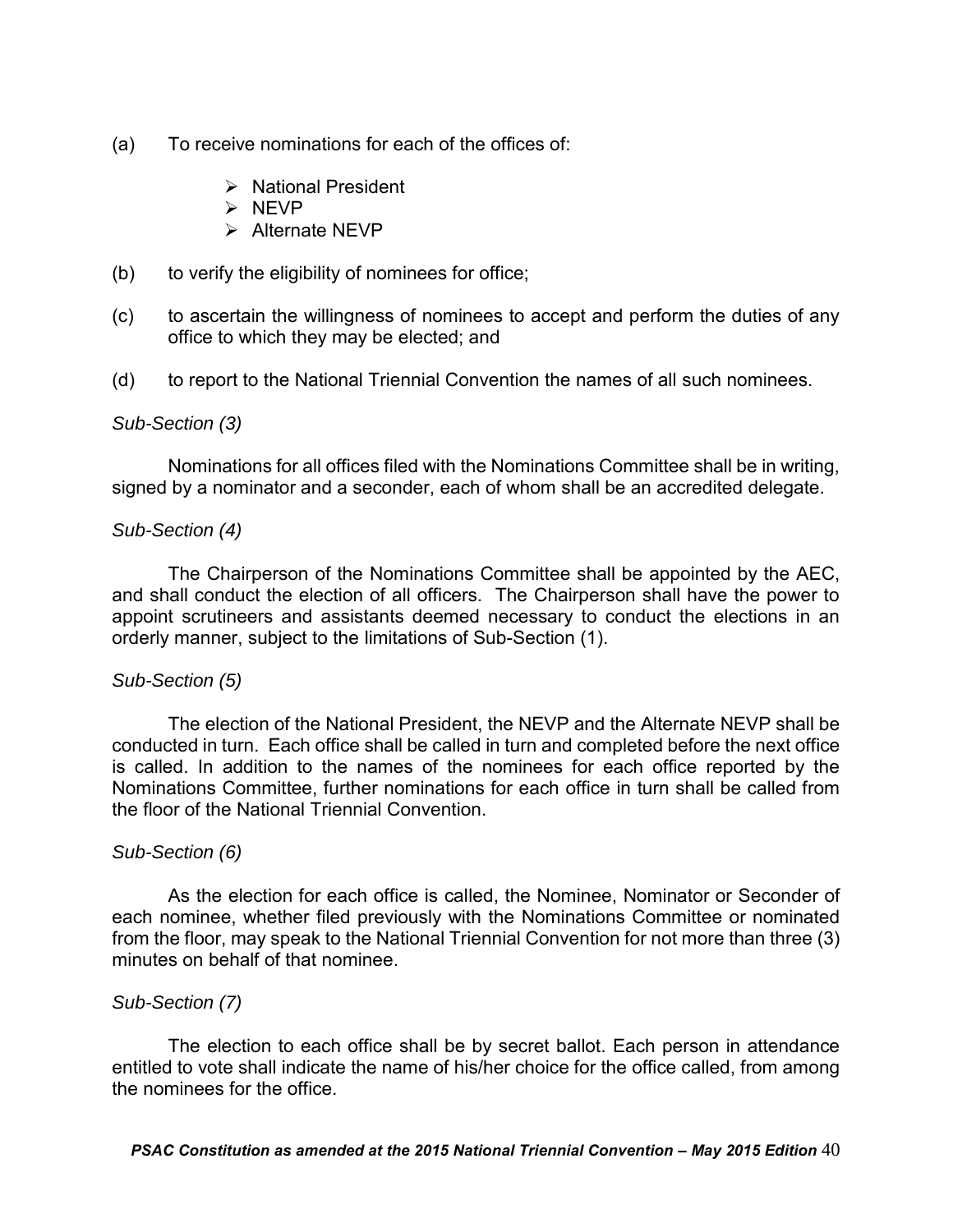## *Sub-Section (8)*

 Election to any office shall be declared only on receipt of a clear majority of the ballots cast with standings revealed to voting delegates after each ballot. In the event that more than two (2) nominees stand for election to any one office, the election procedure shall be by way of elimination.

# *Sub-Section (9)*

 without recess or adjournment. If this results in a second tie vote, the Chairperson shall In the event of a tie vote, the Chairperson shall immediately take a second ballot call a short recess before taking the third ballot.

## *Sub-Section (10)*

- $(a)$ In the event of a vacancy in the office of National President, the position shall be filled by the NEVP.
- $(b)$ A vacancy in the office of the NEVP shall be filled by the Alternate NEVP. A vacancy in the position of Alternate NEVP shall be filled in accordance with paragraph (d) of this Sub-Section.
- $(c)$  Alternate REVP from the same region. A vacancy in the office of Alternate REVP shall be filled by ascension of the Second Alternate REVP (where applicable, and in accordance with the applicable Regional By-Laws). A vacancy in the office of the REVP shall be filled by ascension of the
- $(d)$  Section, in the event of a vacancy occurring six (6) months or more prior to the National Triennial Convention in any of the positions on the NBoD, other than those occupied by REVPs or representatives of Components, nominations shall be called by the AEC from amongst the membership in good standing of the PSAC. A period of not more than thirty (30) days from the date of notice of the vacancy shall elapse and the AEC shall ensure that the nominees are members in good standing and are prepared to stand for office. If an election is necessary, it shall be conducted by the AEC in accordance with procedures adopted by the NBoD, except that only those delegates from the last Convention still in good Subject to the limitations imposed by paragraphs (a), (b) or (c) of this Substanding shall be eligible to vote.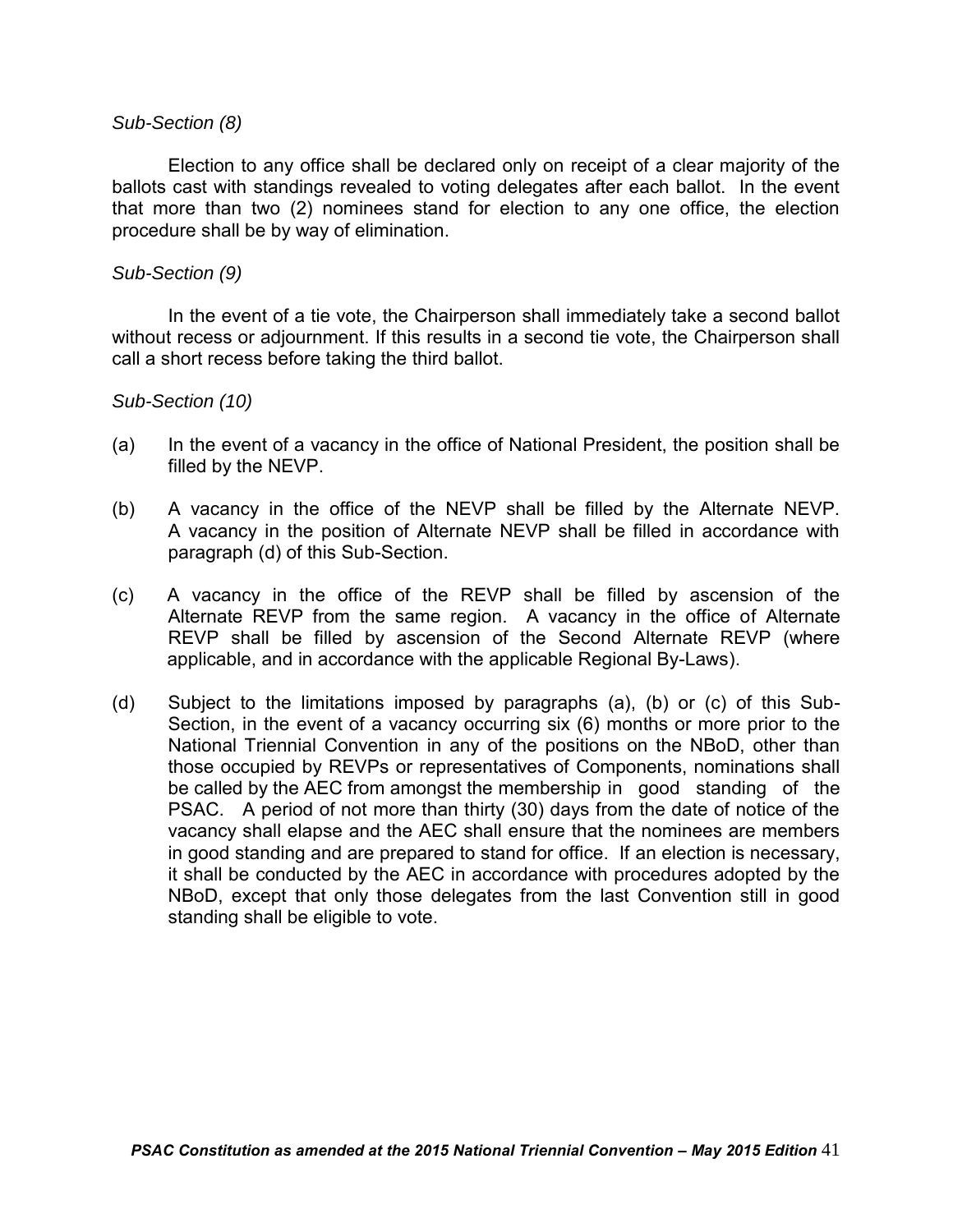# **FINANCES AND COLLECTION OF DUES**

#### *Sub-Section (1)*

 to the PSAC Centre shall be determined by the National Triennial Convention. This shall include an amount established by the National Triennial Convention to be set aside for an emergency fund. Such Fund shall be governed by Regulations adopted by the NBoD. The amount of monthly dues payable by each deductee and member of the PSAC

## *Sub-Section (2)*

 to the Component to which the member is assigned shall be determined by the By-Laws of the Component. The amount of monthly dues payable by each deductee and member of the PSAC

## *Sub-Section (3)*

- $(a)$  in accordance with Section 8, Sub-Section (7) (a) will be determined by the AEC based on the average membership dues paid by those members who have been The amount of monthly dues payable by each deductee and member of the PSAC assigned to an established Component.
- (b) Notwithstanding Sub-Section 3 (a), the AEC may recommend to the NBoD, and dues paid by those members who have been assigned to an established the NBoD may approve, membership dues lower than the average membership Component if:
	- (i) the amount of dues is sufficient to adequately service the Local; and
	- interest of the PSAC. (ii) lower than average dues are, in the opinion of the NBoD, in the best

## *Sub-Section (4)*

 Notwithstanding other provisions of this Section, the AEC shall be empowered to establish lower PSAC Centre dues, for an interim period of three (3) years, for groups of workers who agree to merge with or join the PSAC.

 $(a)$  membership fees, that they paid to another union or association immediately prior to merging with or joining the PSAC; and the initial dues paid by these members are no lower than the dues, and/or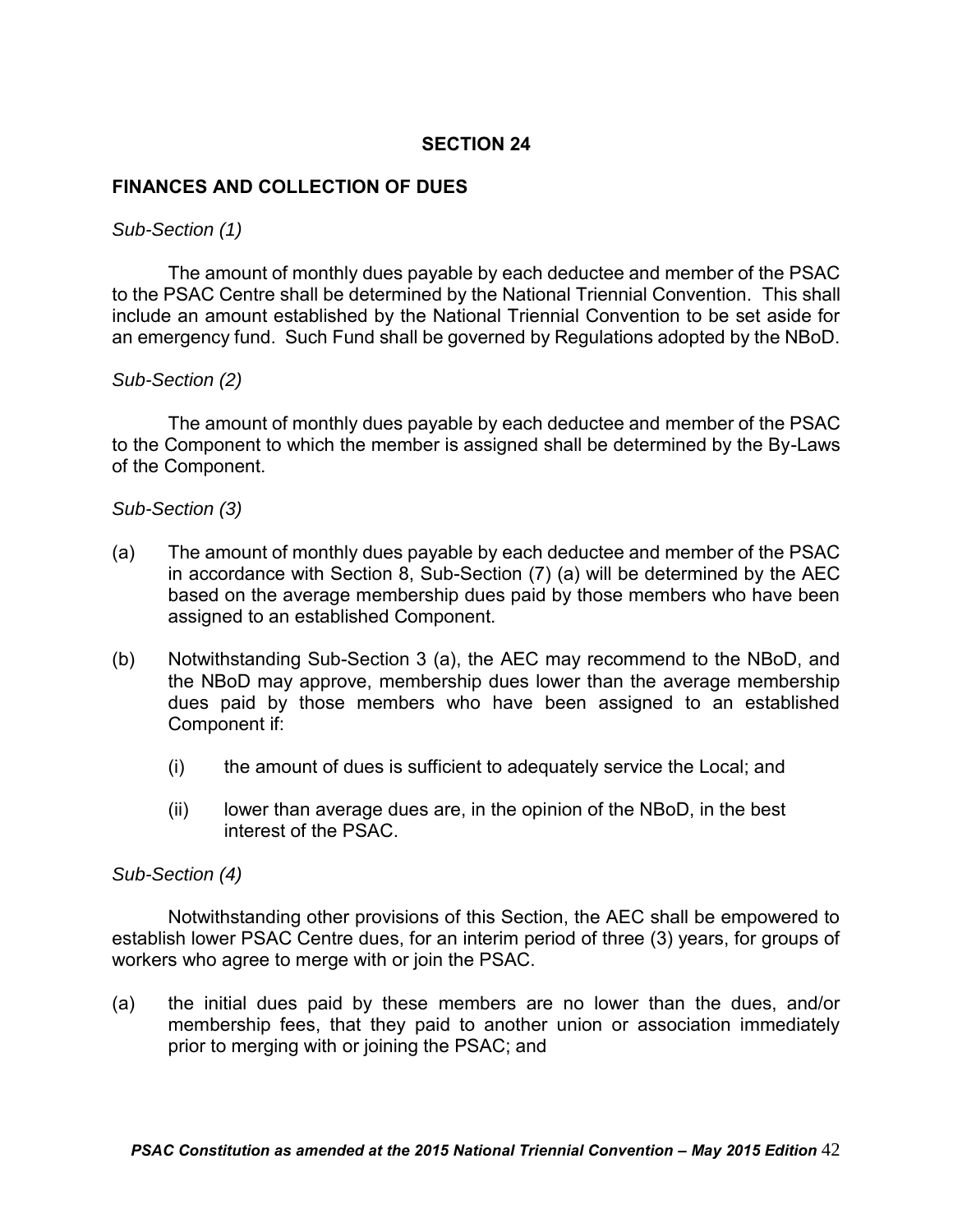$(b)$ the dues paid by these members increase in equal annual installments until the third anniversary of the date they merged with or joined the PSAC, at which time the dues paid by these members shall be equal to the dues established for other members.

## *Sub-Section (5)*

 Notwithstanding other provisions of this Section, the NBoD shall be empowered to establish a sliding scale of dues including Component and Local dues for locally-engaged employees outside Canada.

#### *Sub-Section (6)*

 Collection of the total amount of monthly dues as provided by Sub-Sections (1), (2) and (4) shall be by payroll deduction, except for those members where facilities are not available for payroll deductions, in which case, dues may be paid by cheque.

# *Sub-Section (7)*

 Notwithstanding Sub-Sections (1) and (5) of this Section, members who receive remuneration during a legal strike of their bargaining unit, shall be required to remit 25% of the remuneration they receive from the employer for each day worked during the legal strike to the PSAC. The monies received under this Sub-Section shall be set aside for a Hardship Fund. Such Fund shall be governed by Regulations adopted by the NBoD.

## *Sub-Section (8)*

 PSAC to be paid to the PSAC by the employer in the amount per deductee and member as provided by Sub-Sections (1), (2) and (4) of this Section and in the manner provided All monthly dues collected through the payroll deduction shall be authorized by the by Sub-Section (9) of this Section.

#### *Sub-Section (9)*

 (a) Notwithstanding Sub-Sections (1) and (5) of this Section, members who receive remuneration during a legal strike and who have been fined under Section 25, Sub- Section (3) shall remit the amount of the fine to the PSAC or any of its subordinate bodies. The monies received under this Sub-Section shall be directed to the body that initiated the disciplinary action.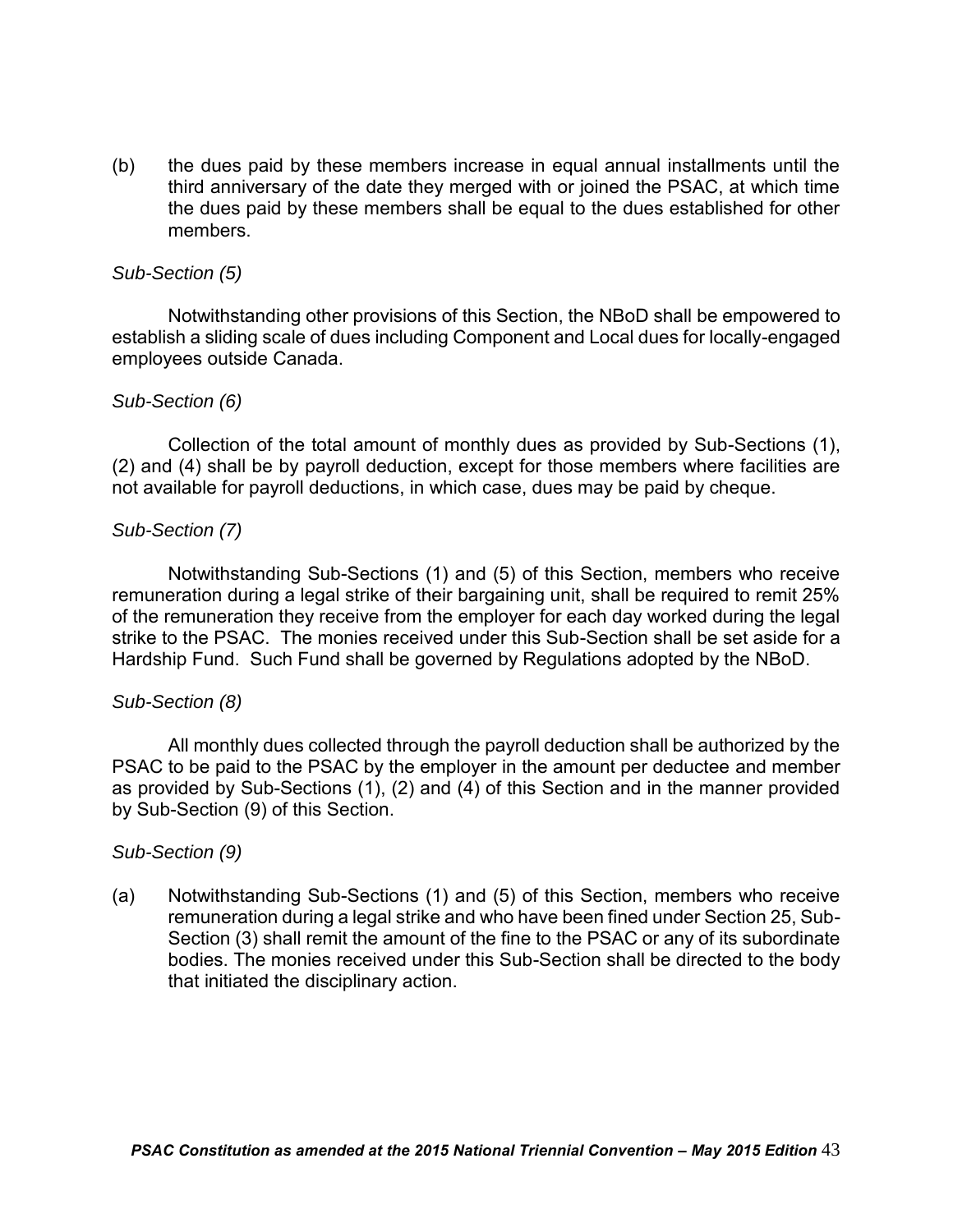- $(b)$  authority to pursue all legal avenues to ensure that members pay any penalties imposed under Section 24, Sub-Section (9) (a). The body that initiated the disciplinary action may request assistance from other levels of the PSAC in order to pursue the monies owed by the members who receive remuneration during a legal strike and who have been fined in accordance with Section 25, Sub-Section The PSAC and its Components, Branches, Locals and DCLs shall have the (3) of this Constitution.
- $(c)$ The PSAC shall notify Locals, DCLs and its Components on receipt of any funds from fines collected pursuant to Section 25, Sub-Section (3) of this Constitution.

## *Sub-Section (10)*

The PSAC Centre shall ensure that the Component portion be transmitted at the earliest possible date.

#### *Sub-Section (11)*

 Authority for all subsequent changes in the monthly dues by payroll deduction on behalf of the PSAC shall be vested in the PSAC. The PSAC Centre shall be responsible for notifying each paying authority through which any members of the PSAC are paid.

#### *Sub-Section (12)*

 licensed Public Accountant approved by the NBoD. Copies of the audited annual statements, together with a comparative statement of the annual budget, shall be distributed to all Components for distribution to their subordinate bodies, and a distribution The finances of the PSAC Centre shall be audited annually by a qualified and shall be made by the PSAC Centre to Area Councils.

#### *Sub-Section (13)*

All monies received shall be deposited in a chartered bank, designated by the NBoD, to the credit of the PSAC.

#### *Sub-Section (14)*

 Funds required for current expenditures shall be maintained in a bank account or accounts opened as instructed by the AEC.

#### *Sub-Section (15)*

 Funds not required for current operation may be invested in securities by the AEC. Such investments shall only be in securities authorized by the laws of Ontario for Trustees.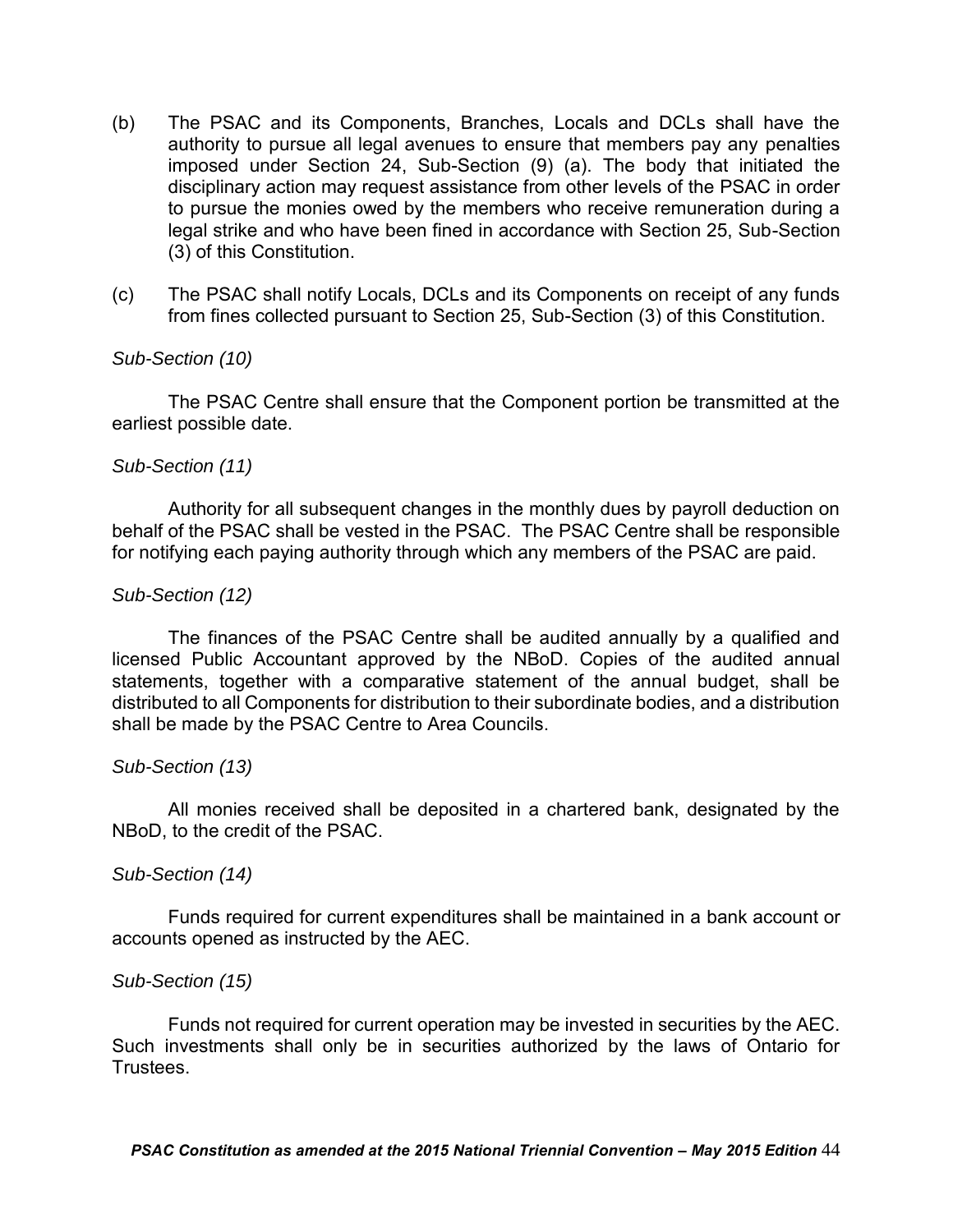## *Sub-Section (16)*

Cheques shall be signed by the Director of the Finance Branch and any one of:

#### (a) the National President; and

an AEC Officer designated by the National President.

(b) an AEC Officer designated by the National President. In the absence of the Director of the Finance Branch, a designated AEC Officer shall sign cheques in his/her stead.

## *Sub-Section (17)*

 chartered bank for the purpose of borrowing monies, under arrangements as deemed The AEC may, upon authorization of the NBoD, enter into an agreement with a necessary by the bank.

## *Sub-Section (18)*

 All other staff concerned with the administration of finances or the control of equipment and supplies shall also be bonded in amounts decided by the AEC. The cost of all such bonds shall be borne by the PSAC. Each member of the AEC shall be bonded in an amount of not less than \$100,000.

#### *Sub-Section (19)*

 Standing advances for expense purposes as approved by the AEC shall be provided on an imprest account basis to all elected and appointed officers, organizers and staff.

#### *Sub-Section (20)*

 Remuneration of elected and appointed officers, organizers and staff and other persons for expenses incurred while on official business for the PSAC Centre shall be governed by Regulations established by the NBoD. Such Regulations shall be promulgated within sixty (60) days of their adoption and shall be subsequently ratified by the National Triennial Convention.

#### *Sub-Section (21)*

 Remuneration of delegates, including members of the NBoD, to any National Triennial Convention of the PSAC, shall be paid by the PSAC Centre.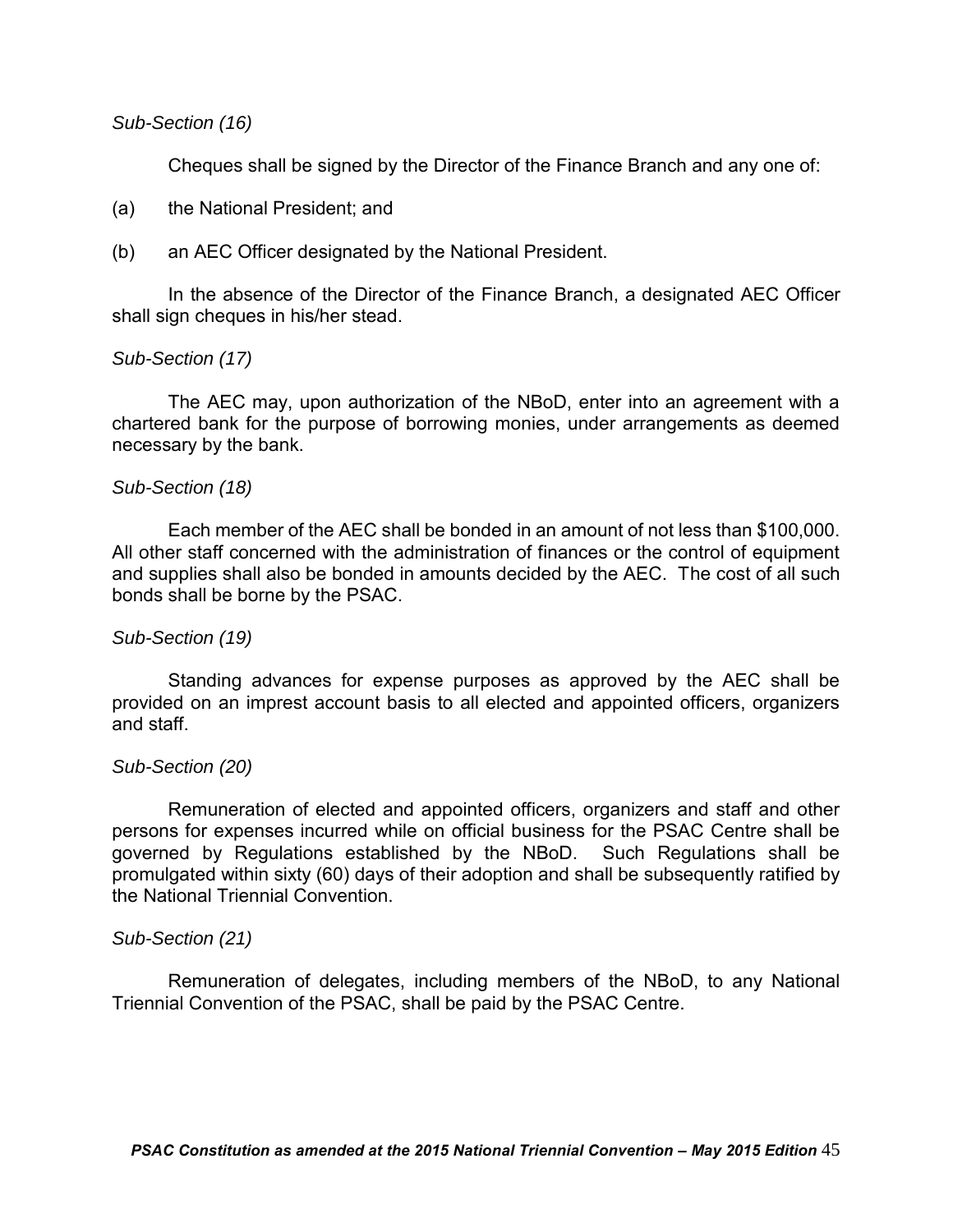per diem at a flat rate to cover subsistence expenses incurred during attendance at the National Triennial Convention, the flat rate to be struck at the opening session of the Convention, and actual salary or wages for time lost. Salary for time lost shall not be payable to any full-time elected or appointed officer of the PSAC in attendance at any Remuneration shall consist of all necessary transportation, hotel accommodation, National Triennial Convention of the PSAC.

## *Sub-Section (22)*

- (a) Members on leave without pay who do not have alternative paid employment as defined in Section 4, Sub-Section (2) (g) shall not be required to pay dues while on leave.
- (b) Members who have been laid off as defined in Section 4, Sub-Section (2) (e) shall not be required to pay dues.

#### *Sub-Section (23)*

 from all cash dues-paying members. A list of names and home addresses of all such A Component shall remit quarterly the PSAC Centre's portion of the dues collected members shall accompany each remittance.

#### *Sub-Section (24)*

All cheques and money orders covering remittance to the PSAC Centre shall be made payable to the PSAC and not to any officer of the PSAC.

#### *Sub-Section (25)*

The PSAC Centre shall not be responsible for payment of any account which has not been authorized by the AEC by minute or delegation.

#### *Sub-Section (26)*

 decides to withdraw from the PSAC, this shall only be done following one year's notice to the PSAC and then only on the authority of a resolution to this effect adopted and passed by a majority consisting of two-thirds (2/3) of those eligible to vote at a constitutionally-In order to sustain the financial stability of the PSAC, in the event any Component called Convention of the Component.

## *Sub-Section (27)*

The fiscal year of the PSAC shall be the calendar year ending December 31<sup>st</sup>.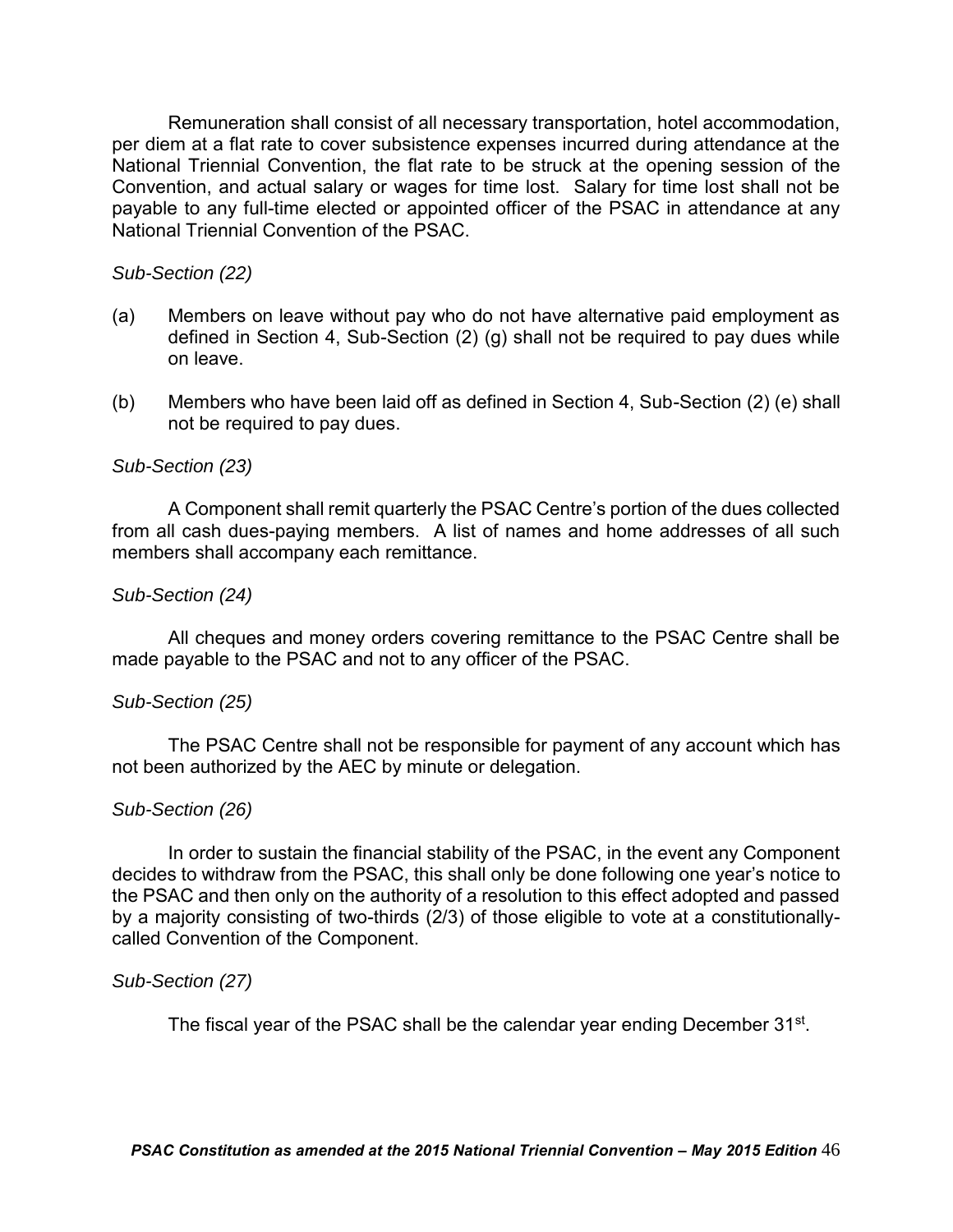## **DISCIPLINE**

#### *Sub-Section (1)*

 of two-thirds (2/3) of those eligible to vote, to suspend or expel from membership any PSAC National Officer; any Regional Council, Component, Local, Area Council, or any of their officers or members, for contravening any provision of the Constitution of the PSAC or the By-Laws of any Regional Council or any By-Laws of any Component or the By-The NBoD shall have the authority, by resolution passed by a majority consisting Laws of any Local or for causes as listed in Sub-Section (5) of this Section.

- $(a)$  held for a period not exceeding five (5) years. Any person or persons suspended shall turn over to the PSAC all records, documents, funds or property that are held in trust for the PSAC, a Regional Council, a Component, a Local or an Area An officer or member suspended from membership shall be removed from an office Council.
- $(b)$  held for a period up to life, subject to a review process every five (5) years. Any person or persons expelled shall turn over to the PSAC all records, documents, funds or property that are held in trust for the PSAC, a Regional Council, a An officer or member expelled from membership shall be removed from an office Component, a Local or an Area Council.

#### *Sub-Section (2)*

 of two-thirds (2/3) of those eligible to vote, to remove from office any PSAC National Officer; any Regional Council, Component, Local or Area Council officer for contravening any provision of the Constitution of the PSAC or the By-Laws of any Component or Local or for causes as listed in Sub-Section (5) of this Section. An officer removed from office shall not be allowed to hold office for a period not exceeding five (5) years. Any person or persons removed from office shall turn over to the PSAC all records, documents, funds or property that are held in trust for the PSAC, a Component, a Local or an Area Council. The NBoD shall have the authority by resolution passed by a majority consisting

#### *Sub-Section (3)*

 this Section for a cause listed in Sub-Section (5) (n) of this Section shall include the imposition of a fine that equals the amount of daily remuneration earned by the member, multiplied by the number of days that the member crossed the picket line, performed work Any disciplinary action taken under the provisions of Sub-Sections (1) and (2) of for the employer or voluntarily performed struck work.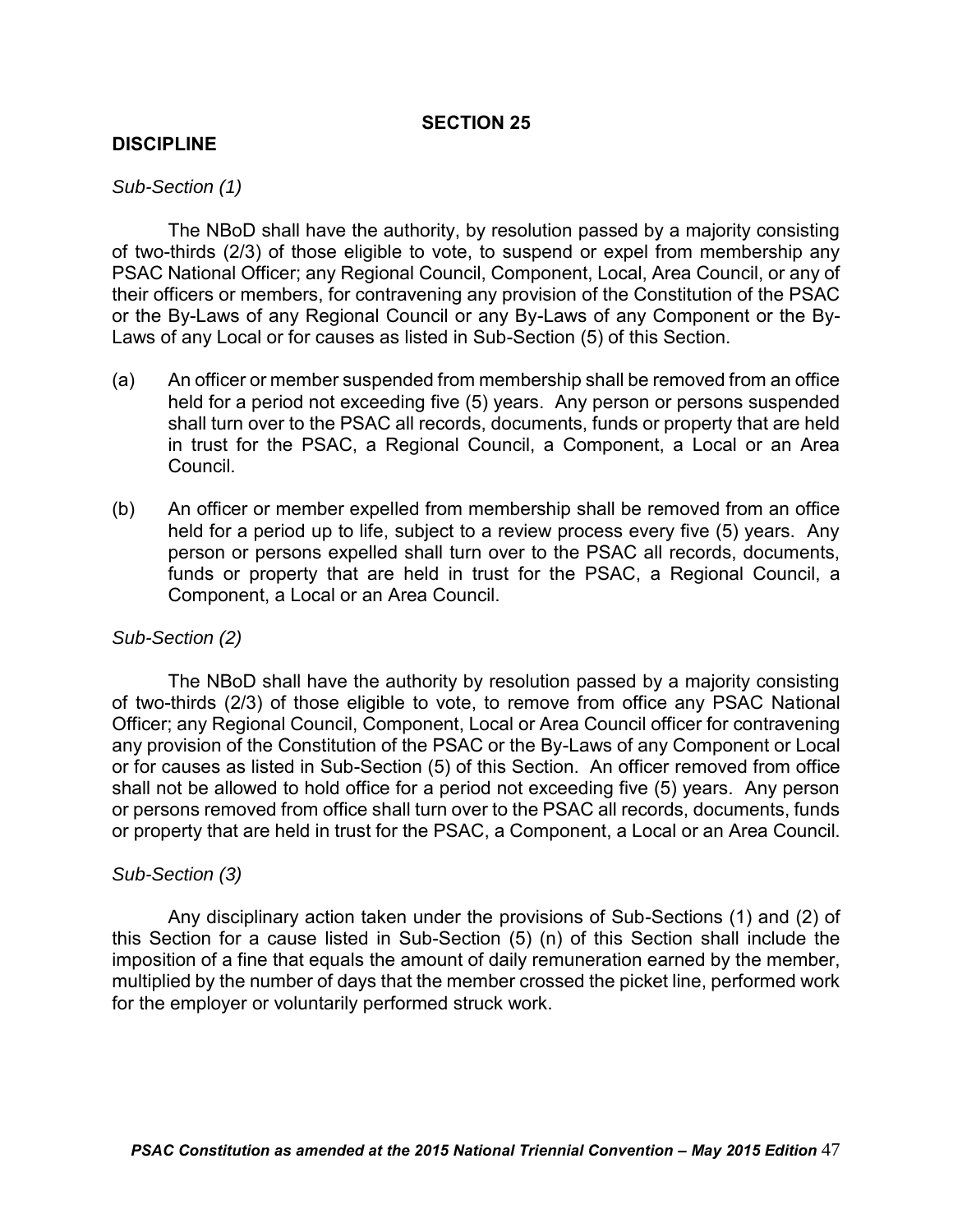# *Sub-Section (4)*

- $(a)$  this Section, the applicable Regional Council, Component, Local, Branch or Area Council By-Laws, may be appealed to a tribunal empowered to hear appeals which shall make final and binding decisions thereon. The Chair of the tribunal shall be an independent person agreed to by both parties or appointed by an appropriate Any disciplinary action taken under the provisions of Sub-Sections (1) and (2) of labour organization where there is no mutual agreement.
- $(b)$ All terms and conditions of the tribunal shall be contained in an appropriate Regulation adopted by the PSAC NBoD.

# *Sub-Section (5)*

 guilty of an offense against this Constitution who: A PSAC, Regional Council, Component, Local, Area Council officer or member, is

- (a) violates any of the provisions of this Constitution;
- (b) obtains membership or solicits membership by misrepresentation;
- (c) institutes, urges or advocates that a member institute action in a court of law against the PSAC, any of its constituent parts or any of their officers without first exhausting all remedies through appeal within the PSAC;
- (d) other than through proper Component channels, advocates or attempts to bring about the withdrawal from the PSAC, its Regional Councils, Components or Locals of any member or group of members;
- among (e) publishes or circulates among the members, false reports or misrepresentations;
- $(f)$  works in the interest of a rival organization;
- (g) slanders, libels or willfully wrongs an officer of the PSAC, its Regional Councils, Components, Locals or Area Councils;
- (h) uses abusive language or disturbs the peace of any meeting or around any office or meeting place of the PSAC, its Regional Councils, Components, Locals or Area Councils;
- (i) fraudulently receives or misappropriates any monies due to the PSAC, its Regional Councils, Components, Locals or Area Councils;
- (j) uses the name of the PSAC for soliciting funds or advertising without the consent of the AEC;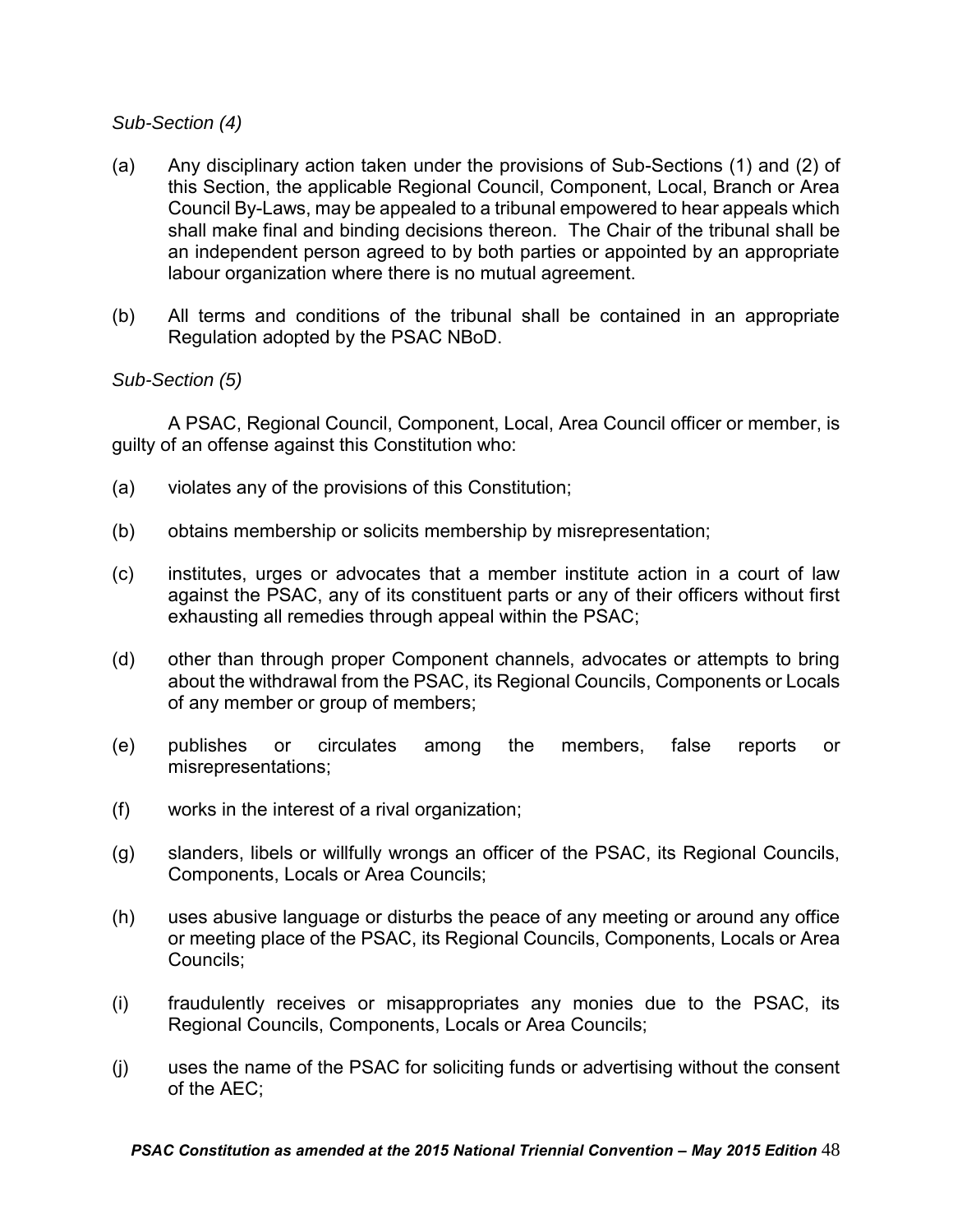- (k) furnishes without prior authority a list or any information on the membership of the PSAC, its Regional Councils, Components or Locals, to any person or persons other than those whose official position in the PSAC, its Regional Councils, Components or Locals, would entitle them to have such information;
- (l) deliberately interferes with an official of the PSAC or its Components, in the discharge of duties;
- (m) engages in any other conduct prejudicial to the good order and discipline of the PSAC;
- $(n)$  unless required to do so by law, or who voluntarily performs struck work; is a worker in a legal strike position, who either crosses the picket line or is paid by the employer not to participate in strike action, or performs work for the employer,
- $(0)$  not initiate disciplinary action against scabs as defined in paragraph (n) of this being a PSAC, Regional Council, Component or Local Officer who willfully does Section; or
- (p) sexually or personally harasses another member.

## *Sub-Section (6)*

Any member can initiate disciplinary action against any PSAC, Component or Local Officer under Sub-Section (5) (o) of this Section.

## *Sub-Section (7)*

 Within six (6) months of the conclusion of a ratification vote, members of the NBoD shall be responsible for providing the AEC with a status report on disciplinary actions taken against scabs within their Component. The report shall include details of disciplinary action undertaken by Locals and what steps have been taken to ensure that the disciplinary action is taken against scabs as specified in this Constitution.

## *Sub-Section (8)*

 the responsibilities required by this Constitution shall be considered to be in violation of this Constitution, and the NBoD shall have the authority to appoint a trustee with the responsibility to manage the Regional Council, Component, Local or Area Council's A Regional Council, Component, Local or Area Council which has not carried out affairs and to bring about its compliance with this Constitution without delay.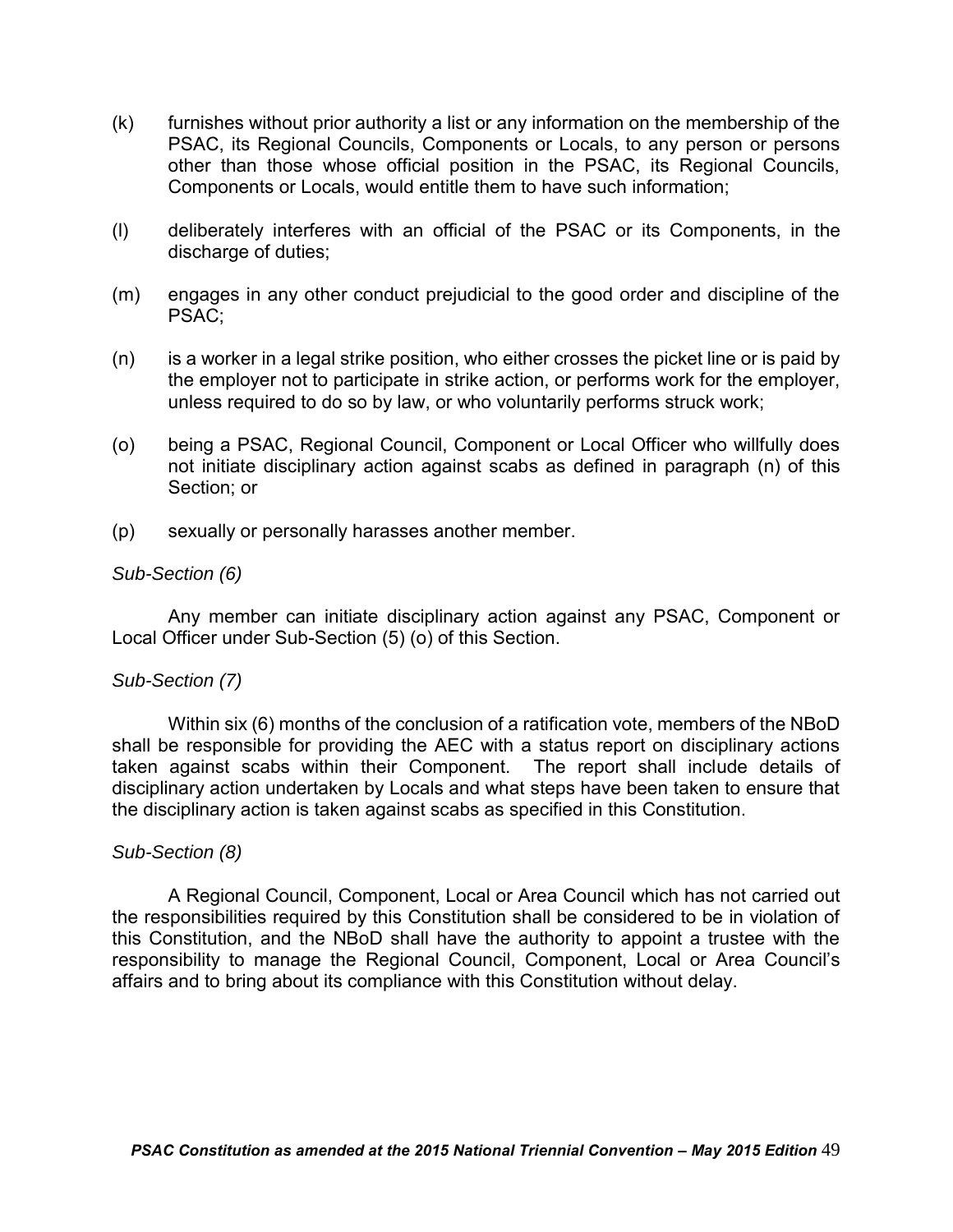#### *Sub-Section (9)*

 25, of contravening any Section of this Constitution and/or By-Laws of the Component and/or Local to which the member belongs shall have his/her membership revoked by written notification signed jointly by the authorized senior elected officers of the AEC and Any member of the PSAC who has been found guilty, in accordance with Section of the Component.

## **SECTION 26**

## **AMENDMENT OF CONSTITUTION**

#### *Sub-Section (1)*

Any amendment of, deletion from, or addition to this Constitution shall become effective by approval:

- $(a)$ of two-thirds (2/3) of the delegates voting at a National Triennial Convention of the PSAC; or
- (b) between National Triennial Conventions, by approval of a majority of those voting in a membership referendum providing that fifty percent (50%) of eligible members vote in the referendum that must have been ordered by a two-thirds (2/3) majority of the NBoD.

#### *Sub-Section (2)*

 Resolutions for the alteration of this Constitution may be submitted directly to the PSAC Centre, or to any committee of the PSAC set up to receive them, by any Component of the PSAC.

#### *Sub-Section (3)*

Unless otherwise specified, any amendment of, deletion from, or addition to this Constitution shall become effective at the time of its adoption.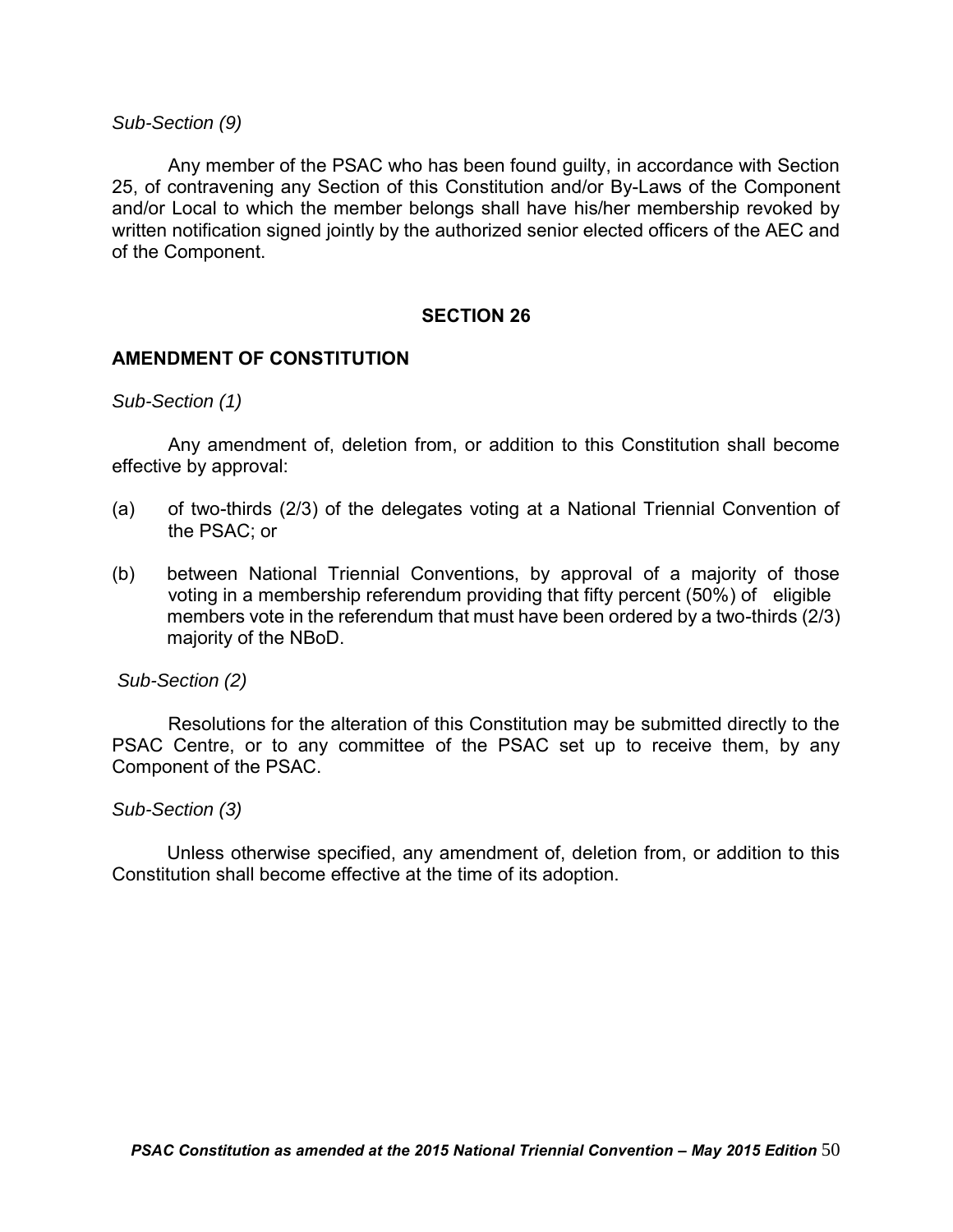# **PROCEDURES FOR THE RESOLUTION OF JURISDICTIONAL ISSUES OR DISPUTES**

## *Sub-Section (1)*

The PSAC undertakes to respect the established jurisdiction of each Component which likewise undertakes to respect the jurisdiction of every other Component.

#### *Sub-Section (2)*

- $(a)$  of the PSAC membership that jurisdictional issues that may arise between Components be resolved in a timely way and, where possible, by mutual The PSAC Centre and Components recognize that it is in the best interest agreement.
- $(b)$  and/or mergers between Components are the best way to resolve jurisdictional issues, the process will, at times, require the assistance of an independent party. The PSAC Centre and Components recognize that while voluntary agreements

## *Sub-Section (3)*

 Pursuant to Sub-Section (4) (a), when a Component believes that jurisdictional issues exist between itself and one or more other Components that need to be resolved, it is responsible for initiating jurisdictional discussions with the other Component(s).

#### *Sub-Section (4)*

- $(a)$  Components, providing that it does so in writing, and providing that the letter outlines the issues and affected members that it believes are involved, states the Component's desire to enter into discussions, and requests a meeting with the other Component(s). The Component letter initiating the jurisdictional dispute must be copied to the PSAC National President. Any Component can initiate jurisdictional discussions with another Component or
- $(b)$  involved in the jurisdictional dispute within 30 days of having been notified of the The PSAC National President shall convene a meeting of the Components dispute.

#### *Sub-Section (5)*

 $(a)$  Components can declare an impasse at any time subsequent to the initial meeting A Component involved in jurisdictional discussions with another Component or as outlined in Sub-Section (4) (b).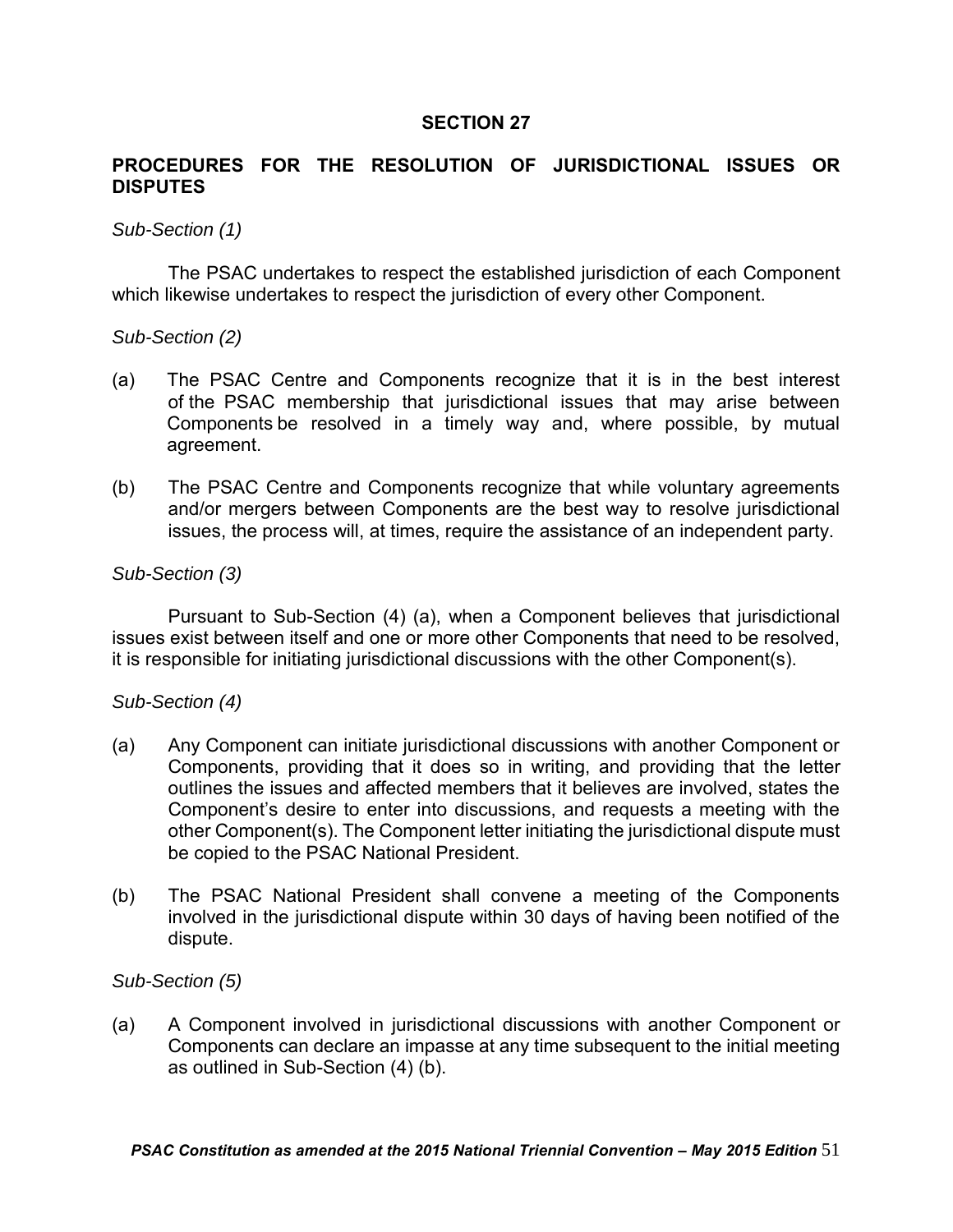$(b)$ The PSAC National President can declare an impasse at any time subsequent to being officially informed of a jurisdictional dispute between two (2) or more Components.

*Sub-Section (6)* 

- $(a)$ If mediation is rejected by one or more of the Components involved in the jurisdictional dispute; or
- (b) if, at any time, in the opinion of the PSAC National President, it is clear that mediation will fail to resolve the outstanding jurisdictional issues;

the AEC will either:

- (a) with the agreement of all parties, submit the jurisdictional dispute to an independent third party for a binding decision; or
- (b) order a vote of all affected members to determine which Component will represent them. Such a vote is to be held within 180 days of the official notice by a Component that an impasse has not been resolved.

## *Sub-Section (7)*

- $(a)$  ballot will be given an opportunity to prepare a letter explaining their position on inclusion in the voting kit, providing that the letter does not exceed two (2) pages The AEC shall be responsible for the preparation of the ballot, and a letter to members identifying the issues in dispute. Components that are included on the the issues, membership dues, structure and the services they provide for in each official language.
- (b) Components shall be permitted to put out additional pieces of information, but only if they have been vetted and approved by a Committee of two (2) Component Presidents and an AEC Officer.

## **SECTION 28**

## **GENERAL**

## *Sub-Section (1)*

 Unless expressly provided otherwise in this Constitution, all decisions requiring a vote shall be decided by a simple majority.